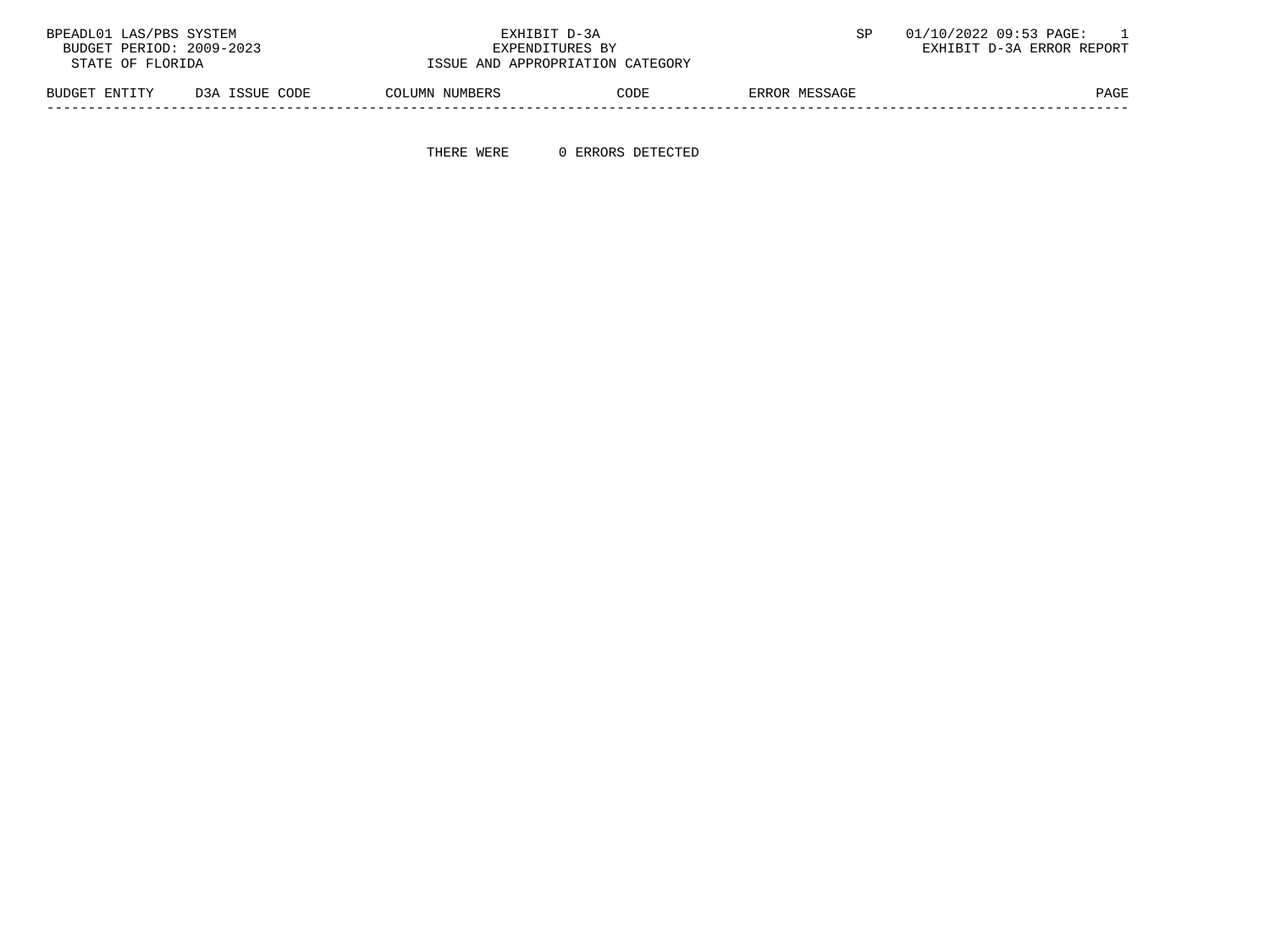| BPEADL01 LAS/PBS SYSTEM<br>BUDGET PERIOD: 2009-2023<br>STATE OF FLORIDA                                                                                                                                                                                    |  | EXHIBIT D-3A<br>EXPENDITURES BY<br>EXPENDITURES BY<br>ISSUE AND APPROPRIATION CATEGORY |                  |                                                                            | SP 01/10/2022 09:53 PAGE: 1<br>EXHIBIT D-3A<br>DETAIL OF EXPENDITURES |                                                                    |
|------------------------------------------------------------------------------------------------------------------------------------------------------------------------------------------------------------------------------------------------------------|--|----------------------------------------------------------------------------------------|------------------|----------------------------------------------------------------------------|-----------------------------------------------------------------------|--------------------------------------------------------------------|
|                                                                                                                                                                                                                                                            |  |                                                                                        |                  | COL A12 COL A14 COL A15 COL A16                                            | $COL A14- A12$<br>AGY AMD REO<br>FY 2022-23<br>OVER (UNDER)           |                                                                    |
|                                                                                                                                                                                                                                                            |  |                                                                                        |                  | AGY FIN REQ AGY AMD REQ AGY AMD N/R AGY AMD ANZ AGY FIN REQ                |                                                                       |                                                                    |
|                                                                                                                                                                                                                                                            |  |                                                                                        | ---------------- | FY 2022-23 FY 2022-23 FY 2022-23 FY 2022-23 FY 2022-23<br>________________ | POS AMOUNT POS AMOUNT POS AMOUNT POS AMOUNT POS AMOUNT CODES          |                                                                    |
| FINANCIAL SERVICES<br>PROGRAM: TREASURY<br>SUP RETIREMENT PLAN<br>GOV OPERATIONS/SUPPORT<br>GOVERNMENTAL OPERATIONS<br>ADJUSTMENTS TO CURRENT YEAR<br>ESTIMATED EXPENDITURES<br>REAPPROVAL OF FIVE PERCENT TRANSFER<br>WITHIN SUPPLEMENTAL RETIREMENT PLAN |  |                                                                                        |                  |                                                                            |                                                                       | 43000000<br>43100000<br>43100400<br>16<br>1601.00.00.00<br>1600000 |
| - DEDUCT<br>SPECIAL CATEGORIES<br>DEFERRED COMP ADM SVCS                                                                                                                                                                                                   |  |                                                                                        |                  |                                                                            |                                                                       | 160F730<br>100000<br>100868                                        |
| TREASURY ADM/INVEST TF -STATE 50,000-                                                                                                                                                                                                                      |  |                                                                                        |                  |                                                                            |                                                                       | 50,000 2725 1                                                      |
|                                                                                                                                                                                                                                                            |  |                                                                                        |                  |                                                                            |                                                                       |                                                                    |

2022-2023 BUDGET YEAR NARRATIVE: IT COMPONENT? NO

Reference to Long Range Program Plan: Goal #2)Foster Open Government Through Financial Accountability and Transparency.

 The Division of Treasury requests the reapproval of a five percent budget amendment (EOG B7003) that was approved on July 15, 2021. The division transferred 50,000 in budget authority from the deferred compensation administrative services category to the salary and benefits category. The deferred compensation administrative services category is a special category, which is used to operate the Bureau of Deferred Compensation.

 The staff of 13 are a highly specialized group responsible for the 457(b) tax-deferred retirement plan which has over 87,000 participants and over \$5.6 billion in assets. The transfer allows the bureau to meet it needs by keeping fully staffed with highly qualified employees. The bureau provides outstanding services and continues to grow and market the program to State Employees as well as employees of the State University System, several Special Districts and several of the Water Management Districts.

This issue corresponds with issue code 160F740.

Amended 2022-23 Narrative after December 15, 2021

 The department is asking to take this issue out of consideration and replace it with issues 2000220 and 2000230. This issue has a corresponding issue code 160F740 which is also being taken out of consideration. \*\*\*\*\*\*\*\*\*\*\*\*\*\*\*\*\*\*\*\*\*\*\*\*\*\*\*\*\*\*\*\*\*\*\*\*\*\*\*\*\*\*\*\*\*\*\*\*\*\*\*\*\*\*\*\*\*\*\*\*\*\*\*\*\*\*\*\*\*\*\*\*\*\*\*\*\*\*\*\*\*\*\*\*\*\*\*\*\*\*\*\*\*\*\*\*\*\*\*\*\*\*\*\*\*\*\*\*\*\*\*\*\*\*\*\*\*\*\*\*\*\*\*\*\*\*\*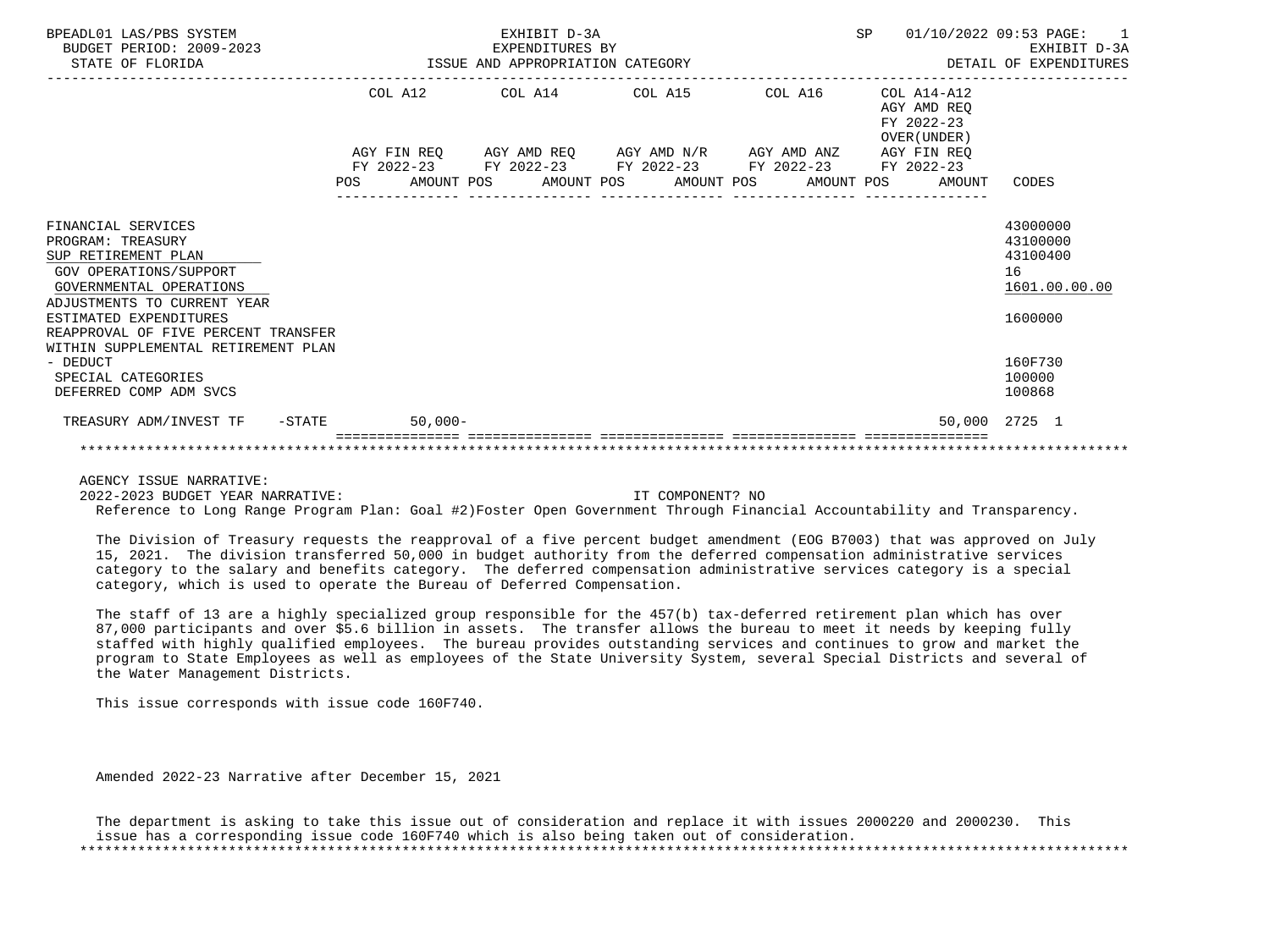| BPEADL01 LAS/PBS SYSTEM<br>BUDGET PERIOD: 2009-2023<br>STATE OF FLORIDA                                                                                   |                    | EXHIBIT D-3A<br>EXPENDITURES BY<br>ISSUE AND APPROPRIATION CATEGORY             |                                     |            | SP                                                       | 01/10/2022 09:53 PAGE:<br>$\overline{2}$<br>EXHIBIT D-3A<br>DETAIL OF EXPENDITURES |
|-----------------------------------------------------------------------------------------------------------------------------------------------------------|--------------------|---------------------------------------------------------------------------------|-------------------------------------|------------|----------------------------------------------------------|------------------------------------------------------------------------------------|
|                                                                                                                                                           | COL A12            | COL A14 COL A15                                                                 |                                     | COL A16    | COL A14-A12<br>AGY AMD REO<br>FY 2022-23<br>OVER (UNDER) |                                                                                    |
|                                                                                                                                                           | AGY FIN REO<br>POS | FY 2022-23 FY 2022-23 FY 2022-23 FY 2022-23<br>AMOUNT POS AMOUNT POS AMOUNT POS | AGY AMD REO AGY AMD N/R AGY AMD ANZ | AMOUNT POS | AGY FIN REO<br>FY 2022-23<br>AMOUNT                      | CODES                                                                              |
| FINANCIAL SERVICES<br>PROGRAM: TREASURY<br>SUP RETIREMENT PLAN<br><b>GOV OPERATIONS/SUPPORT</b><br>GOVERNMENTAL OPERATIONS<br>ADJUSTMENTS TO CURRENT YEAR |                    |                                                                                 |                                     |            |                                                          | 43000000<br>43100000<br>43100400<br>16<br>1601.00.00.00                            |
| ESTIMATED EXPENDITURES<br>REAPPROVAL OF FIVE PERCENT TRANSFER<br>WITHIN SUPPLEMENTAL RETIREMENT PLAN                                                      |                    |                                                                                 |                                     |            |                                                          | 1600000                                                                            |
| - ADDBACK<br>SALARIES AND BENEFITS                                                                                                                        |                    |                                                                                 |                                     |            |                                                          | 160F740<br>010000                                                                  |
| TREASURY ADM/INVEST TF -STATE                                                                                                                             | 50,000             |                                                                                 |                                     |            |                                                          | $50.000 - 2725$ 1                                                                  |
|                                                                                                                                                           |                    |                                                                                 |                                     |            |                                                          |                                                                                    |

2022-2023 BUDGET YEAR NARRATIVE: IT COMPONENT? NO

Reference to Long Range Program Plan: Goal #2)Foster Open Government Through Financial Accountability and Transparency.

 The Division of Treasury requests the reapproval of a five percent budget amendment (EOG B7003) that was approved on July 15, 2021. The division transferred 50,000 in budget authority from the deferred compensation administrative services category to the salary and benefits category. The deferred compensation administrative services category is a special category, which is used to operate the Bureau of Deferred Compensation.

 The staff of 13 are a highly specialized group responsible for the 457(b) tax-deferred retirement plan which has over 87,000 participants and over \$5.6 billion in assets. The transfer allows the bureau to meet it needs by keeping fully staffed with highly qualified employees. The bureau provides outstanding services and continues to grow and market the program to State Employees as well as employees of the State University System, several Special Districts and several of the Water Management Districts.

This issue corresponds with issue code 160F730.

Amended 2022-23 Narrative amended after December 15, 2021

 The department is asking to take this issue out of consideration and replace it with issues 2000220 and 2000230. This issue has a corresponding issue code 160F730 which is also being taken out of consideration. \*\*\*\*\*\*\*\*\*\*\*\*\*\*\*\*\*\*\*\*\*\*\*\*\*\*\*\*\*\*\*\*\*\*\*\*\*\*\*\*\*\*\*\*\*\*\*\*\*\*\*\*\*\*\*\*\*\*\*\*\*\*\*\*\*\*\*\*\*\*\*\*\*\*\*\*\*\*\*\*\*\*\*\*\*\*\*\*\*\*\*\*\*\*\*\*\*\*\*\*\*\*\*\*\*\*\*\*\*\*\*\*\*\*\*\*\*\*\*\*\*\*\*\*\*\*\*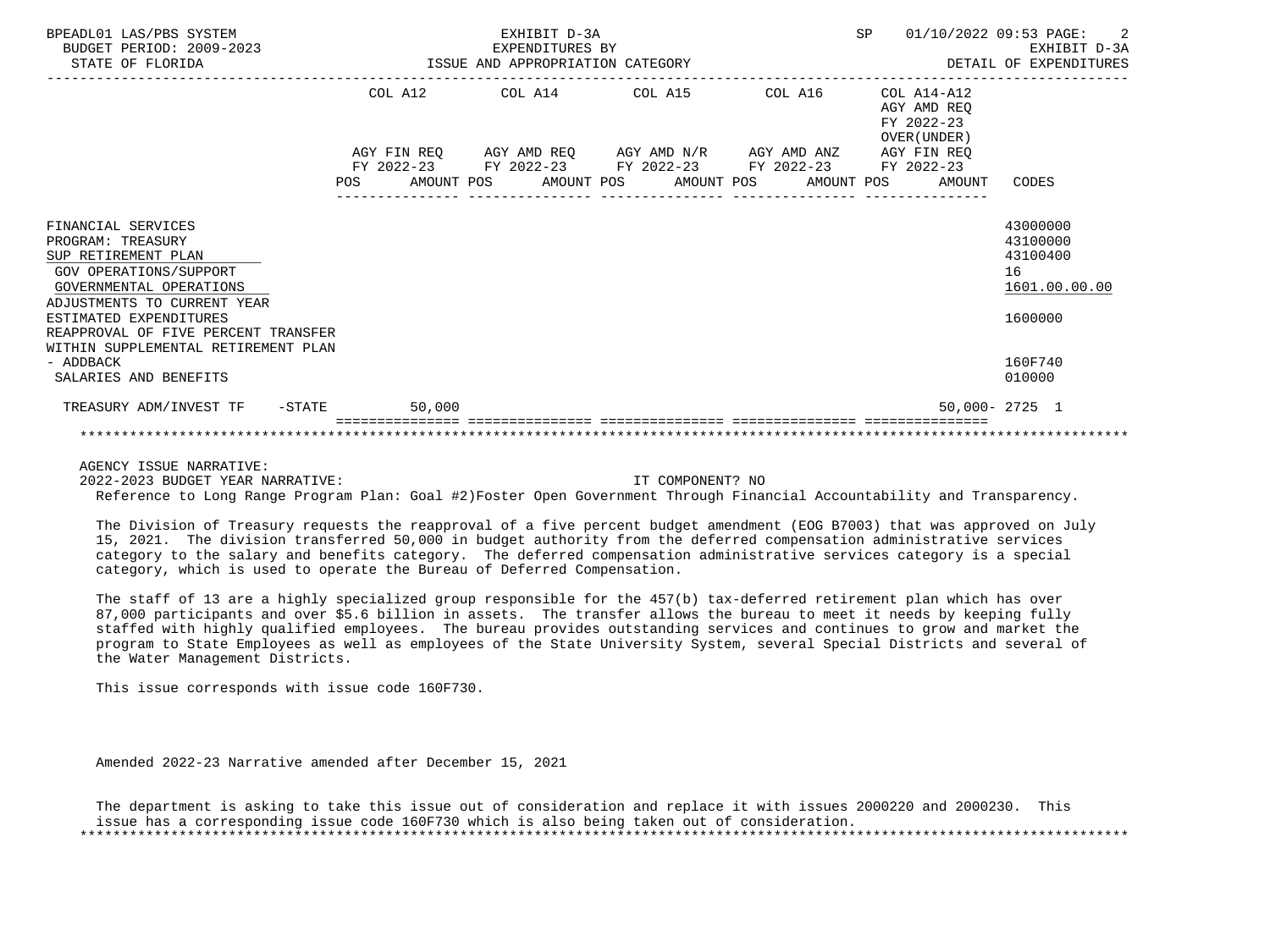| BPEADL01 LAS/PBS SYSTEM<br>BUDGET PERIOD: 2009-2023<br>STATE OF FLORIDA                                                                                                                                                                                                 |         | EXHIBIT D-3A<br>EXPENDITURES BY<br>ISSUE AND APPROPRIATION CATEGORY |                                                                                                                                                                       |            | SP 01/10/2022 09:53 PAGE: 3                              | EXHIBIT D-3A<br>DETAIL OF EXPENDITURES                                        |
|-------------------------------------------------------------------------------------------------------------------------------------------------------------------------------------------------------------------------------------------------------------------------|---------|---------------------------------------------------------------------|-----------------------------------------------------------------------------------------------------------------------------------------------------------------------|------------|----------------------------------------------------------|-------------------------------------------------------------------------------|
|                                                                                                                                                                                                                                                                         | COL A12 | COL A14 COL A15                                                     |                                                                                                                                                                       | COL A16    | COL A14-A12<br>AGY AMD REO<br>FY 2022-23<br>OVER (UNDER) |                                                                               |
|                                                                                                                                                                                                                                                                         | POS FOR | AMOUNT POS                                                          | AGY FIN REQ      AGY AMD REQ      AGY AMD N/R      AGY AMD ANZ      AGY FIN REQ<br>FY 2022-23 FY 2022-23 FY 2022-23 FY 2022-23 FY 2022-23<br>AMOUNT POS<br>AMOUNT POS | AMOUNT POS | AMOUNT CODES                                             |                                                                               |
| FINANCIAL SERVICES<br>PROGRAM: TREASURY<br>SUP RETIREMENT PLAN<br>GOV OPERATIONS/SUPPORT<br>GOVERNMENTAL OPERATIONS<br>ADJUSTMENTS TO CURRENT YEAR<br>ESTIMATED EXPENDITURES<br>REAPPROVAL OF FIVE PERCENT TRANSFER<br>WITHIN SUPPLEMENTAL RETIREMENT PLAN<br>- ADDBACK |         |                                                                     |                                                                                                                                                                       |            |                                                          | 43000000<br>43100000<br>43100400<br>16<br>1601.00.00.00<br>1600000<br>160F740 |
| POSITION DETAIL OF SALARIES AND BENEFITS:                                                                                                                                                                                                                               |         |                                                                     |                                                                                                                                                                       |            |                                                          | LAPSE LAPSED SALARIES                                                         |
|                                                                                                                                                                                                                                                                         | FTE     | BASE RATE                                                           | ADDITIVES                                                                                                                                                             | BENEFITS   | SUBTOTAL<br>$\sim$ $\sim$ $\sim$                         | AND BENEFITS                                                                  |
| A12 - AGY FIN REO FY 2022-23<br>CHANGES TO CURRENTLY AUTHORIZED POSITIONS<br>OTHER SALARY AMOUNT<br>2725 TREASURY ADM/INVEST TF                                                                                                                                         |         |                                                                     |                                                                                                                                                                       |            |                                                          | 50,000                                                                        |
|                                                                                                                                                                                                                                                                         |         |                                                                     |                                                                                                                                                                       |            |                                                          | 50,000                                                                        |
|                                                                                                                                                                                                                                                                         |         |                                                                     |                                                                                                                                                                       |            |                                                          | ==============                                                                |
|                                                                                                                                                                                                                                                                         |         |                                                                     |                                                                                                                                                                       |            |                                                          |                                                                               |
| ESTIMATED EXPENDITURES REALIGNMENT<br>REALIGN SALARY BUDGET AUTHORITY TO<br>MATCH RECURRING OPERATING                                                                                                                                                                   |         |                                                                     |                                                                                                                                                                       |            |                                                          | 2000000                                                                       |
| EXPENDITURES - ADD<br>SALARIES AND BENEFITS                                                                                                                                                                                                                             |         |                                                                     |                                                                                                                                                                       |            |                                                          | 2000230<br>010000                                                             |
| $-$ STATE<br>INSURANCE REG TF                                                                                                                                                                                                                                           |         | 50,000                                                              |                                                                                                                                                                       |            |                                                          | 50,000 2393 1                                                                 |
|                                                                                                                                                                                                                                                                         |         |                                                                     |                                                                                                                                                                       |            |                                                          |                                                                               |
| AGENCY ISSUE NARRATIVE:<br>2022-2023 BUDGET YEAR NARRATIVE:<br>Amended 2022-23 Narrative after December 15, 2021                                                                                                                                                        |         |                                                                     | IT COMPONENT? NO                                                                                                                                                      |            |                                                          |                                                                               |

This issue requests to increase salary and benefits authority in the Supplemental Retirement entity in the Insurance Regulatory Trust Fund. This issue will have a corresponding issue code of 2000220 which reduces salaries and benefits in the Planning, Accounting and Ledger Management and Licensure, Sales Appointments and Oversight entities. There are also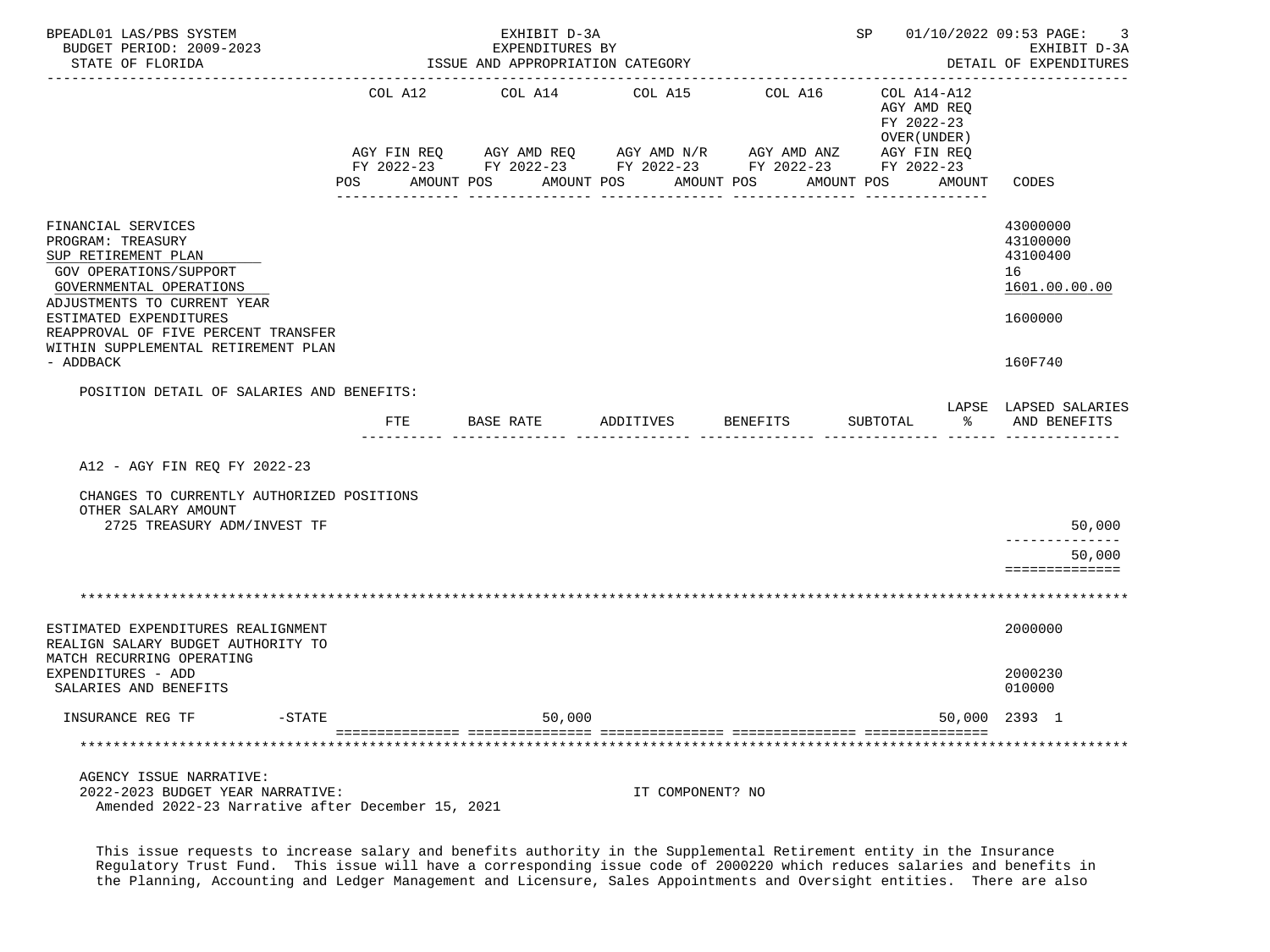| BPEADL01 LAS/PBS SYSTEM<br>BUDGET PERIOD: 2009-2023                                                                                                                                                                          |            | EXHIBIT D-3A<br>EXPENDITURES BY  |                       |                                                                                                           | SP                                                       |               | 01/10/2022 09:53 PAGE:<br>EXHIBIT D-3A                             |
|------------------------------------------------------------------------------------------------------------------------------------------------------------------------------------------------------------------------------|------------|----------------------------------|-----------------------|-----------------------------------------------------------------------------------------------------------|----------------------------------------------------------|---------------|--------------------------------------------------------------------|
| STATE OF FLORIDA                                                                                                                                                                                                             |            | ISSUE AND APPROPRIATION CATEGORY |                       |                                                                                                           |                                                          |               | DETAIL OF EXPENDITURES                                             |
|                                                                                                                                                                                                                              | COL A12    | COL A14                          | COL A15               | COL A16                                                                                                   | COL A14-A12<br>AGY AMD REO<br>FY 2022-23<br>OVER (UNDER) |               |                                                                    |
|                                                                                                                                                                                                                              | POS        | AMOUNT POS                       | AMOUNT POS AMOUNT POS | AGY FIN REQ AGY AMD REQ AGY AMD N/R AGY AMD ANZ<br>FY 2022-23 FY 2022-23 FY 2022-23 FY 2022-23 FY 2022-23 | AGY FIN REQ<br>AMOUNT POS                                | AMOUNT        | CODES                                                              |
| FINANCIAL SERVICES<br>PROGRAM: TREASURY<br>SUP RETIREMENT PLAN<br>GOV OPERATIONS/SUPPORT<br>GOVERNMENTAL OPERATIONS<br>ESTIMATED EXPENDITURES REALIGNMENT<br>REALIGN SALARY BUDGET AUTHORITY TO<br>MATCH RECURRING OPERATING |            |                                  |                       |                                                                                                           |                                                          |               | 43000000<br>43100000<br>43100400<br>16<br>1601.00.00.00<br>2000000 |
| EXPENDITURES - ADD                                                                                                                                                                                                           |            |                                  |                       |                                                                                                           |                                                          |               | 2000230                                                            |
| salary and benefits budget.<br>Issues 2000220 and 2000230 are replacing issues 160F730, 160F740 and 4000340 which are being taken out of consideration.<br>POSITION DETAIL OF SALARIES AND BENEFITS:                         |            |                                  |                       |                                                                                                           |                                                          |               | LAPSE LAPSED SALARIES                                              |
|                                                                                                                                                                                                                              | <b>FTE</b> |                                  |                       | BASE RATE ADDITIVES BENEFITS                                                                              | SUBTOTAL                                                 | $\frac{5}{6}$ | AND BENEFITS                                                       |
| A14 - AGY AMD REO FY 2022-23<br>CHANGES TO CURRENTLY AUTHORIZED POSITIONS                                                                                                                                                    |            |                                  |                       |                                                                                                           |                                                          |               |                                                                    |
| RA00 RATE AND SALARY ADJ - NO FTE/BENEFITS<br>00000 001                                                                                                                                                                      | 0.00       | 50,000                           |                       |                                                                                                           |                                                          |               | 50,000 0.00<br>50,000                                              |
| TOTALS FOR ISSUE BY FUND<br>2393 INSURANCE REG TF                                                                                                                                                                            |            |                                  |                       |                                                                                                           |                                                          |               | 50,000<br>-------------                                            |
|                                                                                                                                                                                                                              |            | 0.00<br>50,000                   |                       |                                                                                                           | 50,000                                                   |               | 50,000                                                             |
|                                                                                                                                                                                                                              |            |                                  |                       |                                                                                                           |                                                          |               | ==============                                                     |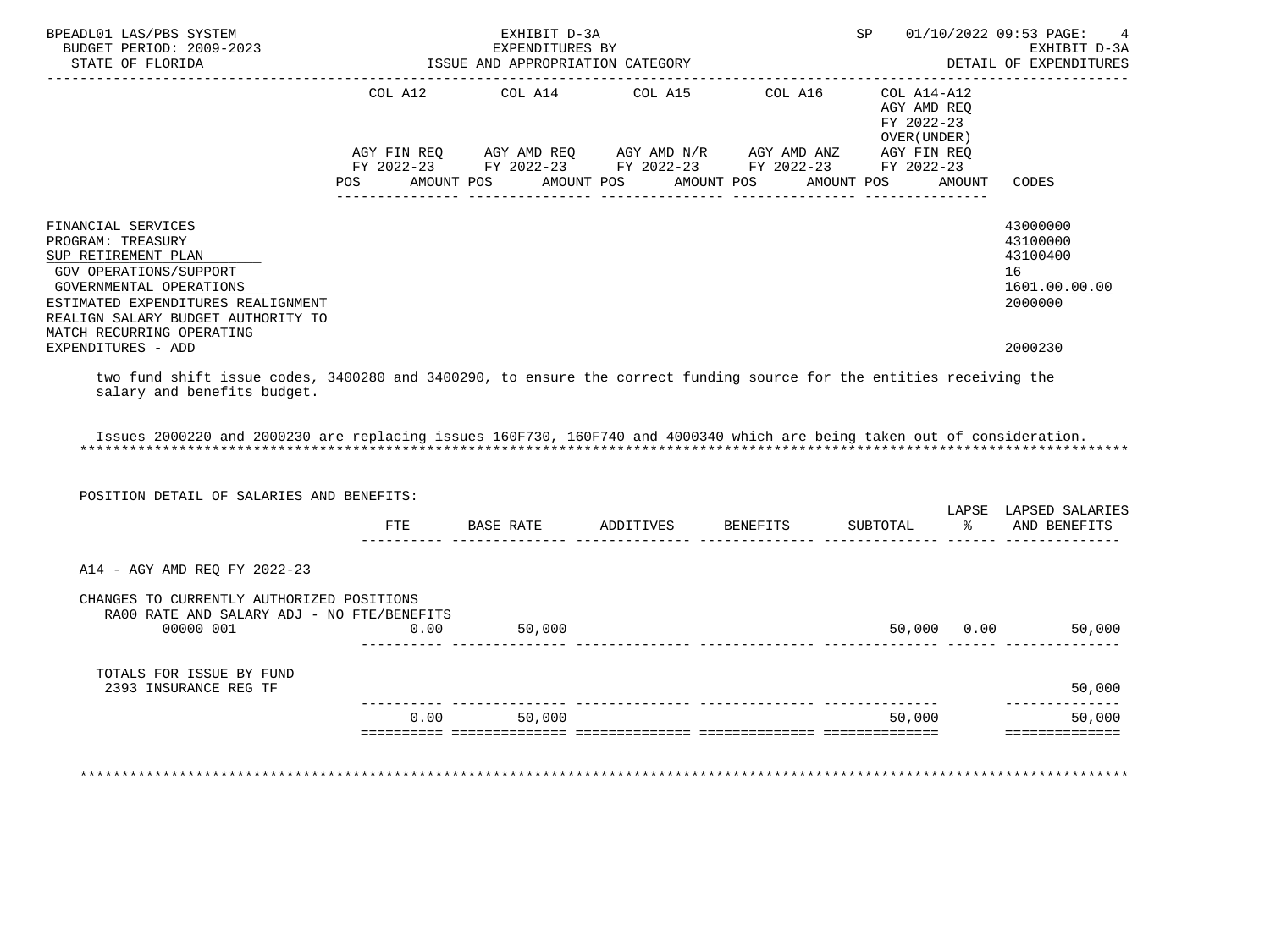| BPEADL01 LAS/PBS SYSTEM<br>BUDGET PERIOD: 2009-2023<br>STATE OF FLORIDA                                                                                                                                                                                                                                                                                 |                               | EXHIBIT D-3A<br>EXPENDITURES BY<br>ISSUE AND APPROPRIATION CATEGORY                 |                                                  |                       | SP                                                                                                  |               | 01/10/2022 09:53 PAGE:<br>EXHIBIT D-3A<br>DETAIL OF EXPENDITURES                        |
|---------------------------------------------------------------------------------------------------------------------------------------------------------------------------------------------------------------------------------------------------------------------------------------------------------------------------------------------------------|-------------------------------|-------------------------------------------------------------------------------------|--------------------------------------------------|-----------------------|-----------------------------------------------------------------------------------------------------|---------------|-----------------------------------------------------------------------------------------|
|                                                                                                                                                                                                                                                                                                                                                         | COL A12<br>AGY FIN REQ<br>POS | COL A14<br>AGY AMD REQ<br>FY 2022-23 FY 2022-23 FY 2022-23 FY 2022-23<br>AMOUNT POS | COL A15<br>AGY AMD N/R AGY AMD ANZ<br>AMOUNT POS | COL A16<br>AMOUNT POS | COL A14-A12<br>AGY AMD REQ<br>FY 2022-23<br>OVER (UNDER)<br>AGY FIN REQ<br>FY 2022-23<br>AMOUNT POS | <b>AMOUNT</b> | CODES                                                                                   |
| FINANCIAL SERVICES<br>PROGRAM: TREASURY<br>SUP RETIREMENT PLAN<br>GOV OPERATIONS/SUPPORT<br>GOVERNMENTAL OPERATIONS<br>FUND SHIFT<br>FUND SHIFT DUE TO SALARY<br>REALIGNMENT - DEDUCT<br>SALARIES AND BENEFITS                                                                                                                                          |                               |                                                                                     |                                                  |                       |                                                                                                     |               | 43000000<br>43100000<br>43100400<br>16<br>1601.00.00.00<br>3400000<br>3400280<br>010000 |
| INSURANCE REG TF                                                                                                                                                                                                                                                                                                                                        | $-$ STATE                     | $50,000-$                                                                           |                                                  |                       |                                                                                                     |               | $50.000 - 2393$ 1                                                                       |
|                                                                                                                                                                                                                                                                                                                                                         |                               | <u> soosoosoosoos soosoosoosoosa soosoosoosoosa soosoosoosoosa aseosoosoosoos</u>   |                                                  |                       |                                                                                                     |               |                                                                                         |
| AGENCY ISSUE NARRATIVE:<br>2022-2023 BUDGET YEAR NARRATIVE:<br>Amended 2022-23 Narrative after December 15, 2021<br>This issue funds shifts salary and benefits authority from the Insurance Regulatory Trust Fund into the Treasury<br>Administrative and Investment Trust Fund in the Supplemental Retirement Plan entity. Issues 2000220 and 2000230 |                               |                                                                                     | IT COMPONENT? NO                                 |                       |                                                                                                     |               |                                                                                         |
| transfers the budget authority between the impacted budget entities.                                                                                                                                                                                                                                                                                    |                               |                                                                                     |                                                  |                       |                                                                                                     |               |                                                                                         |
| POSITION DETAIL OF SALARIES AND BENEFITS:                                                                                                                                                                                                                                                                                                               |                               |                                                                                     |                                                  |                       |                                                                                                     |               |                                                                                         |
|                                                                                                                                                                                                                                                                                                                                                         | <b>FTE</b>                    | BASE RATE                                                                           | ADDITIVES                                        | <b>BENEFITS</b>       | SUBTOTAL                                                                                            | ిన            | LAPSE LAPSED SALARIES<br>AND BENEFITS                                                   |
| A14 - AGY AMD REQ FY 2022-23                                                                                                                                                                                                                                                                                                                            |                               |                                                                                     |                                                  |                       |                                                                                                     |               |                                                                                         |
| CHANGES TO CURRENTLY AUTHORIZED POSITIONS<br>RA00 RATE AND SALARY ADJ - NO FTE/BENEFITS<br>00000 001                                                                                                                                                                                                                                                    | 0.00                          | $50,000 -$                                                                          |                                                  |                       |                                                                                                     |               | $50,000 - 0.00$ 50,000-                                                                 |
| TOTALS FOR ISSUE BY FUND<br>2393 INSURANCE REG TF                                                                                                                                                                                                                                                                                                       |                               |                                                                                     |                                                  |                       |                                                                                                     |               | $50,000 -$                                                                              |
|                                                                                                                                                                                                                                                                                                                                                         |                               |                                                                                     |                                                  |                       |                                                                                                     |               |                                                                                         |
|                                                                                                                                                                                                                                                                                                                                                         |                               | $50,000-$<br>0.00                                                                   |                                                  |                       | $50,000-$                                                                                           |               | $50,000 -$<br>==============                                                            |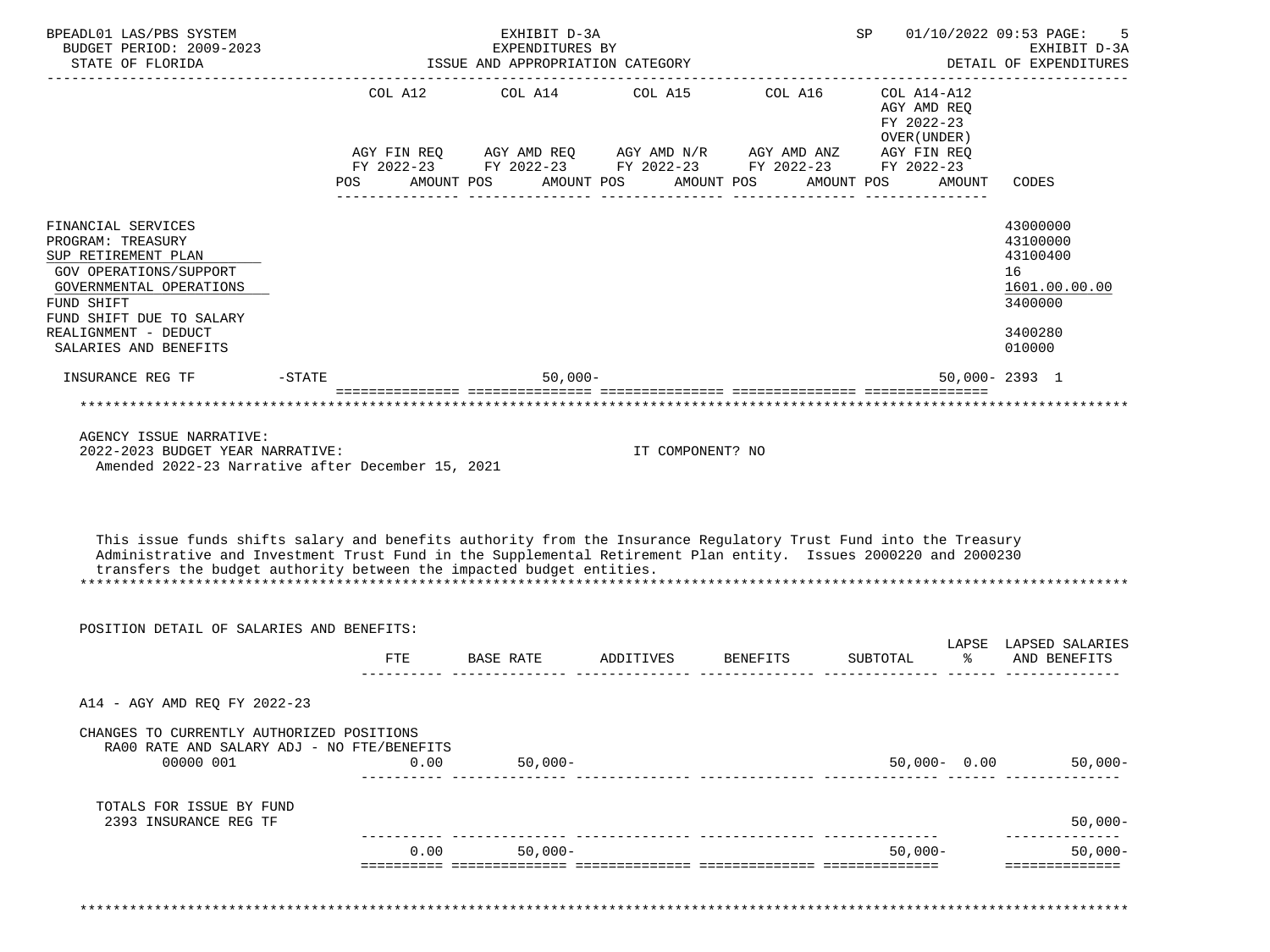| BPEADL01 LAS/PBS SYSTEM<br>BUDGET PERIOD: 2009-2023<br>STATE OF FLORIDA                                                                                                                                                                                                                                                                                                                                                                                                                                                                                                                                                                                                                                                          |                                                    | EXHIBIT D-3A<br>EXPENDITURES BY<br>ISSUE AND APPROPRIATION CATEGORY |                                    |                                                                                                                    | SP                                                                      |        | 01/10/2022 09:53 PAGE:<br>6<br>EXHIBIT D-3A<br>DETAIL OF EXPENDITURES         |
|----------------------------------------------------------------------------------------------------------------------------------------------------------------------------------------------------------------------------------------------------------------------------------------------------------------------------------------------------------------------------------------------------------------------------------------------------------------------------------------------------------------------------------------------------------------------------------------------------------------------------------------------------------------------------------------------------------------------------------|----------------------------------------------------|---------------------------------------------------------------------|------------------------------------|--------------------------------------------------------------------------------------------------------------------|-------------------------------------------------------------------------|--------|-------------------------------------------------------------------------------|
|                                                                                                                                                                                                                                                                                                                                                                                                                                                                                                                                                                                                                                                                                                                                  | COL A12<br>AGY FIN REQ<br><b>POS</b><br>AMOUNT POS | COL A14<br>AGY AMD REQ<br>AMOUNT POS                                | AMOUNT POS                         | COL A15 COL A16<br>AGY AMD N/R AGY AMD ANZ<br>FY 2022-23 FY 2022-23 FY 2022-23 FY 2022-23 FY 2022-23<br>AMOUNT POS | COL A14-A12<br>AGY AMD REQ<br>FY 2022-23<br>OVER (UNDER)<br>AGY FIN REQ | AMOUNT | CODES                                                                         |
| FINANCIAL SERVICES<br>PROGRAM: TREASURY<br>SUP RETIREMENT PLAN<br>GOV OPERATIONS/SUPPORT<br>GOVERNMENTAL OPERATIONS<br>FUND SHIFT<br>FUND SHIFT DUE TO SALARY<br>REALIGNMENT - ADD                                                                                                                                                                                                                                                                                                                                                                                                                                                                                                                                               |                                                    |                                                                     |                                    |                                                                                                                    |                                                                         |        | 43000000<br>43100000<br>43100400<br>16<br>1601.00.00.00<br>3400000<br>3400290 |
| SALARIES AND BENEFITS                                                                                                                                                                                                                                                                                                                                                                                                                                                                                                                                                                                                                                                                                                            |                                                    |                                                                     |                                    |                                                                                                                    |                                                                         |        | 010000                                                                        |
| TREASURY ADM/INVEST TF<br>$-$ STATE                                                                                                                                                                                                                                                                                                                                                                                                                                                                                                                                                                                                                                                                                              |                                                    | 50,000                                                              |                                    |                                                                                                                    |                                                                         |        | 50,000 2725 1<br>*******************************                              |
| AGENCY ISSUE NARRATIVE:<br>2022-2023 BUDGET YEAR NARRATIVE:<br>Amended 2022-23 Narrative after December 15, 2021<br>This issue requests to fund shift salary and benefits authority to the Treasury Administrative and Investment Trust fund<br>in the Supplemental Retirement entity from the Insurance Regulatory Trust Fund. This issue will have a corresponding<br>issue code of 3400280 to ensure the correct funding source for the entities receiving the salary and benefits budget.<br>Issue codes 2000220 and 20000230 transferred the budget out of Planning, Accounting and Ledger Management and Agent and<br>Agency Services to add the budget back in Supplemental Retirement and Funeral and Cemetery entities. |                                                    |                                                                     | IT COMPONENT? NO                   |                                                                                                                    |                                                                         |        |                                                                               |
| POSITION DETAIL OF SALARIES AND BENEFITS:                                                                                                                                                                                                                                                                                                                                                                                                                                                                                                                                                                                                                                                                                        |                                                    |                                                                     |                                    |                                                                                                                    |                                                                         |        | LAPSE LAPSED SALARIES                                                         |
|                                                                                                                                                                                                                                                                                                                                                                                                                                                                                                                                                                                                                                                                                                                                  | <b>FTE</b>                                         | BASE RATE                                                           | ADDITIVES                          | <b>BENEFITS</b>                                                                                                    | SUBTOTAL                                                                | ⊱      | AND BENEFITS                                                                  |
| A14 - AGY AMD REQ FY 2022-23                                                                                                                                                                                                                                                                                                                                                                                                                                                                                                                                                                                                                                                                                                     |                                                    |                                                                     |                                    |                                                                                                                    |                                                                         |        |                                                                               |
| CHANGES TO CURRENTLY AUTHORIZED POSITIONS<br>RA00 RATE AND SALARY ADJ - NO FTE/BENEFITS<br>00000 001                                                                                                                                                                                                                                                                                                                                                                                                                                                                                                                                                                                                                             | 0.00                                               | 50,000                                                              |                                    |                                                                                                                    | 50,000                                                                  | 0.00   | 50,000                                                                        |
| TOTALS FOR ISSUE BY FUND<br>2725 TREASURY ADM/INVEST TF                                                                                                                                                                                                                                                                                                                                                                                                                                                                                                                                                                                                                                                                          |                                                    |                                                                     |                                    |                                                                                                                    |                                                                         |        | 50,000                                                                        |
|                                                                                                                                                                                                                                                                                                                                                                                                                                                                                                                                                                                                                                                                                                                                  | 0.00                                               | 50,000                                                              | <u>u dia dia dia dia dia dia 4</u> |                                                                                                                    | 50,000                                                                  |        | 50,000<br>==============                                                      |

\*\*\*\*\*\*\*\*\*\*\*\*\*\*\*\*\*\*\*\*\*\*\*\*\*\*\*\*\*\*\*\*\*\*\*\*\*\*\*\*\*\*\*\*\*\*\*\*\*\*\*\*\*\*\*\*\*\*\*\*\*\*\*\*\*\*\*\*\*\*\*\*\*\*\*\*\*\*\*\*\*\*\*\*\*\*\*\*\*\*\*\*\*\*\*\*\*\*\*\*\*\*\*\*\*\*\*\*\*\*\*\*\*\*\*\*\*\*\*\*\*\*\*\*\*\*\*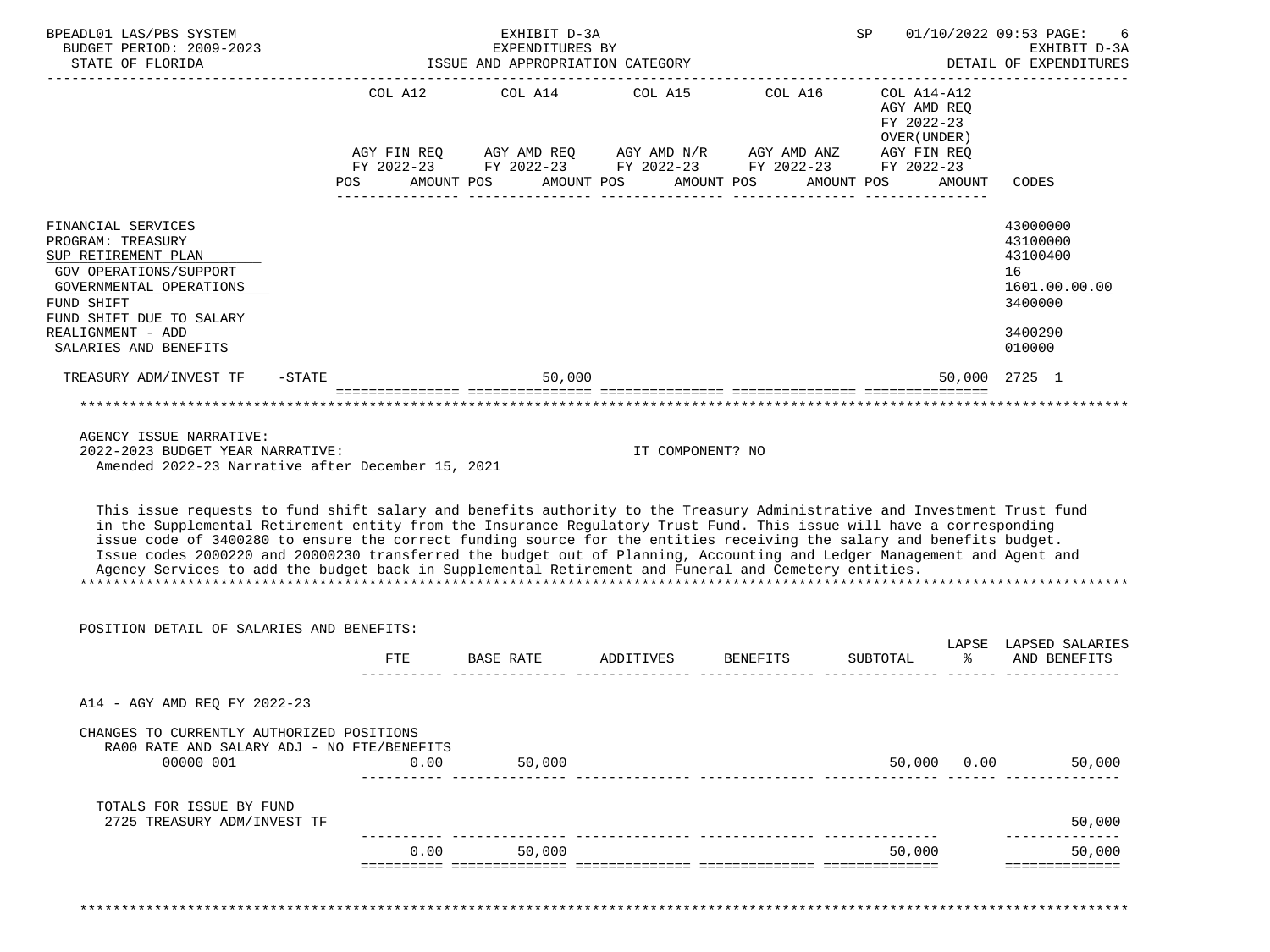| BPEADL01 LAS/PBS SYSTEM<br>BUDGET PERIOD: 2009-2023<br>STATE OF FLORIDA                                             |     | EXHIBIT D-3A<br>EXPENDITURES BY<br>ISSUE AND APPROPRIATION CATEGORY |  |        |  |                                                                                                                                               |  | SP      |  | 01/10/2022 09:53 PAGE: 7<br>EXHIBIT D-3A<br>DETAIL OF EXPENDITURES |                                                         |
|---------------------------------------------------------------------------------------------------------------------|-----|---------------------------------------------------------------------|--|--------|--|-----------------------------------------------------------------------------------------------------------------------------------------------|--|---------|--|--------------------------------------------------------------------|---------------------------------------------------------|
|                                                                                                                     |     | COL A12                                                             |  |        |  | COL A14 COL A15                                                                                                                               |  | COL A16 |  | COL A14-A12<br>AGY AMD REO<br>FY 2022-23<br>OVER (UNDER)           |                                                         |
|                                                                                                                     | POS |                                                                     |  |        |  | AGY FIN REO AGY AMD REO AGY AMD N/R AGY AMD ANZ<br>FY 2022-23 FY 2022-23 FY 2022-23 FY 2022-23<br>AMOUNT POS AMOUNT POS AMOUNT POS AMOUNT POS |  |         |  | AGY FIN REO<br>FY 2022-23<br>AMOUNT                                | CODES                                                   |
| FINANCIAL SERVICES<br>PROGRAM: TREASURY<br>SUP RETIREMENT PLAN<br>GOV OPERATIONS/SUPPORT<br>GOVERNMENTAL OPERATIONS |     |                                                                     |  |        |  |                                                                                                                                               |  |         |  |                                                                    | 43000000<br>43100000<br>43100400<br>16<br>1601.00.00.00 |
| TOTAL: GOVERNMENTAL OPERATIONS<br>BY FUND TYPE<br>TRUST FUNDS                                                       |     |                                                                     |  | 50,000 |  |                                                                                                                                               |  |         |  | 50,000 2000                                                        | 1601.00.00.00                                           |
|                                                                                                                     |     |                                                                     |  |        |  |                                                                                                                                               |  |         |  |                                                                    |                                                         |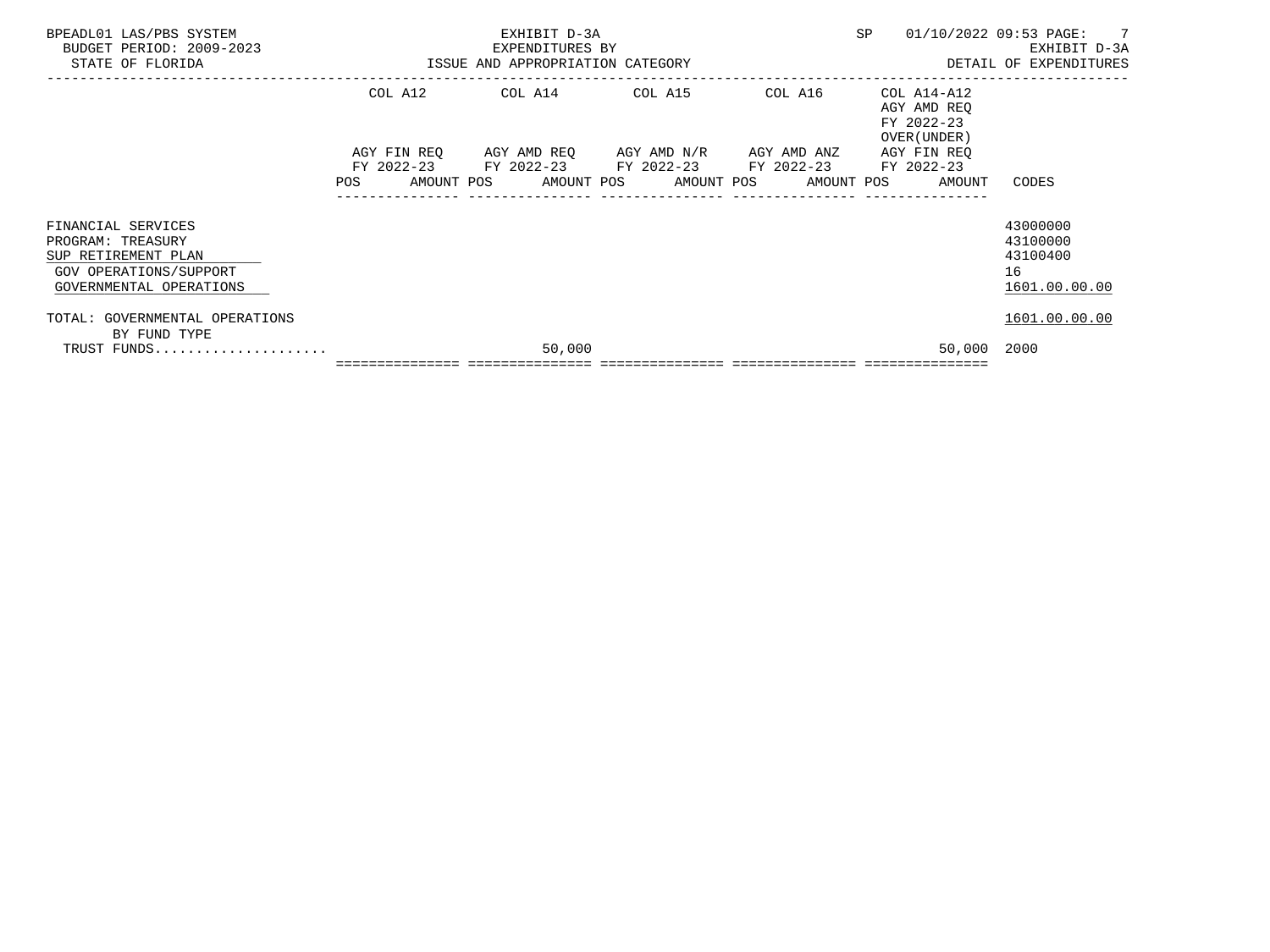| BPEADL01 LAS/PBS SYSTEM<br>BUDGET PERIOD: 2009-2023<br>STATE OF FLORIDA                                                                                                                                                  | EXPENDITURES BY<br>ISSUE AND APPROPRIATION CATEGORY | EXHIBIT D-3A<br>EXPENDITURES BY                                                                                                                          |                                   | SP                                                       | 8<br>01/10/2022 09:53 PAGE:<br>EXHIBIT D-3A<br>DETAIL OF EXPENDITURES |
|--------------------------------------------------------------------------------------------------------------------------------------------------------------------------------------------------------------------------|-----------------------------------------------------|----------------------------------------------------------------------------------------------------------------------------------------------------------|-----------------------------------|----------------------------------------------------------|-----------------------------------------------------------------------|
|                                                                                                                                                                                                                          |                                                     | COL A12 COL A14 COL A15 COL A16                                                                                                                          |                                   | COL A14-A12<br>AGY AMD REO<br>FY 2022-23<br>OVER (UNDER) |                                                                       |
|                                                                                                                                                                                                                          | POS                                                 | AGY FIN REQ AGY AMD REQ AGY AMD N/R AGY AMD ANZ<br>FY 2022-23 FY 2022-23 FY 2022-23 FY 2022-23 FY 2022-23<br>AMOUNT POS AMOUNT POS AMOUNT POS AMOUNT POS |                                   | AGY FIN REO<br>AMOUNT                                    | CODES                                                                 |
| FINANCIAL SERVICES<br>PGM: FIN ACCT/PUBLIC FUNDS<br>FL PALM<br>GOV OPERATIONS/SUPPORT<br>INFORMATION TECHNOLOGY<br>ESTIMATED EXPENDITURES REALIGNMENT<br>REALIGN SALARY BUDGET AUTHORITY TO<br>MATCH RECURRING OPERATING |                                                     |                                                                                                                                                          |                                   |                                                          | 43000000<br>43200000<br>43200300<br>16<br>1603.00.00.00<br>2000000    |
| EXPENDITURES - DEDUCT<br>SALARIES AND BENEFITS                                                                                                                                                                           |                                                     |                                                                                                                                                          |                                   |                                                          | 2000220<br>010000                                                     |
| $-STATE$<br>INSURANCE REG TF                                                                                                                                                                                             |                                                     | $30,000-$                                                                                                                                                |                                   |                                                          | $30.000 - 2393$ 1                                                     |
|                                                                                                                                                                                                                          |                                                     |                                                                                                                                                          | ---------------- ---------------- |                                                          |                                                                       |

 AGENCY ISSUE NARRATIVE: 2022-2023 BUDGET YEAR NARRATIVE: IT COMPONENT? YES Amended 2022-23 Narrative after December 15, 2021

 This issue requests to transfer salary and benefits authority from Planning, Accounting and Ledger Management entity, in the Insurance Regulatory Trust Fund. This issue also occurs in the Division of Licensure, Sales Appointments and Oversight. This issue will have a corresponding issue code of 2000230 to add the budget back and two fund shift issue codes, 3400280 and 3400290, to ensure the correct funding source for the entities receiving the salary and benefits budget.

 Issues 2000220 and 2000230 are replacing issues 160F730, 160F740 and 4000340 which are being taken out of consideration. \*\*\*\*\*\*\*\*\*\*\*\*\*\*\*\*\*\*\*\*\*\*\*\*\*\*\*\*\*\*\*\*\*\*\*\*\*\*\*\*\*\*\*\*\*\*\*\*\*\*\*\*\*\*\*\*\*\*\*\*\*\*\*\*\*\*\*\*\*\*\*\*\*\*\*\*\*\*\*\*\*\*\*\*\*\*\*\*\*\*\*\*\*\*\*\*\*\*\*\*\*\*\*\*\*\*\*\*\*\*\*\*\*\*\*\*\*\*\*\*\*\*\*\*\*\*\*

| POSITION DETAIL OF SALARIES AND BENEFITS:                                               |            |           |           |          |                 |             |                                 |
|-----------------------------------------------------------------------------------------|------------|-----------|-----------|----------|-----------------|-------------|---------------------------------|
|                                                                                         | <b>FTE</b> | BASE RATE | ADDITIVES | BENEFITS | SUBTOTAL        | LAPSE<br>°≈ | LAPSED SALARIES<br>AND BENEFITS |
| A14 - AGY AMD REO FY 2022-23                                                            |            |           |           |          |                 |             |                                 |
| CHANGES TO CURRENTLY AUTHORIZED POSITIONS<br>RA00 RATE AND SALARY ADJ - NO FTE/BENEFITS |            |           |           |          |                 |             |                                 |
| 00000 001                                                                               | 0.00       | $30,000-$ |           |          | $30,000 - 0.00$ |             | $30,000-$                       |
|                                                                                         |            |           |           |          |                 |             |                                 |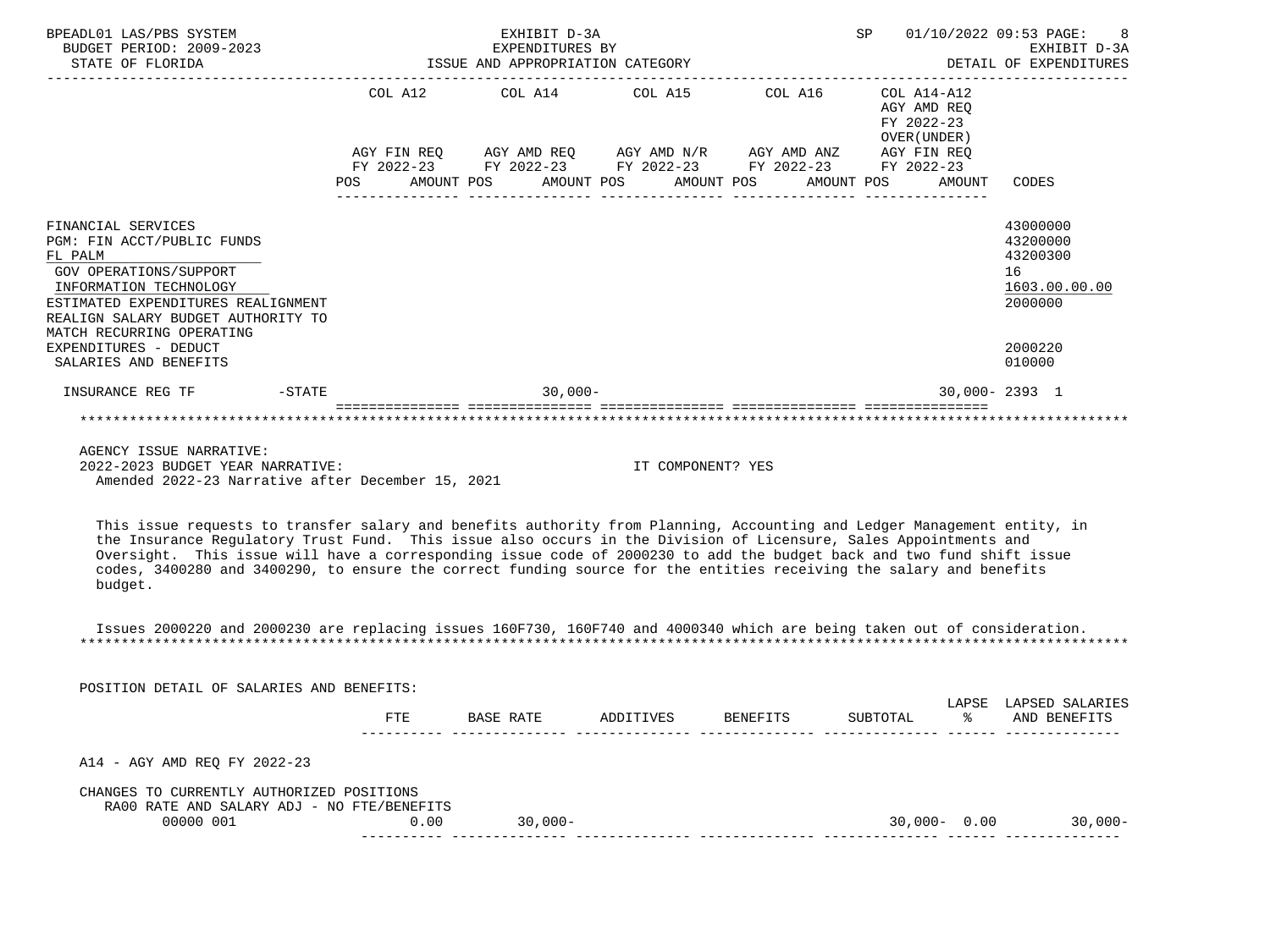| BPEADL01 LAS/PBS SYSTEM<br>BUDGET PERIOD: 2009-2023<br>STATE OF FLORIDA                                                                                                                                                                                                                                                                                                                                                              |                | EXHIBIT D-3A<br>EXPENDITURES BY<br>ISSUE AND APPROPRIATION CATEGORY |                                                                                                                                                                  |          | SP 01/10/2022 09:53 PAGE:                                                                       | -9<br>EXHIBIT D-3A<br>DETAIL OF EXPENDITURES                                  |
|--------------------------------------------------------------------------------------------------------------------------------------------------------------------------------------------------------------------------------------------------------------------------------------------------------------------------------------------------------------------------------------------------------------------------------------|----------------|---------------------------------------------------------------------|------------------------------------------------------------------------------------------------------------------------------------------------------------------|----------|-------------------------------------------------------------------------------------------------|-------------------------------------------------------------------------------|
|                                                                                                                                                                                                                                                                                                                                                                                                                                      | COL A12<br>POS | COL A14<br>AMOUNT POS                                               | COL A15<br>AGY FIN REQ AGY AMD REQ AGY AMD N/R AGY AMD ANZ<br>FY 2022-23 FY 2022-23 FY 2022-23 FY 2022-23 FY 2022-23<br>AMOUNT POS<br>AMOUNT POS<br>____________ | COL A16  | COL A14-A12<br>AGY AMD REQ<br>FY 2022-23<br>OVER (UNDER)<br>AGY FIN REQ<br>AMOUNT POS<br>AMOUNT | CODES                                                                         |
| FINANCIAL SERVICES<br>PGM: FIN ACCT/PUBLIC FUNDS<br>FL PALM<br>GOV OPERATIONS/SUPPORT<br>INFORMATION TECHNOLOGY<br>ESTIMATED EXPENDITURES REALIGNMENT<br>REALIGN SALARY BUDGET AUTHORITY TO<br>MATCH RECURRING OPERATING<br>EXPENDITURES - DEDUCT                                                                                                                                                                                    |                |                                                                     |                                                                                                                                                                  |          |                                                                                                 | 43000000<br>43200000<br>43200300<br>16<br>1603.00.00.00<br>2000000<br>2000220 |
| POSITION DETAIL OF SALARIES AND BENEFITS:                                                                                                                                                                                                                                                                                                                                                                                            | $_{\rm FTE}$   | BASE RATE                                                           | ADDITIVES                                                                                                                                                        | BENEFITS | SUBTOTAL<br>$\frac{1}{6}$                                                                       | LAPSE LAPSED SALARIES<br>AND BENEFITS                                         |
| A14 - AGY AMD REQ FY 2022-23<br>CHANGES TO CURRENTLY AUTHORIZED POSITIONS<br>TOTALS FOR ISSUE BY FUND<br>2393 INSURANCE REG TF                                                                                                                                                                                                                                                                                                       |                |                                                                     |                                                                                                                                                                  |          |                                                                                                 | $30,000-$<br>--------------                                                   |
|                                                                                                                                                                                                                                                                                                                                                                                                                                      | 0.00           | $30,000 -$                                                          |                                                                                                                                                                  |          | $30,000-$                                                                                       | $30,000 -$<br>==============                                                  |
|                                                                                                                                                                                                                                                                                                                                                                                                                                      |                |                                                                     |                                                                                                                                                                  |          |                                                                                                 |                                                                               |
| STATE ENTERPRISE INFORMATION<br>TECHNOLOGY<br>FLAIR REPLACEMENT<br>SPECIAL CATEGORIES<br>FLAIR SYSTEM REPLACEMENT                                                                                                                                                                                                                                                                                                                    |                |                                                                     |                                                                                                                                                                  |          |                                                                                                 | 3610000<br>36105C0<br>100000<br>100781                                        |
| GENERAL REVENUE FUND<br>$-$ STATE                                                                                                                                                                                                                                                                                                                                                                                                    | 35,703,403     | 37,976,536                                                          | 37,976,536                                                                                                                                                       |          | 2, 273, 133 1000 1                                                                              |                                                                               |
|                                                                                                                                                                                                                                                                                                                                                                                                                                      |                |                                                                     |                                                                                                                                                                  |          |                                                                                                 |                                                                               |
| AGENCY ISSUE NARRATIVE:<br>2022-2023 BUDGET YEAR NARRATIVE:<br>The State of Florida Accounting Information Resource (FLAIR) system, is based on software developed in the 1970s and<br>implemented as the core of the state's financial system 1981. FLAIR is an inefficient and wholly inadequate system, not<br>suitable for delivering the functionality of a modern, twenty-first century financial platform or safeguarding the |                |                                                                     | IT COMPONENT? YES                                                                                                                                                |          |                                                                                                 |                                                                               |

financial credibility of an enterprise the magnitude of Florida's. Recognizing the risks and shortcomings of FLAIR, the

Legislature authorized and appropriated funds to the Department of Financial Services in Fiscal Year 2013-2014 to conduct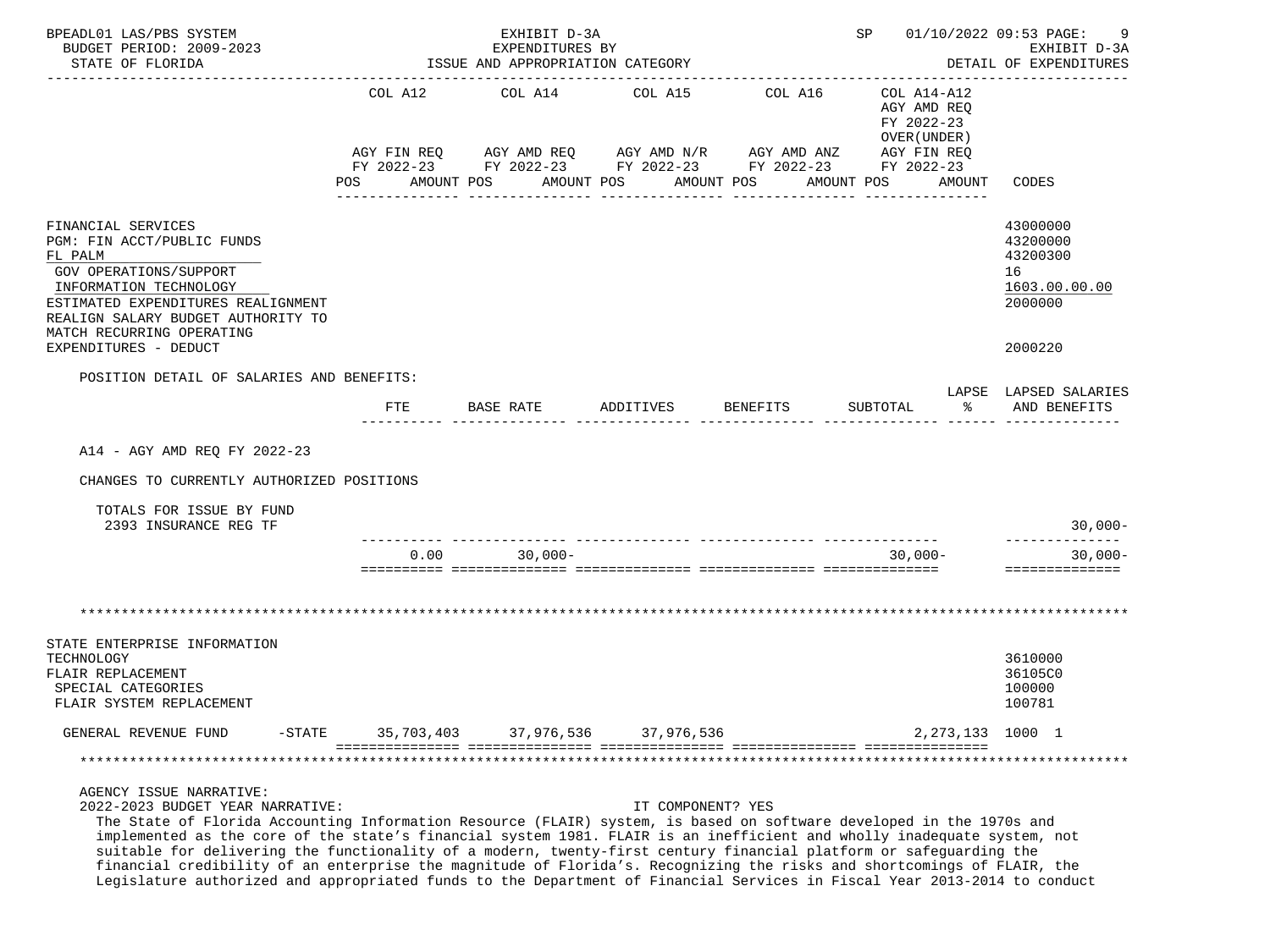| BPEADL01 LAS/PBS SYSTEM<br>BUDGET PERIOD: 2009-2023<br>STATE OF FLORIDA          | ISSUE AND APPROPRIATION CATEGORY | EXHIBIT D-3A<br>EXPENDITURES BY                        |                                                 | SP      | 01/10/2022 09:53 PAGE: 10<br>EXHIBIT D-3A<br>DETAIL OF EXPENDITURES   |                                  |
|----------------------------------------------------------------------------------|----------------------------------|--------------------------------------------------------|-------------------------------------------------|---------|-----------------------------------------------------------------------|----------------------------------|
|                                                                                  | COL A12                          | COL A14 COL A15                                        |                                                 | COL A16 | COL A14-A12<br>AGY AMD REO<br>FY 2022-23<br>OVER (UNDER)              |                                  |
|                                                                                  | AGY FIN REO                      | FY 2022-23 FY 2022-23 FY 2022-23 FY 2022-23 FY 2022-23 | AGY AMD REQ       AGY AMD N/R       AGY AMD ANZ |         | AGY FIN REO<br>POS AMOUNT POS AMOUNT POS AMOUNT POS AMOUNT POS AMOUNT | CODES                            |
| FINANCIAL SERVICES<br>PGM: FIN ACCT/PUBLIC FUNDS<br>FL PALM                      |                                  |                                                        |                                                 |         |                                                                       | 43000000<br>43200000<br>43200300 |
| GOV OPERATIONS/SUPPORT<br>INFORMATION TECHNOLOGY<br>STATE ENTERPRISE INFORMATION |                                  |                                                        |                                                 |         |                                                                       | 16<br>1603.00.00.00              |
| TECHNOLOGY<br>FLAIR REPLACEMENT                                                  |                                  |                                                        |                                                 |         |                                                                       | 3610000<br>36105C0               |

 a study of replacement options. The ultimate result of this study was a recommendation to replace the core functionality of FLAIR and the Treasury cash management system (CMS). The replacement of FLAIR and CMS has been renamed the Florida Planning Accounting and Ledger Management (PALM) Project.

 The Department released an ITN on November 1, 2016 for a software and system integrator. On June 15, 2018, the negotiation team held a public meeting to make a recommendation for vendor selection. A contract was executed on July 20, 2018 and years 1-4 funding of the software and system integrator contract have been provided through Fiscal Year 2021-2022.

 This issue requests funding for year nine of the Florida PALM Project and year five of the software system integrator contract.

 The Department requests \$35,703,402.26 in non-recurring appropriations from the General Revenue Fund in the Florida Accounting Information Resource System Replacement category within the Florida Planning Accounting and Ledger Management budget entity. This request includes \$30,097,473.00 for the fifth year of the Software and System Integrator contract, of which, \$8,467,785 is for Production Support deliverables, \$1,905,929.26 for Oracle Software and Maintenance, \$1,500,000 for Independent Verification and Validation services, \$46,387.52 for Production Support costs, and \$2,153,612.48 for other project costs including Project Administration (including software purchase and maintenance, computer hardware, supplies and other operating costs)and ERP Support Services.

Amended 2022-23 Narrative after December 15, 2021

 This amended issue increases the Planning, Accounting and Ledger Management (PALM) contract funding by \$2,273,133. This amount results from two issues.

 The first issue is a reduction to the SSI contract based on Amendment 6 (A6). Amendment 6 reduced the SSI contract by \$(4,221,667). A6 has been approved by Executive Steering Committee (ESC) and is being routed for final approval.

The second issue includes optional funding items that came out of the negotiations of A6. The request includes the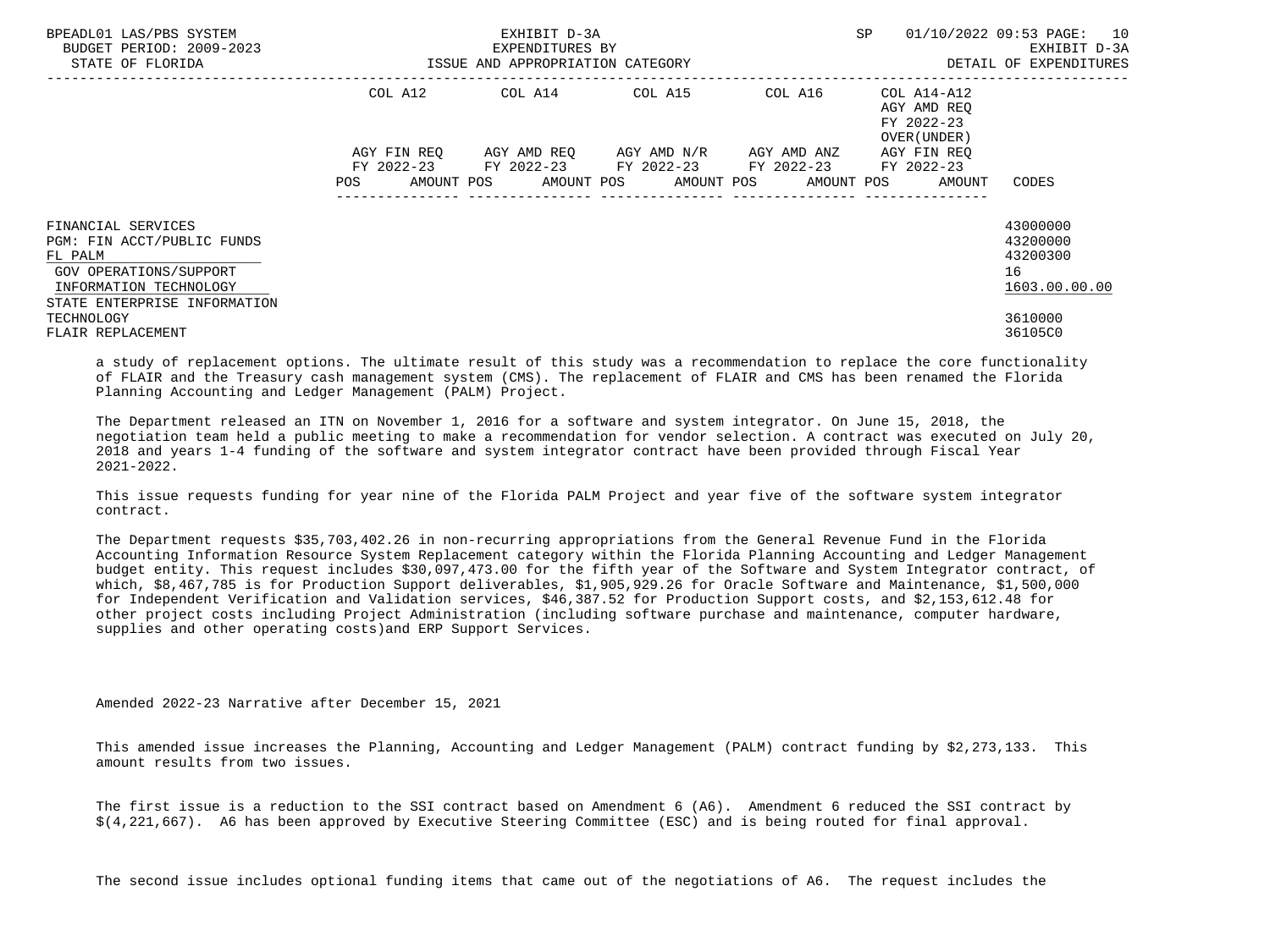| BPEADL01 LAS/PBS SYSTEM<br>BUDGET PERIOD: 2009-2023<br>STATE OF FLORIDA                                                                         | ISSUE AND APPROPRIATION CATEGORY | EXHIBIT D-3A<br>EXPENDITURES BY                        | SP                                  | 01/10/2022 09:53 PAGE: 11<br>EXHIBIT D-3A<br>DETAIL OF EXPENDITURES |                                                                   |                                                         |
|-------------------------------------------------------------------------------------------------------------------------------------------------|----------------------------------|--------------------------------------------------------|-------------------------------------|---------------------------------------------------------------------|-------------------------------------------------------------------|---------------------------------------------------------|
|                                                                                                                                                 |                                  | COL A12 COL A14 COL A15                                |                                     | ---------------------------------<br>COL A16                        | COL A14-A12<br>AGY AMD REO<br>FY 2022-23<br>OVER (UNDER)          |                                                         |
|                                                                                                                                                 | AGY FIN REO<br><b>POS</b>        | FY 2022-23 FY 2022-23 FY 2022-23 FY 2022-23 FY 2022-23 | AGY AMD REQ AGY AMD N/R AGY AMD ANZ |                                                                     | AGY FIN REO<br>AMOUNT POS AMOUNT POS AMOUNT POS AMOUNT POS AMOUNT | CODES                                                   |
| FINANCIAL SERVICES<br>PGM: FIN ACCT/PUBLIC FUNDS<br>FL PALM<br>GOV OPERATIONS/SUPPORT<br>INFORMATION TECHNOLOGY<br>STATE ENTERPRISE INFORMATION |                                  |                                                        |                                     |                                                                     |                                                                   | 43000000<br>43200000<br>43200300<br>16<br>1603.00.00.00 |
| TECHNOLOGY<br>FLAIR REPLACEMENT                                                                                                                 |                                  |                                                        |                                     |                                                                     |                                                                   | 3610000<br>36105C0                                      |

 funding of optional services needed during the 2022-2023 fiscal year. The total for the 2022-2023 optional services is \$6,494,800. These services include an analysis of options for warrant printing and distribution of warrants, additional vendor support above what is in the existing agreement for agency training for the Financials Wave, additional support to previously transferred responsibilities from the Department to the vendor, or extend the duration of some services, an extension of Payroll implementation services, an assessment of the use of PeopleSoft's Supplier Portal, an assessment of the use of PeopleSoft for the state's Procurement Card program, and additional vendor support above what is in the existing contract on reporting and data related activities. The department requests these funds be held into reserve to be released through a budget amendment upon request by the Department and approval by the ESC. \*\*\*\*\*\*\*\*\*\*\*\*\*\*\*\*\*\*\*\*\*\*\*\*\*\*\*\*\*\*\*\*\*\*\*\*\*\*\*\*\*\*\*\*\*\*\*\*\*\*\*\*\*\*\*\*\*\*\*\*\*\*\*\*\*\*\*\*\*\*\*\*\*\*\*\*\*\*\*\*\*\*\*\*\*\*\*\*\*\*\*\*\*\*\*\*\*\*\*\*\*\*\*\*\*\*\*\*\*\*\*\*\*\*\*\*\*\*\*\*\*\*\*\*\*\*\*

| PLANNING, ACCOUNTING, AND LEDGER |          |           |           |           |                  |         |
|----------------------------------|----------|-----------|-----------|-----------|------------------|---------|
| MANAGEMENT CONTRACT CONTINGENCY  |          |           |           |           |                  | 36105C1 |
| SPECIAL CATEGORIES               |          |           |           |           |                  | 100000  |
| FLORIDA PALM CONTINGENCY         |          |           |           |           |                  | 100819  |
| GENERAL REVENUE FUND             | $-STATE$ | 1,500,000 | 2,500,000 | 2,500,000 | 1,000,000 1000 1 |         |
|                                  |          |           |           |           |                  |         |

AGENCY ISSUE NARRATIVE:

2022-2023 BUDGET YEAR NARRATIVE: IT COMPONENT? YES

 For Fiscal Year 2021-2022,the Legislature created a separate category for the contingency amount for the Florida Planning Accounting and Ledger Management (PALM) project. For Fiscal Year 2022-2023, the Department of Financial Services is requesting 1,500,000 in the PALM Contingency category within the Florida Planning Accounting and Ledger Management budget entity. This request is is for unforeseen expenditures that are essential to the implementation of the Florida PALM Solution.

Amended 2022-23 Narrative after December 15, 2021.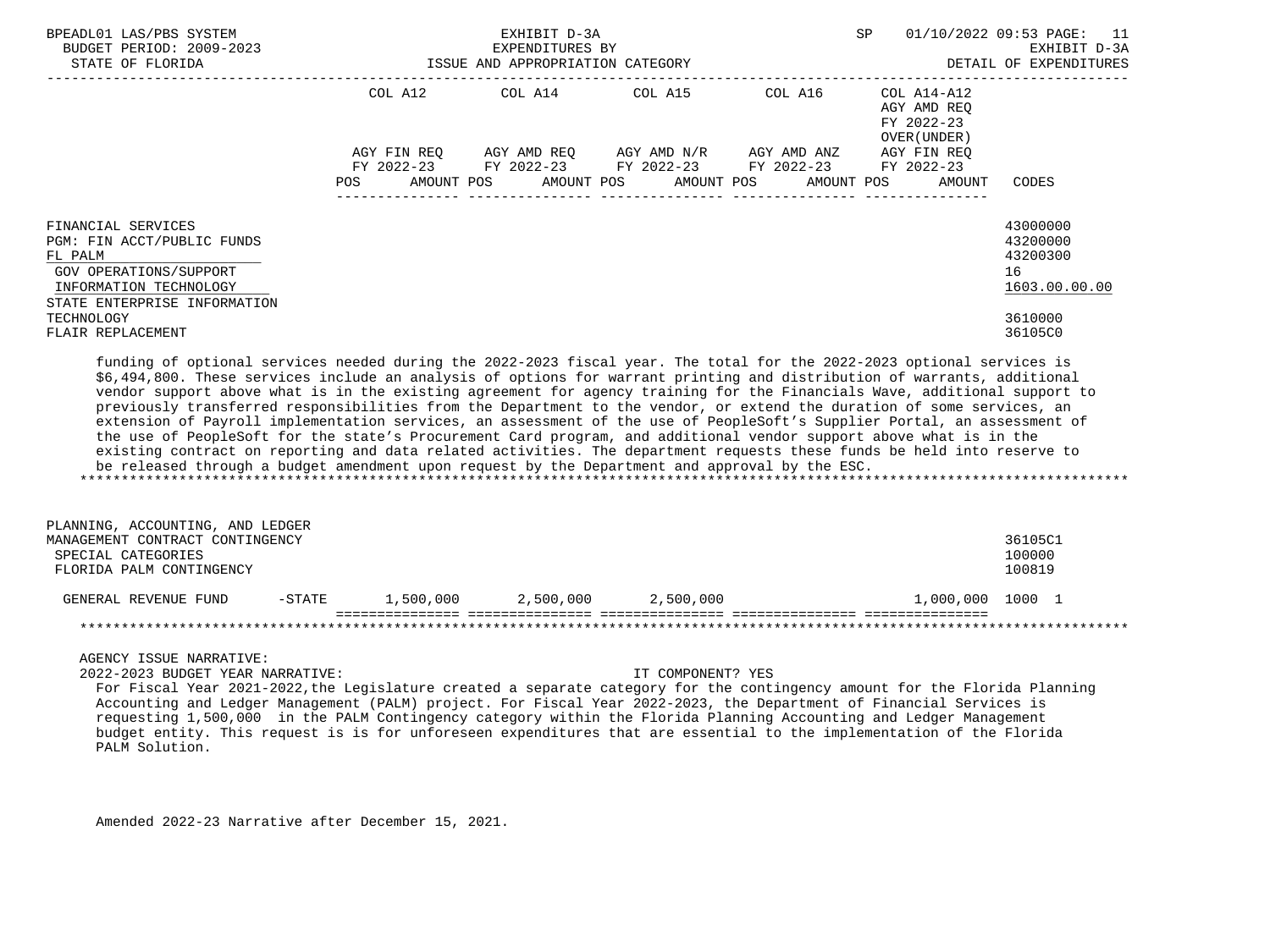| BPEADL01 LAS/PBS SYSTEM<br>BUDGET PERIOD: 2009-2023<br>ISSUE AND APPROPRIATION CATEGORY<br>STATE OF FLORIDA                                                                                                                                                                                                                                                                     |            |  | EXHIBIT D-3A<br>EXPENDITURES BY |                                                                                                       |         | SP. |                                                          | 01/10/2022 09:53 PAGE: 12<br>EXHIBIT D-3A<br>DETAIL OF EXPENDITURES |
|---------------------------------------------------------------------------------------------------------------------------------------------------------------------------------------------------------------------------------------------------------------------------------------------------------------------------------------------------------------------------------|------------|--|---------------------------------|-------------------------------------------------------------------------------------------------------|---------|-----|----------------------------------------------------------|---------------------------------------------------------------------|
|                                                                                                                                                                                                                                                                                                                                                                                 |            |  |                                 | COL A12 COL A14 COL A15                                                                               | COL A16 |     | COL A14-A12<br>AGY AMD REO<br>FY 2022-23<br>OVER (UNDER) |                                                                     |
|                                                                                                                                                                                                                                                                                                                                                                                 |            |  |                                 | AGY FIN REQ 6 AGY AMD REQ 6 AGY AMD N/R 6 AGY AMD ANZ                                                 |         |     | AGY FIN REO                                              |                                                                     |
|                                                                                                                                                                                                                                                                                                                                                                                 | <b>POS</b> |  |                                 | FY 2022-23 FY 2022-23 FY 2022-23 FY 2022-23 FY 2022-23<br>AMOUNT POS AMOUNT POS AMOUNT POS AMOUNT POS |         |     | AMOUNT                                                   | CODES                                                               |
| FINANCIAL SERVICES<br>PGM: FIN ACCT/PUBLIC FUNDS<br>FL PALM<br>GOV OPERATIONS/SUPPORT<br>INFORMATION TECHNOLOGY                                                                                                                                                                                                                                                                 |            |  |                                 |                                                                                                       |         |     |                                                          | 43000000<br>43200000<br>43200300<br>16<br>1603.00.00.00             |
| STATE ENTERPRISE INFORMATION<br>TECHNOLOGY<br>PLANNING, ACCOUNTING, AND LEDGER                                                                                                                                                                                                                                                                                                  |            |  |                                 |                                                                                                       |         |     |                                                          | 3610000                                                             |
| MANAGEMENT CONTRACT CONTINGENCY                                                                                                                                                                                                                                                                                                                                                 |            |  |                                 |                                                                                                       |         |     |                                                          | 36105C1                                                             |
| This issue increases the Planning, Accounting and Ledger Management contingency category. The additional \$1M in funding<br>will be used to ensure the Cash Management System functionality meets the needs of the state. These funds will be used<br>for any changes or enhancements identified during the 2022-2023 fiscal year. The department asks the funding be placed in |            |  |                                 |                                                                                                       |         |     |                                                          |                                                                     |

\*\*\*\*\*\*\*\*\*\*\*\*\*\*\*\*\*\*\*\*\*\*\*\*\*\*\*\*\*\*\*\*\*\*\*\*\*\*\*\*\*\*\*\*\*\*\*\*\*\*\*\*\*\*\*\*\*\*\*\*\*\*\*\*\*\*\*\*\*\*\*\*\*\*\*\*\*\*\*\*\*\*\*\*\*\*\*\*\*\*\*\*\*\*\*\*\*\*\*\*\*\*\*\*\*\*\*\*\*\*\*\*\*\*\*\*\*\*\*\*\*\*\*\*\*\*\*

--------------- --------------- --------------- --------------- ---------------

=============== =============== =============== =============== ===============

TOTAL: INFORMATION TECHNOLOGY 1603.00.00 POTAL: 1003.00.00.00 POTAL: 1003.00.00 POTAL: 1003.00.00 POTAL: 1003.00.00 POTAL: 1003.00.00 POTAL: 1003.00.00 POTAL: 1003.00.00 POTAL: 1003.00.00 POTAL: 1003.00 POTAL: 1003.00 POTA

GENERAL REVENUE FUND 37,203,403 40,476,536 40,476,536 3,273,133 1000<br>TRUST FUNDS 30,000-2000 TRUST FUNDS 30,000- 30,000- 2000

TOTAL PROG COMP.........  $37,203,403$   $40,446,536$   $40,476,536$ 

reserve to be released through a budget amendment upon approval of the ESC.

BY FUND TYPE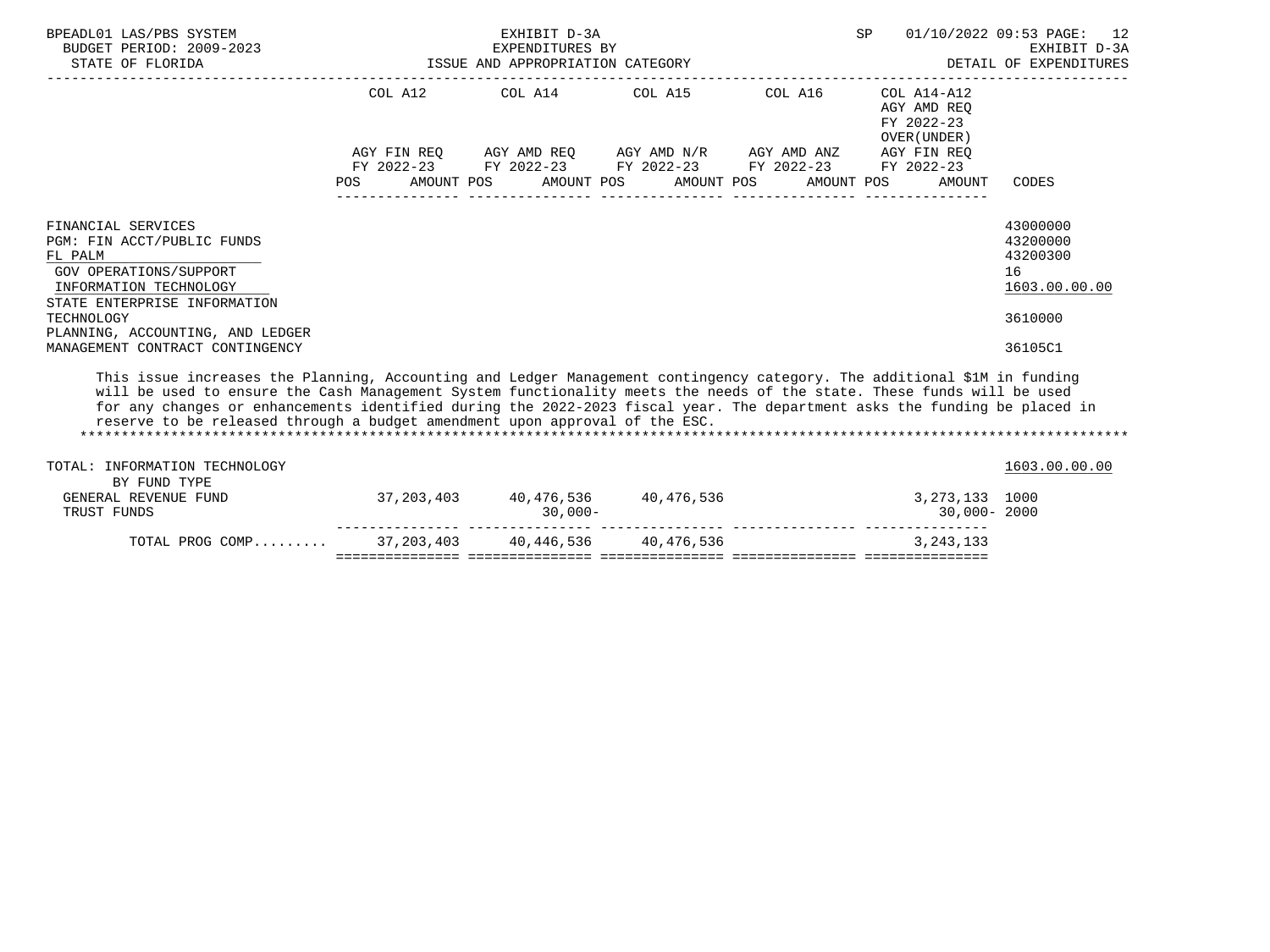| BPEADL01 LAS/PBS SYSTEM<br>BUDGET PERIOD: 2009-2023<br>STATE OF FLORIDA                                                                                                                                                   |  |                  | EXHIBIT D-3A | 99-2023 EXPENDITURES BY<br>ISSUE AND APPROPRIATION CATEGORY                                                                                              |  |                                                          | SP 01/10/2022 09:53 PAGE: 13<br>EXHIBIT D-3A<br>DETAIL OF EXPENDITURES                            |
|---------------------------------------------------------------------------------------------------------------------------------------------------------------------------------------------------------------------------|--|------------------|--------------|----------------------------------------------------------------------------------------------------------------------------------------------------------|--|----------------------------------------------------------|---------------------------------------------------------------------------------------------------|
|                                                                                                                                                                                                                           |  |                  |              | COL A12 COL A14 COL A15 COL A16<br>AGY FIN REQ AGY AMD REQ AGY AMD N/R AGY AMD ANZ AGY FIN REQ<br>FY 2022-23 FY 2022-23 FY 2022-23 FY 2022-23 FY 2022-23 |  | COL A14-A12<br>AGY AMD REO<br>FY 2022-23<br>OVER (UNDER) |                                                                                                   |
|                                                                                                                                                                                                                           |  |                  |              |                                                                                                                                                          |  | POS AMOUNT POS AMOUNT POS AMOUNT POS AMOUNT POS AMOUNT   | CODES                                                                                             |
| FINANCIAL SERVICES<br>PROGRAM: FIRE MARSHAL<br>PROF TRAINING & STANDARDS<br>PUBLIC PROTECTION<br>LAW ENFORCEMENT<br>CAPITAL IMPROVEMENT PLAN<br>MAINTENANCE AND REPAIR<br>FIXED CAPITAL OUTLAY<br>FIRE COLLEGE-BLDG MAINT |  |                  |              |                                                                                                                                                          |  |                                                          | 43000000<br>43300000<br>43300400<br>12<br>1202.00.00.00<br>9900000<br>990M000<br>080000<br>080990 |
| INSURANCE REG TF                                                                                                                                                                                                          |  | -STATE 2,194,805 |              |                                                                                                                                                          |  | 2, 194, 805 - 2393 1                                     |                                                                                                   |
|                                                                                                                                                                                                                           |  |                  |              |                                                                                                                                                          |  |                                                          |                                                                                                   |

AGENCY NARRATIVE:

 2022-2023 BUDGET YEAR NARRATIVE: FIRE COLLEGE-BLDG MAINT IT COMPONENT? NO Reference to Long Range Program Plan: Goal #4) Equip First Responders with the Training and Tools Necessary to Protect Floridians.

 The Division of State Fire Marshal maintains the buildings and property on the Florida State Fire College campus. Much of the infrastructure on the campus is equipment and material that was installed when the campus was constructed almost 35 years ago. As the campus has aged, this infrastructure is beginning to fail and has required expensive repairs to keep operational. The roof is the original from its construction in 1989-90.

## GENERATOR REPLACEMENT: 275,000

 This project replaces the existing diesel generator on the campus of the Florida State Fire College with a natural gas supplied generator. The existing generator has experienced failures during critical times of need. During hurricane Michael the Bureau was required to rent a unit due to a critical failure of the existing unit.

 The current generator located on the Fire College campus was installed in 2003 and is nearing the end of its anticipated life cycle. The unit is a diesel generator and must be manually filled in the event of prolonged use. The Fire College is often used as a staging point in times of hurricanes or other disasters where state assets need to be deployed to different regions of the state. Power must be available to house those type of assets as well as enable the Fire College staff to maintain functionality of the facility. Additionally, the unit has experienced failures when power to the campus has been interrupted which has negatively impacted the ability of the campus to maintain HVAC systems as well potable water and fire protection systems. In Fiscal Year 2017-18 the Fire College paid \$28,910 for repairs, and \$26,898 in Fiscal Year 2018-19. To date, \$26,737 has been expended for repairs in current year.

 Transitioning to a natural gas supplied generator removes the potential for contaminated diesel (i.e. algae) impacting the operation of the unit. Natural gas is currently utilized across the campus and this will remove the requirement for diesel to be delivered in anticipation of a hurricane / natural disaster impact or to maintain a diesel supply to the unit during a natural disaster. A new unit will allow for a natural gas feed which eliminates the need for manual fueling. With the new unit the College will function as normal no matter what weather events take place.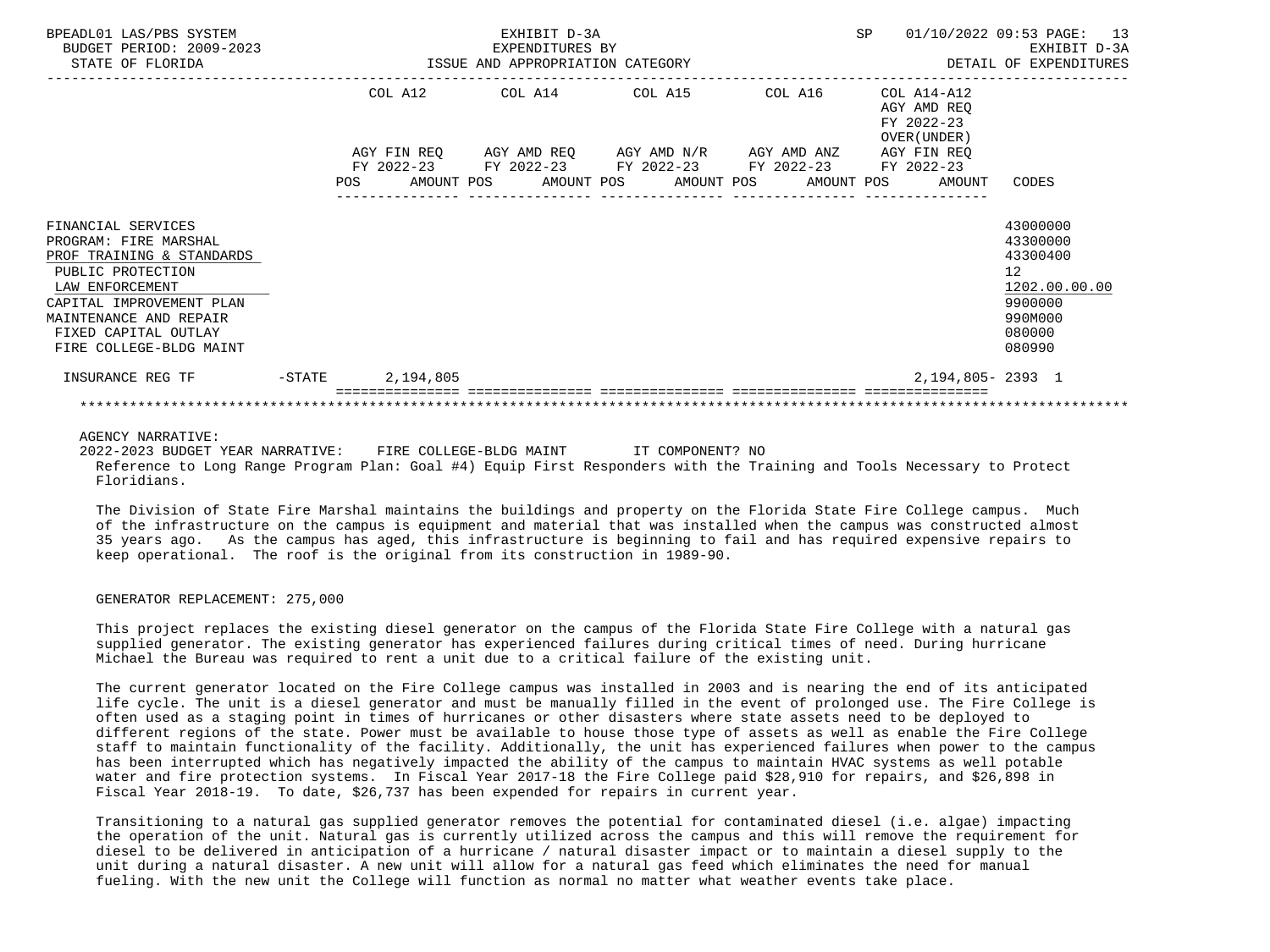| BPEADL01 LAS/PBS SYSTEM<br>BUDGET PERIOD: 2009-2023<br>STATE OF FLORIDA | ISSUE AND APPROPRIATION CATEGORY | EXHIBIT D-3A<br>EXPENDITURES BY |                                     | SP                                                        | 01/10/2022 09:53 PAGE: 14<br>EXHIBIT D-3A<br>DETAIL OF EXPENDITURES |                 |
|-------------------------------------------------------------------------|----------------------------------|---------------------------------|-------------------------------------|-----------------------------------------------------------|---------------------------------------------------------------------|-----------------|
|                                                                         | COL A12                          |                                 |                                     | $COL A14$ $COL A15$ $COL A16$ $COL A14-A12$               | AGY AMD REO<br>FY 2022-23<br>OVER (UNDER)                           |                 |
|                                                                         | AGY FIN REO                      |                                 | AGY AMD REO AGY AMD N/R AGY AMD ANZ |                                                           | AGY FIN REO                                                         |                 |
|                                                                         | AMOUNT POS<br>POS                |                                 | AMOUNT POS AMOUNT POS               | FY 2022-23 FY 2022-23 FY 2022-23 FY 2022-23<br>AMOUNT POS | FY 2022-23<br>AMOUNT                                                | CODES           |
|                                                                         |                                  |                                 |                                     |                                                           |                                                                     |                 |
| FINANCIAL SERVICES                                                      |                                  |                                 |                                     |                                                           |                                                                     | 43000000        |
| PROGRAM: FIRE MARSHAL                                                   |                                  |                                 |                                     |                                                           |                                                                     | 43300000        |
| PROF TRAINING & STANDARDS                                               |                                  |                                 |                                     |                                                           |                                                                     | 43300400        |
| PUBLIC PROTECTION                                                       |                                  |                                 |                                     |                                                           |                                                                     | 12 <sup>°</sup> |
| LAW ENFORCEMENT                                                         |                                  |                                 |                                     |                                                           |                                                                     | 1202.00.00.00   |
| CAPITAL IMPROVEMENT PLAN                                                |                                  |                                 |                                     |                                                           |                                                                     | 9900000         |
| MAINTENANCE AND REPAIR                                                  |                                  |                                 |                                     |                                                           |                                                                     | 990M000         |

### PAVING - PHASE II: 275,000

 This issue requests funding to continue repaving parking lots at the Fire College. Phase I of paving was complete in June 2020. This request is for Phase II of the paving project. Paved areas have degraded and weathered over time causing large potholes to develop in the asphalt and have posed a risk to students traversing the campus and during training activities. There are paved areas on campus located in the training area that have completely deteriorated making it unsafe for driving the apparatus on these areas. Students are at risk of injury during daily physical training each morning due to the multiple potholes. Staff continues to "patch" these areas, but the fixes are temporary and last only a short period of time. Bids were obtained for resurfacing the drive and parking areas of campus and it is estimated that 275,000 will be needed to complete Phase II of the project.

### ROOF REPAIRS: 101,793

 A recent roof inspection identified several roofs on campus that are in fair to poor condition, creating an immediate need for repair. Roof repairs will include the repair and replacement of flashing, reapplication of urethan mastic to all ridge caps, replacement of coping caps and neoprene gaskets, reapplication of metal rog primers, as well as conducting an infrared moisture analysis and core testing.

 This issue will cover the following roof repairs: Building "B" Auditorium - 21,505 Building "C" Administration - 11,905 Building "A" Cafeteria - 34,454 Building "D" Maintenance - 6,602 Building "E" Firehouse - 5,882 Infrared Moisture Analysis on buildings listed above - 21,445

# FACADE REPAIR AND RESTORATION: 1,543,012

 The Division of State Fire Marshal maintains the buildings and property on the Florida State Fire College campus. Much of the infrastructure on the campus is comprised of equipment and materials installed when the campus was constructed almost 35 years ago. The Fire College is tasked with the delivery of programs that increase the knowledge of Florida's volunteer and career firefighters through high-quality training offered on campus.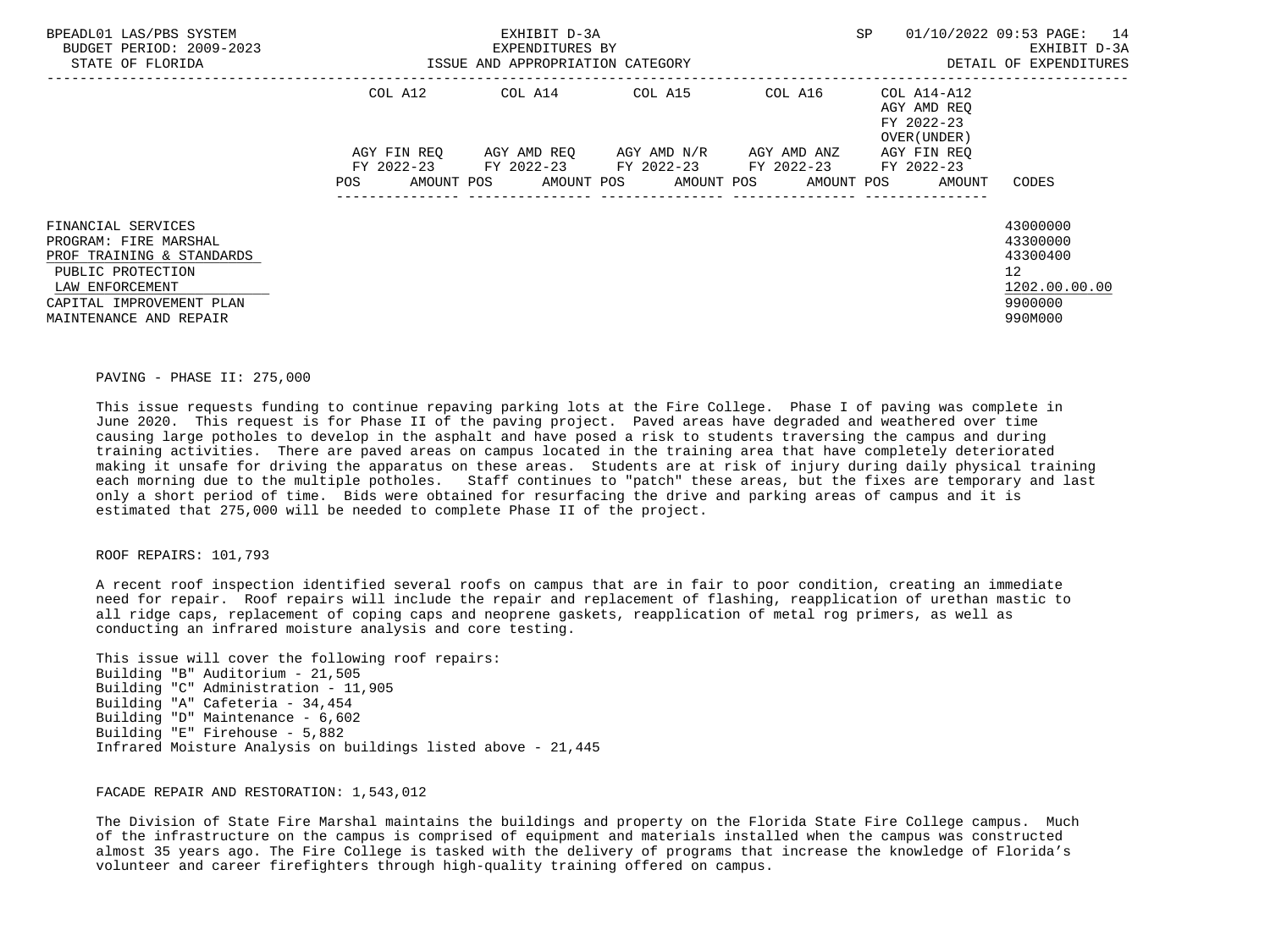| BPEADL01 LAS/PBS SYSTEM<br>BUDGET PERIOD: 2009-2023<br>STATE OF FLORIDA                                                                                                |                           | EXHIBIT D-3A<br>EXPENDITURES BY<br>ISSUE AND APPROPRIATION CATEGORY |                       |                                                 | SP<br>01/10/2022 09:53 PAGE:                             | 15<br>EXHIBIT D-3A<br>DETAIL OF EXPENDITURES                                               |
|------------------------------------------------------------------------------------------------------------------------------------------------------------------------|---------------------------|---------------------------------------------------------------------|-----------------------|-------------------------------------------------|----------------------------------------------------------|--------------------------------------------------------------------------------------------|
|                                                                                                                                                                        | COL A12                   | COL A14 COL A15                                                     |                       | COL A16                                         | COL A14-A12<br>AGY AMD REO<br>FY 2022-23<br>OVER (UNDER) |                                                                                            |
|                                                                                                                                                                        | AGY FIN REO<br>FY 2022-23 | AGY AMD REO AGY AMD N/R                                             |                       | AGY AMD ANZ<br>FY 2022-23 FY 2022-23 FY 2022-23 | AGY FIN REO<br>FY 2022-23                                |                                                                                            |
|                                                                                                                                                                        | AMOUNT POS<br>POS.        |                                                                     | AMOUNT POS AMOUNT POS | AMOUNT POS                                      | AMOUNT                                                   | CODES                                                                                      |
| FINANCIAL SERVICES<br>PROGRAM: FIRE MARSHAL<br>PROF TRAINING & STANDARDS<br>PUBLIC PROTECTION<br>LAW ENFORCEMENT<br>CAPITAL IMPROVEMENT PLAN<br>MAINTENANCE AND REPAIR |                           |                                                                     |                       |                                                 |                                                          | 43000000<br>43300000<br>43300400<br>12 <sup>°</sup><br>1202.00.00.00<br>9900000<br>990M000 |

 As the campus has aged, its infrastructure is beginning to fail and has required expensive repairs to keep the campus operational. In two previous fiscal years, the Administrative/Classroom building at the Fire College has had to conduct underpinning to different sections in the classroom areas. This settling has caused additional areas of the building to need repairs. In addition, the other buildings on campus have experienced a degree of natural settling consistent with construction in Florida. The areas of concern have the potential to allow moisture to seep into the interior of the building and create mold concerns as well as degradation of structural components. Repairs needed include sealant of joints between windows and brick facade, putting mortar between bricks on the facade, and applying "wet seals" intended to keep moisture out of the buildings.

The costs for this project was determined by obtaining an assessment from a professional commercial contractor.

Amended 2022-23 Narrative After December 15, 2021

 The Generator Replacement (275,000), Paving Phase II (275,000), Roof Repairs (101,793), and Facade Repair and Restoration (1,543,012) were all funded in the Deferred Building Maintenance (DBM) appropriation on November 4, 2021. These appropriation requests have been removed from consideration. \*\*\*\*\*\*\*\*\*\*\*\*\*\*\*\*\*\*\*\*\*\*\*\*\*\*\*\*\*\*\*\*\*\*\*\*\*\*\*\*\*\*\*\*\*\*\*\*\*\*\*\*\*\*\*\*\*\*\*\*\*\*\*\*\*\*\*\*\*\*\*\*\*\*\*\*\*\*\*\*\*\*\*\*\*\*\*\*\*\*\*\*\*\*\*\*\*\*\*\*\*\*\*\*\*\*\*\*\*\*\*\*\*\*\*\*\*\*\*\*\*\*\*\*\*\*\*

| DEFERRED BUILDING MAINTENANCE<br>FIXED CAPITAL OUTLAY<br>FIRE COLLEGE-BLDG MAINT |           |         | 990Z000<br>080000<br>080990 |
|----------------------------------------------------------------------------------|-----------|---------|-----------------------------|
| INSURANCE REG TF                                                                 | $-$ STATE | 250,250 | 250,250-2393 1              |
|                                                                                  |           |         |                             |

AGENCY NARRATIVE:

 2022-2023 BUDGET YEAR NARRATIVE: FIRE COLLEGE-BLDG MAINT IT COMPONENT? NO Reference to Long Range Program Plan: Goal #4) Equip First Responders with the Training and Tools Necessary to Protect Floridians.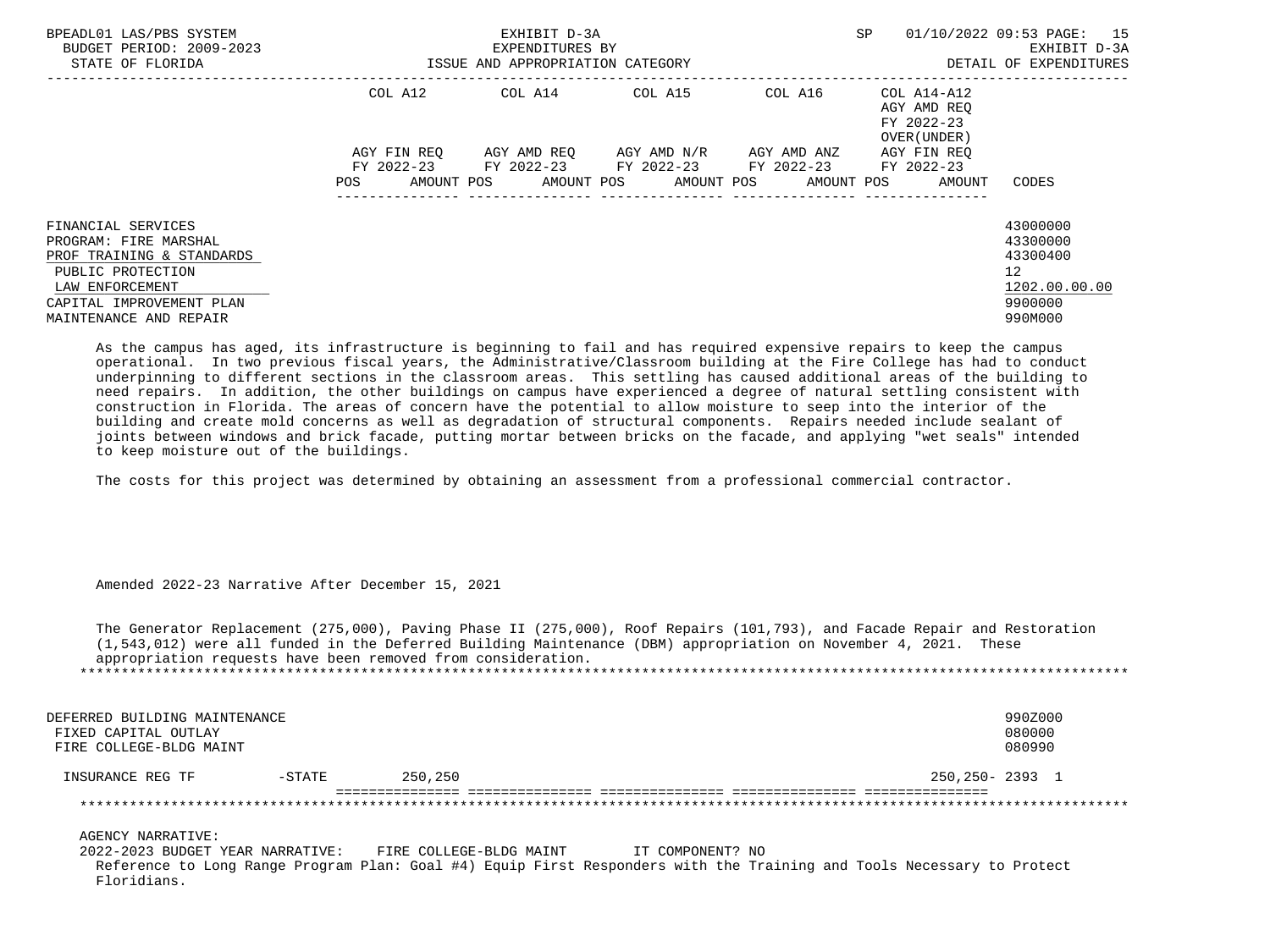| BPEADL01 LAS/PBS SYSTEM<br>BUDGET PERIOD: 2009-2023<br>STATE OF FLORIDA  | ISSUE AND APPROPRIATION CATEGORY | EXHIBIT D-3A<br>EXPENDITURES BY                                                                       |  | SP |  |  | 01/10/2022 09:53 PAGE: 16<br>EXHIBIT D-3A<br>DETAIL OF EXPENDITURES |                                             |
|--------------------------------------------------------------------------|----------------------------------|-------------------------------------------------------------------------------------------------------|--|----|--|--|---------------------------------------------------------------------|---------------------------------------------|
|                                                                          | COL A12                          |                                                                                                       |  |    |  |  | AGY AMD REO<br>FY 2022-23<br>OVER (UNDER)                           |                                             |
|                                                                          | AGY FIN REO                      | AGY AMD REO AGY AMD N/R AGY AMD ANZ                                                                   |  |    |  |  | AGY FIN REO                                                         |                                             |
|                                                                          | POS                              | FY 2022-23 FY 2022-23 FY 2022-23 FY 2022-23 FY 2022-23<br>AMOUNT POS AMOUNT POS AMOUNT POS AMOUNT POS |  |    |  |  | AMOUNT                                                              | CODES                                       |
| FINANCIAL SERVICES<br>PROGRAM: FIRE MARSHAL<br>PROF TRAINING & STANDARDS |                                  |                                                                                                       |  |    |  |  |                                                                     | 43000000<br>43300000<br>43300400            |
| PUBLIC PROTECTION<br>LAW ENFORCEMENT<br>CAPITAL IMPROVEMENT PLAN         |                                  |                                                                                                       |  |    |  |  |                                                                     | 12 <sup>°</sup><br>1202.00.00.00<br>9900000 |
| DEFERRED BUILDING MAINTENANCE                                            |                                  |                                                                                                       |  |    |  |  |                                                                     | 990Z000                                     |

 The Division of State Fire Marshal maintains the buildings and property on the Florida State Fire College campus. Much of the infrastructure on the campus is equipment and material that was installed when the campus was constructed almost 35 years ago. As the campus has aged, this infrastructure is beginning to fail and has required expensive repairs to keep operational. The roof is the original from its construction in 1989-90.

#### ROOF REPLACEMENT: 250,250

 This building is used as office space for the Division of Investigative and Forensic Services and the Bureau of Fire Prevention. Recent inspections of each building identified the roof conditions for each as being in fair/poor condition. The Arson/Fire Prevention building inspection revealed the roof was in poor condition with the recommendation for replacement. Currently there are multiple locations inside the building that are showing evidence of water leakage.

 The replacement of the roof would include removal of all debris on roof system. Three course all open flashing. Replace roof system down to deck. Install new tapered insulation per code requirements. Install new secure rock cover board set-in low-rise foam adhesive. Install new multi ply cold process roof system with granule MB cap sheet. Provide owner with new 25-year watertight warranty to cover all components of the roof system. Complete a full facade restoration with new sealants & clear silage sealer. The building is 7,150 square feet. The project is calculated at \$35 per square foot.

 This roof replacement is included on the Governor's Office list for the Deferred Building Maintenance Statewide Plan. As of the time of this narrative, final approval of the list has not been made.

Amended 2022-23 Narrative after December 15, 2021

 The Roof Replacement (250,250) was funded in the Deferred Building Maintenance (DBM) appropriation on November 4, 2021. This appropriation request has been removed from consideration. \*\*\*\*\*\*\*\*\*\*\*\*\*\*\*\*\*\*\*\*\*\*\*\*\*\*\*\*\*\*\*\*\*\*\*\*\*\*\*\*\*\*\*\*\*\*\*\*\*\*\*\*\*\*\*\*\*\*\*\*\*\*\*\*\*\*\*\*\*\*\*\*\*\*\*\*\*\*\*\*\*\*\*\*\*\*\*\*\*\*\*\*\*\*\*\*\*\*\*\*\*\*\*\*\*\*\*\*\*\*\*\*\*\*\*\*\*\*\*\*\*\*\*\*\*\*\*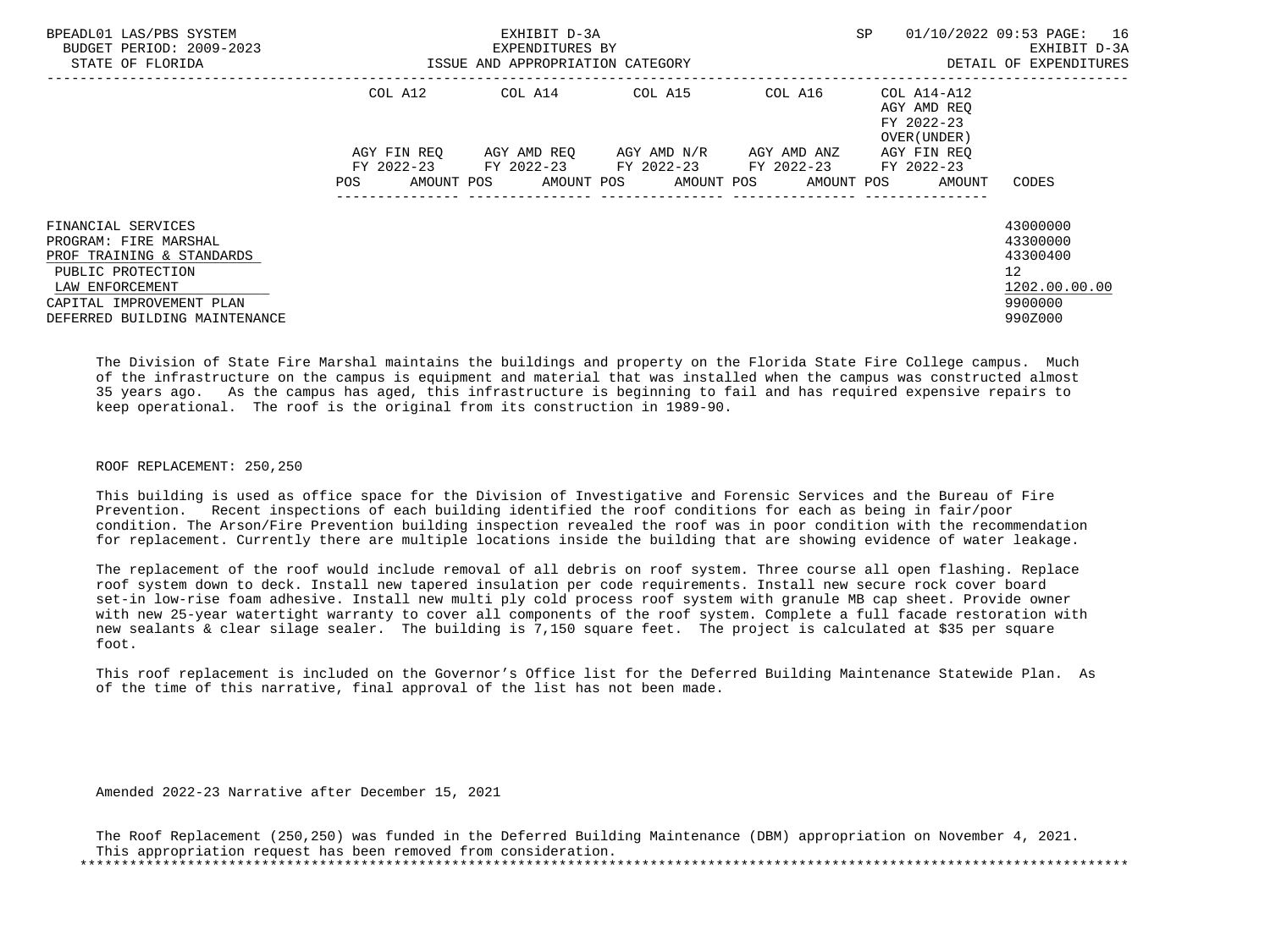| BPEADL01 LAS/PBS SYSTEM<br>BUDGET PERIOD: 2009-2023<br>STATE OF FLORIDA                                                                                                                                                             |     |  | EXHIBIT D-3A<br>EXPENDITURES BY<br>EXPENDITURES BY<br>ISSUE AND APPROPRIATION CATEGORY                |                 |         | SP |                                                          | 01/10/2022 09:53 PAGE: 17<br>EXHIBIT D-3A<br>DETAIL OF EXPENDITURES                               |
|-------------------------------------------------------------------------------------------------------------------------------------------------------------------------------------------------------------------------------------|-----|--|-------------------------------------------------------------------------------------------------------|-----------------|---------|----|----------------------------------------------------------|---------------------------------------------------------------------------------------------------|
|                                                                                                                                                                                                                                     |     |  | COL A12 COL A14 COL A15                                                                               |                 | COL A16 |    | COL A14-A12<br>AGY AMD REO<br>FY 2022-23<br>OVER (UNDER) |                                                                                                   |
|                                                                                                                                                                                                                                     |     |  | AGY FIN REQ 6GY AMD REQ 6GY AMD N/R 6GY AMD ANZ                                                       |                 |         |    | AGY FIN REO                                              |                                                                                                   |
|                                                                                                                                                                                                                                     | POS |  | FY 2022-23 FY 2022-23 FY 2022-23 FY 2022-23 FY 2022-23<br>AMOUNT POS AMOUNT POS AMOUNT POS AMOUNT POS |                 |         |    | AMOUNT                                                   | CODES                                                                                             |
| FINANCIAL SERVICES<br>PROGRAM: FIRE MARSHAL<br>PROF TRAINING & STANDARDS<br>PUBLIC PROTECTION<br>LAW ENFORCEMENT<br>CAPITAL IMPROVEMENT PLAN<br>DEFERRED BUILDING MAINTENANCE<br>FIXED CAPITAL OUTLAY<br>ARP - DEFERRED BUILD MAINT |     |  |                                                                                                       |                 |         |    |                                                          | 43000000<br>43300000<br>43300400<br>12<br>1202.00.00.00<br>9900000<br>990Z000<br>080000<br>085154 |
| $-STATE$<br>INSURANCE REG TF                                                                                                                                                                                                        |     |  |                                                                                                       | 766,000 766,000 |         |    | 766.000 2393 1                                           |                                                                                                   |
|                                                                                                                                                                                                                                     |     |  |                                                                                                       |                 |         |    |                                                          |                                                                                                   |
| <b>AGENCY NARRATIVE:</b>                                                                                                                                                                                                            |     |  |                                                                                                       |                 |         |    |                                                          |                                                                                                   |

 2022-2023 BUDGET YEAR NARRATIVE: ARP - DEFERRED BUILD MAINT IT COMPONENT? NO Amended 2022-23 Narrative after December 15, 2021

 This issue requests 766,000 in the Insurance Regulatory Trust Fund for potential cost overruns associated with the new Deferred Building Maintenance appropriation appropriated to the department November 4, 2021. The department received 2,744,765, in General Revenue, for six (6) difference projects. The funding is project specific and cannot be "shared" across projects.

 The department has been notified, due to current construction costs, there will be a shortfall in funding. The estimate for the increased cost is 6%, per year, and per project, or \$766,000. The department would request the funds be held in reserve until a specific need is identified. \*\*\*\*\*\*\*\*\*\*\*\*\*\*\*\*\*\*\*\*\*\*\*\*\*\*\*\*\*\*\*\*\*\*\*\*\*\*\*\*\*\*\*\*\*\*\*\*\*\*\*\*\*\*\*\*\*\*\*\*\*\*\*\*\*\*\*\*\*\*\*\*\*\*\*\*\*\*\*\*\*\*\*\*\*\*\*\*\*\*\*\*\*\*\*\*\*\*\*\*\*\*\*\*\*\*\*\*\*\*\*\*\*\*\*\*\*\*\*\*\*\*\*\*\*\*\*

| DEFERRED BUILDING MAINTENANCE<br>TOTAL: |           |         |         |                 | 990Z000       |
|-----------------------------------------|-----------|---------|---------|-----------------|---------------|
| TOTAL ISSUE                             | 250,250   | 766,000 | 766,000 | 515,750         |               |
|                                         |           |         |         |                 |               |
| TOTAL: LAW ENFORCEMENT                  |           |         |         |                 | 1202.00.00.00 |
| BY FUND TYPE                            |           |         |         |                 |               |
| TRUST FUNDS                             | 2,445,055 | 766,000 | 766,000 | 1,679,055- 2000 |               |
|                                         |           |         |         |                 |               |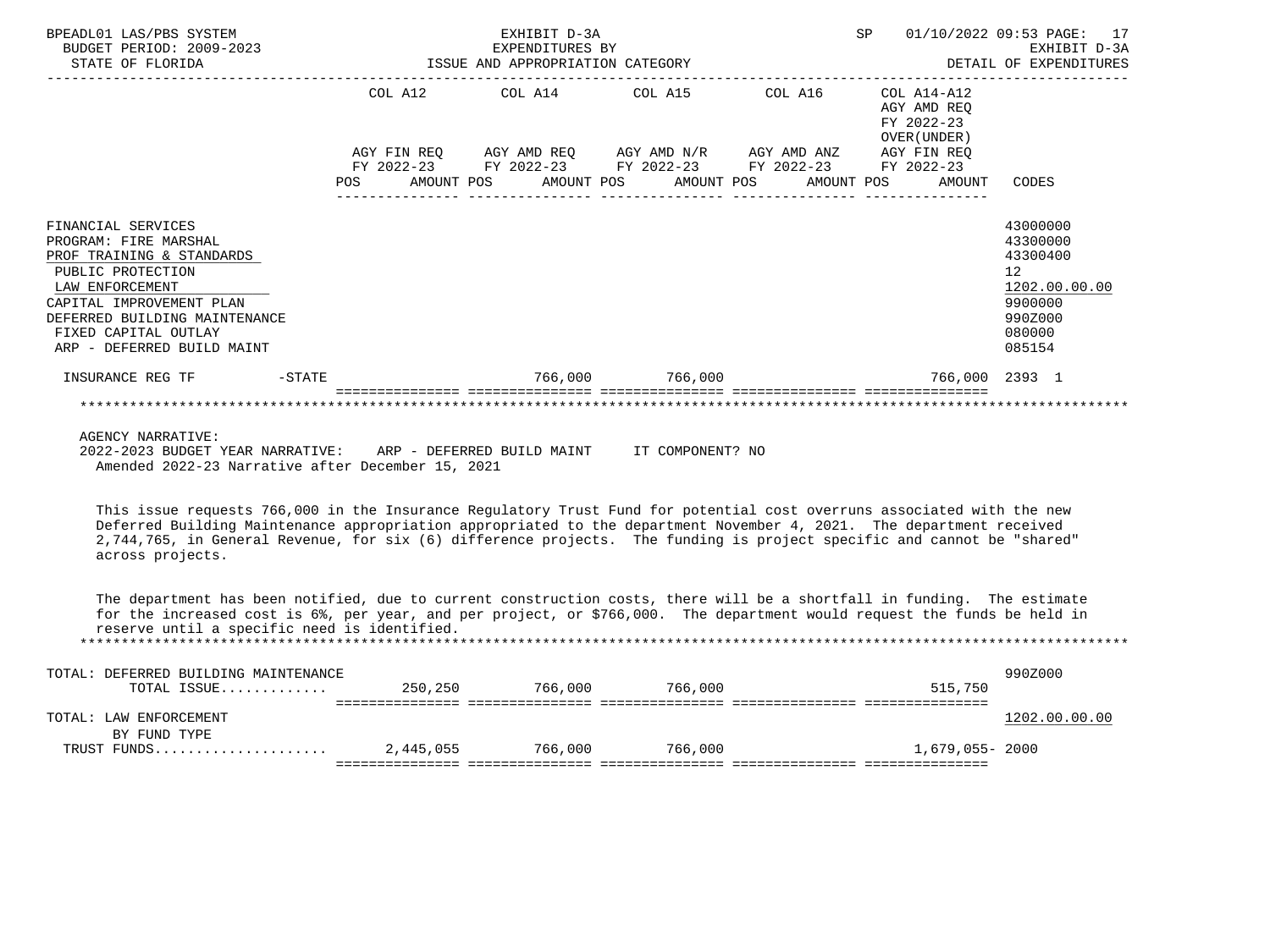| BPEADL01 LAS/PBS SYSTEM<br>BUDGET PERIOD: 2009-2023<br>STATE OF FLORIDA                                                                                                                                                                  |                                                                                                                | EXHIBIT D-3A<br>EXPENDITURES BY<br>EXPENDITURES BY<br>ISSUE AND APPROPRIATION CATEGORY                               |                  |                                                          | SP 01/10/2022 09:53 PAGE: 18<br>EXHIBIT D-3A<br>DETAIL OF EXPENDITURES |
|------------------------------------------------------------------------------------------------------------------------------------------------------------------------------------------------------------------------------------------|----------------------------------------------------------------------------------------------------------------|----------------------------------------------------------------------------------------------------------------------|------------------|----------------------------------------------------------|------------------------------------------------------------------------|
|                                                                                                                                                                                                                                          |                                                                                                                | COL A12 COL A14 COL A15 COL A16                                                                                      |                  | COL A14-A12<br>AGY AMD REO<br>FY 2022-23<br>OVER (UNDER) |                                                                        |
|                                                                                                                                                                                                                                          |                                                                                                                | AGY FIN REQ AGY AMD REQ AGY AMD N/R AGY AMD ANZ AGY FIN REQ                                                          |                  |                                                          |                                                                        |
|                                                                                                                                                                                                                                          | POS FOR THE POST OF THE STATE STATE STATE STATE STATE STATE STATE STATE STATE STATE STATE STATE STATE STATE ST | FY 2022-23 FY 2022-23 FY 2022-23 FY 2022-23 FY 2022-23<br>AMOUNT POS      AMOUNT POS      AMOUNT POS      AMOUNT POS |                  | AMOUNT                                                   | CODES                                                                  |
| FINANCIAL SERVICES<br>PGM: LICNSNG/CNSMER PROTEC<br>LICENSURE, SALES/APPT/OVST<br>PUBLIC PROTECTION<br>REGULATION AND LICENSING<br>ESTIMATED EXPENDITURES REALIGNMENT<br>REALIGN SALARY BUDGET AUTHORITY TO<br>MATCH RECURRING OPERATING |                                                                                                                |                                                                                                                      |                  |                                                          | 43000000<br>43500000<br>43500200<br>12<br>1204.00.00.00<br>2000000     |
| EXPENDITURES - DEDUCT<br>SALARIES AND BENEFITS                                                                                                                                                                                           |                                                                                                                |                                                                                                                      |                  |                                                          | 2000220<br>010000                                                      |
| INSURANCE REG TF<br>$-STATE$                                                                                                                                                                                                             |                                                                                                                | $35.000 -$                                                                                                           |                  |                                                          | 35,000-2393 1                                                          |
|                                                                                                                                                                                                                                          |                                                                                                                |                                                                                                                      |                  |                                                          |                                                                        |
| AGENCY ISSUE NARRATIVE:<br>2022-2023 BUDGET YEAR NARRATIVE:                                                                                                                                                                              |                                                                                                                |                                                                                                                      | TT COMPONENT? NO |                                                          |                                                                        |

Amended 2022-23 Narrative after December 15, 2021

 This issue requests to decrease salary and benefits authority from the Division of Licensure, Sales Appointments and Oversight, in the Insurance Regulatory Trust Fund. This issue also occurs in the Florida Planning, Accounting and Ledger Management entity. This issue will have a corresponding issue code of 2000230 to add the budget back to the receiving entities (Treasury and Funeral & Cemetery) and two fund shift issue codes, 3400280 and 3400290, to ensure the correct funding source for the entities receiving the salary and benefits budget. \*\*\*\*\*\*\*\*\*\*\*\*\*\*\*\*\*\*\*\*\*\*\*\*\*\*\*\*\*\*\*\*\*\*\*\*\*\*\*\*\*\*\*\*\*\*\*\*\*\*\*\*\*\*\*\*\*\*\*\*\*\*\*\*\*\*\*\*\*\*\*\*\*\*\*\*\*\*\*\*\*\*\*\*\*\*\*\*\*\*\*\*\*\*\*\*\*\*\*\*\*\*\*\*\*\*\*\*\*\*\*\*\*\*\*\*\*\*\*\*\*\*\*\*\*\*\*

 POSITION DETAIL OF SALARIES AND BENEFITS: LAPSE LAPSED SALARIES FTE BASE RATE ADDITIVES BENEFITS SUBTOTAL % AND BENEFITS ---------- -------------- -------------- -------------- -------------- ------ -------------- A14 - AGY AMD REQ FY 2022-23 CHANGES TO CURRENTLY AUTHORIZED POSITIONS RA00 RATE AND SALARY ADJ - NO FTE/BENEFITS 00000 001 0.00 35,000- 35,000- 0.00 35,000- ---------- -------------- -------------- -------------- -------------- ------ --------------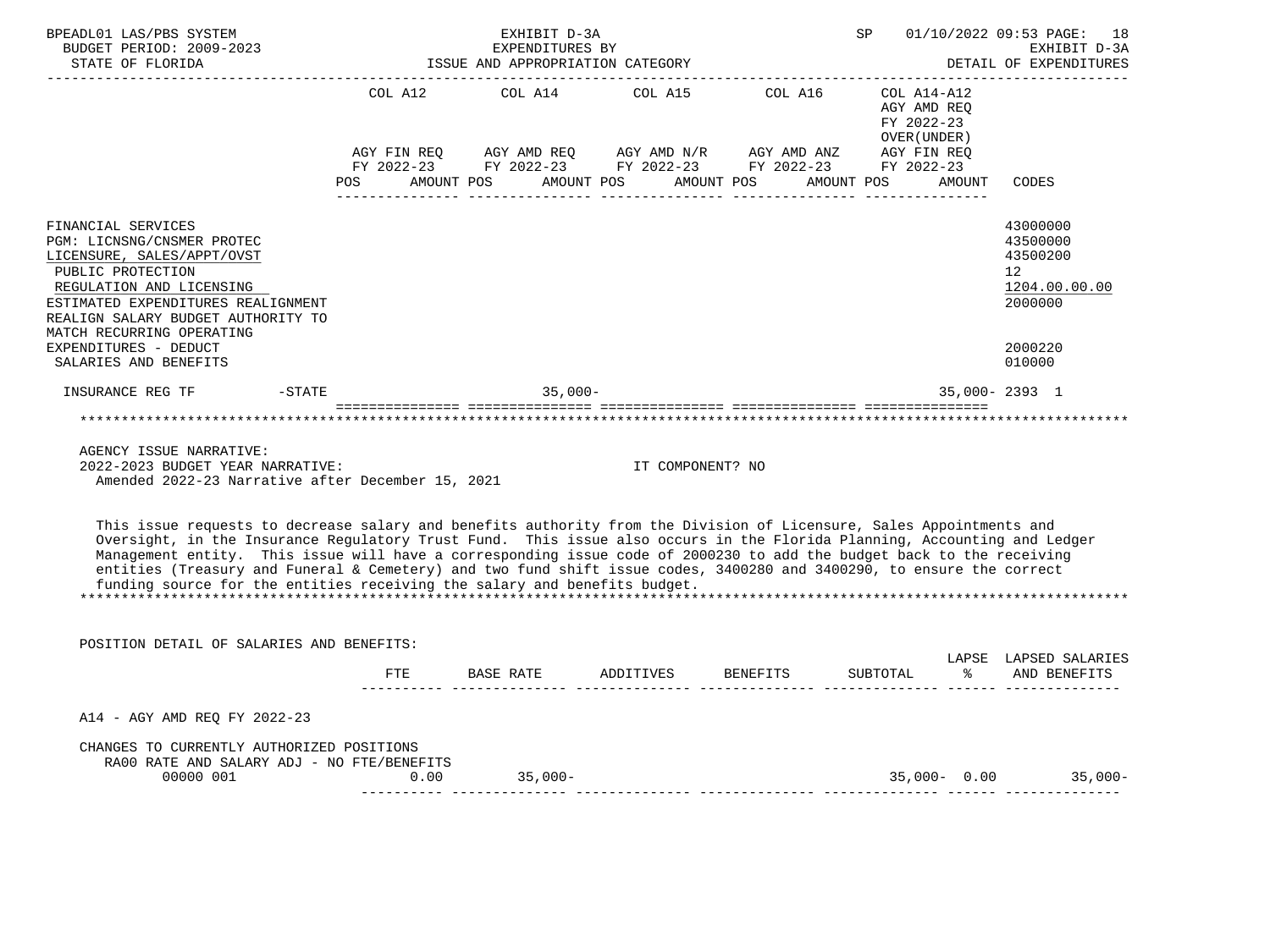| BPEADL01 LAS/PBS SYSTEM<br>BUDGET PERIOD: 2009-2023                                                                                                                                                                                      |     | EXHIBIT D-3A<br>EXPENDITURES BY      |                    |                                                                                                                                                                      |                                                                   | SP 01/10/2022 09:53 PAGE: 19<br>EXHIBIT D-3A                                    |
|------------------------------------------------------------------------------------------------------------------------------------------------------------------------------------------------------------------------------------------|-----|--------------------------------------|--------------------|----------------------------------------------------------------------------------------------------------------------------------------------------------------------|-------------------------------------------------------------------|---------------------------------------------------------------------------------|
| STATE OF FLORIDA                                                                                                                                                                                                                         |     | ISSUE AND APPROPRIATION CATEGORY     |                    |                                                                                                                                                                      |                                                                   | DETAIL OF EXPENDITURES                                                          |
|                                                                                                                                                                                                                                          |     | POS AMOUNT POS AMOUNT POS AMOUNT POS |                    | COL A12 COL A14 COL A15 COL A16 COL A14-A12<br>AGY FIN REQ AGY AMD REQ AGY AMD N/R AGY AMD ANZ AGY FIN REQ<br>FY 2022-23 FY 2022-23 FY 2022-23 FY 2022-23 FY 2022-23 | AGY AMD REO<br>FY 2022-23<br>OVER (UNDER)<br>AMOUNT POS<br>AMOUNT | CODES                                                                           |
| FINANCIAL SERVICES<br>PGM: LICNSNG/CNSMER PROTEC<br>LICENSURE, SALES/APPT/OVST<br>PUBLIC PROTECTION<br>REGULATION AND LICENSING<br>ESTIMATED EXPENDITURES REALIGNMENT<br>REALIGN SALARY BUDGET AUTHORITY TO<br>MATCH RECURRING OPERATING |     |                                      |                    |                                                                                                                                                                      |                                                                   | 43000000<br>43500000<br>43500200<br>12 <sup>°</sup><br>1204.00.00.00<br>2000000 |
| EXPENDITURES - DEDUCT                                                                                                                                                                                                                    |     |                                      |                    |                                                                                                                                                                      |                                                                   | 2000220                                                                         |
| POSITION DETAIL OF SALARIES AND BENEFITS:                                                                                                                                                                                                |     |                                      |                    |                                                                                                                                                                      |                                                                   |                                                                                 |
|                                                                                                                                                                                                                                          | FTE | <b>BASE RATE</b>                     | ADDITIVES BENEFITS |                                                                                                                                                                      | SUBTOTAL $\frac{1}{6}$ AND BENEFITS                               | LAPSE LAPSED SALARIES                                                           |
| A14 - AGY AMD REO FY 2022-23                                                                                                                                                                                                             |     |                                      |                    |                                                                                                                                                                      |                                                                   |                                                                                 |
| CHANGES TO CURRENTLY AUTHORIZED POSITIONS                                                                                                                                                                                                |     |                                      |                    |                                                                                                                                                                      |                                                                   |                                                                                 |
| TOTALS FOR ISSUE BY FUND<br>2393 INSURANCE REG TF                                                                                                                                                                                        |     |                                      |                    |                                                                                                                                                                      |                                                                   | $35,000-$                                                                       |
|                                                                                                                                                                                                                                          |     | $0.00$ 35,000-                       |                    |                                                                                                                                                                      | $35.000 -$                                                        | --------------<br>$35.000 -$                                                    |
|                                                                                                                                                                                                                                          |     |                                      |                    |                                                                                                                                                                      |                                                                   | ==============                                                                  |
|                                                                                                                                                                                                                                          |     |                                      |                    |                                                                                                                                                                      |                                                                   |                                                                                 |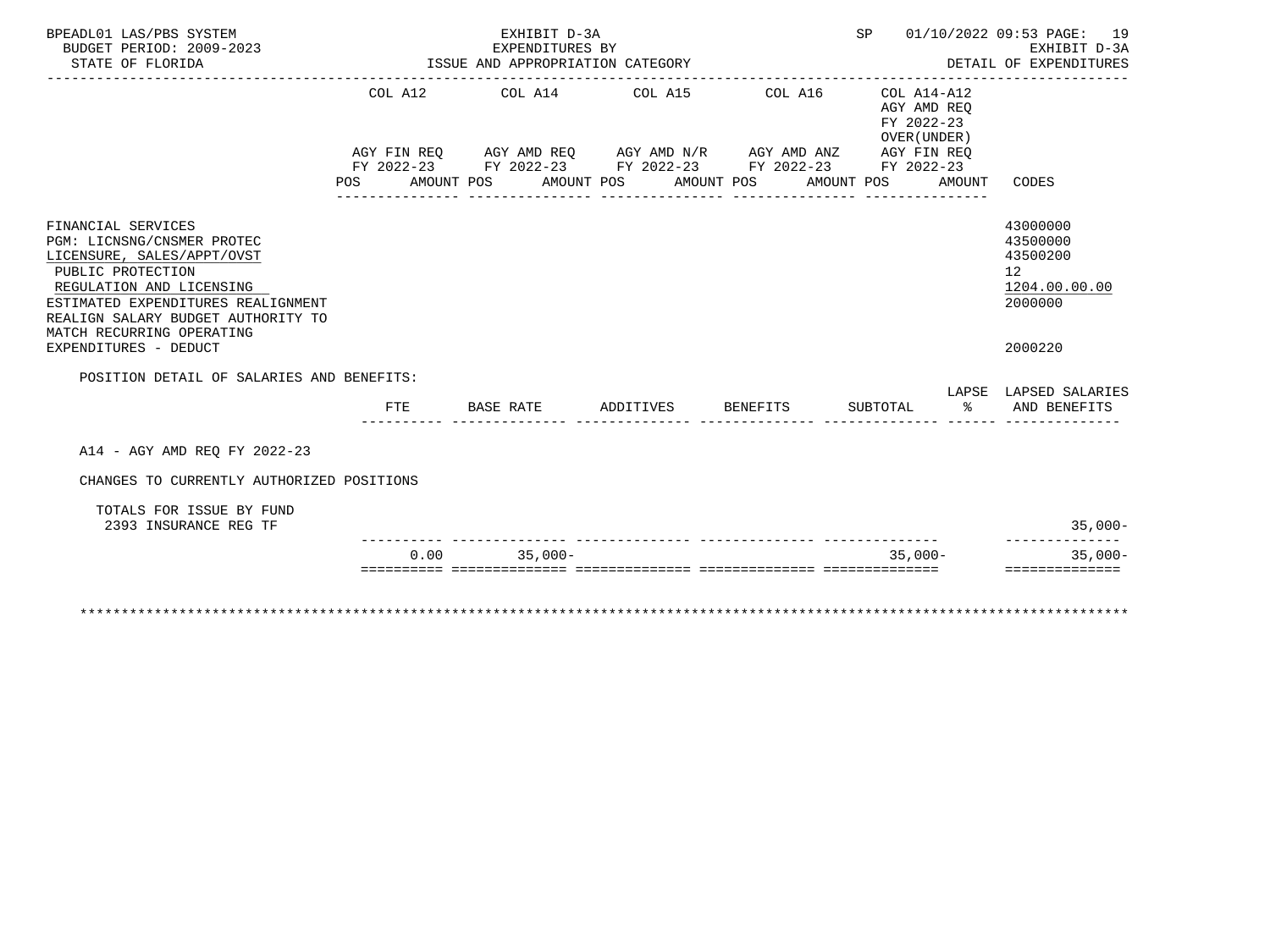| BPEADL01 LAS/PBS SYSTEM<br>BUDGET PERIOD: 2009-2023<br>STATE OF FLORIDA                                                                                                                                                                                                                                                                                                                                                                                                                          |         | EXHIBIT D-3A | EXPENDITURES BY<br>ISSUE AND APPROPRIATION CATEGORY                                                                                                                                  | SP <sub>2</sub>                                                                  | 01/10/2022 09:53 PAGE:<br>20<br>EXHIBIT D-3A<br>DETAIL OF EXPENDITURES                               |
|--------------------------------------------------------------------------------------------------------------------------------------------------------------------------------------------------------------------------------------------------------------------------------------------------------------------------------------------------------------------------------------------------------------------------------------------------------------------------------------------------|---------|--------------|--------------------------------------------------------------------------------------------------------------------------------------------------------------------------------------|----------------------------------------------------------------------------------|------------------------------------------------------------------------------------------------------|
|                                                                                                                                                                                                                                                                                                                                                                                                                                                                                                  | POS FOR | AMOUNT POS   | COL A12 COL A14 COL A15 COL A16<br>AGY FIN REQ AGY AMD REQ AGY AMD N/R AGY AMD ANZ AGY FIN REQ<br>FY 2022-23 FY 2022-23 FY 2022-23 FY 2022-23 FY 2022-23<br>AMOUNT POS<br>AMOUNT POS | COL A14-A12<br>AGY AMD REQ<br>FY 2022-23<br>OVER (UNDER)<br>AMOUNT POS<br>AMOUNT | CODES                                                                                                |
| FINANCIAL SERVICES<br>PGM: LICNSNG/CNSMER PROTEC<br>FUNERAL/CEMETERY SERVICES<br>PUBLIC PROTECTION<br>REGULATION AND LICENSING<br>ESTIMATED EXPENDITURES REALIGNMENT<br>REALIGN SALARY BUDGET AUTHORITY TO<br>MATCH RECURRING OPERATING<br>EXPENDITURES - ADD<br>SALARIES AND BENEFITS                                                                                                                                                                                                           |         |              |                                                                                                                                                                                      |                                                                                  | 43000000<br>43500000<br>43500500<br>12 <sup>°</sup><br>1204.00.00.00<br>2000000<br>2000230<br>010000 |
| $-STATE$<br>INSURANCE REG TF                                                                                                                                                                                                                                                                                                                                                                                                                                                                     |         | 15,000       |                                                                                                                                                                                      |                                                                                  | 15,000 2393 1                                                                                        |
|                                                                                                                                                                                                                                                                                                                                                                                                                                                                                                  |         |              |                                                                                                                                                                                      |                                                                                  |                                                                                                      |
| AGENCY ISSUE NARRATIVE:<br>2022-2023 BUDGET YEAR NARRATIVE:<br>Amended 2022-23 Narrative after December 15, 2021                                                                                                                                                                                                                                                                                                                                                                                 |         |              | IT COMPONENT? NO                                                                                                                                                                     |                                                                                  |                                                                                                      |
| This issue increases salary and benefits authority, in the Insurance Requlatory Trust Fund in the Funeral and Cemetery<br>entity. This issue will have a corresponding issue code of 2000220 to deduct the salary budget from Planning, Accounting<br>and Ledger Management entity and Licensure, Sales-Appointment and Oversight entity and two fund shift issue codes,<br>3400280 and 3400290, to ensure the correct funding source for the entities receiving the salary and benefits budget. |         |              |                                                                                                                                                                                      |                                                                                  |                                                                                                      |
| Issues 2000220 and 2000230 are replacing issues 160F730, 160F740 and 4000340 which are being taken out of consideration.                                                                                                                                                                                                                                                                                                                                                                         |         |              |                                                                                                                                                                                      |                                                                                  |                                                                                                      |

| POSITION DETAIL OF SALARIES AND BENEFITS:                                               |      |           |           |          |          |             |                                 |
|-----------------------------------------------------------------------------------------|------|-----------|-----------|----------|----------|-------------|---------------------------------|
|                                                                                         | FTE  | BASE RATE | ADDITIVES | BENEFITS | SUBTOTAL | LAPSE<br>°≈ | LAPSED SALARIES<br>AND BENEFITS |
| A14 - AGY AMD REO FY 2022-23                                                            |      |           |           |          |          |             |                                 |
| CHANGES TO CURRENTLY AUTHORIZED POSITIONS<br>RA00 RATE AND SALARY ADJ - NO FTE/BENEFITS |      |           |           |          |          |             |                                 |
| 00000 001                                                                               | 0.00 | 15,000    |           |          | 15,000   | 0.00        | 15,000                          |
|                                                                                         |      |           |           |          |          |             |                                 |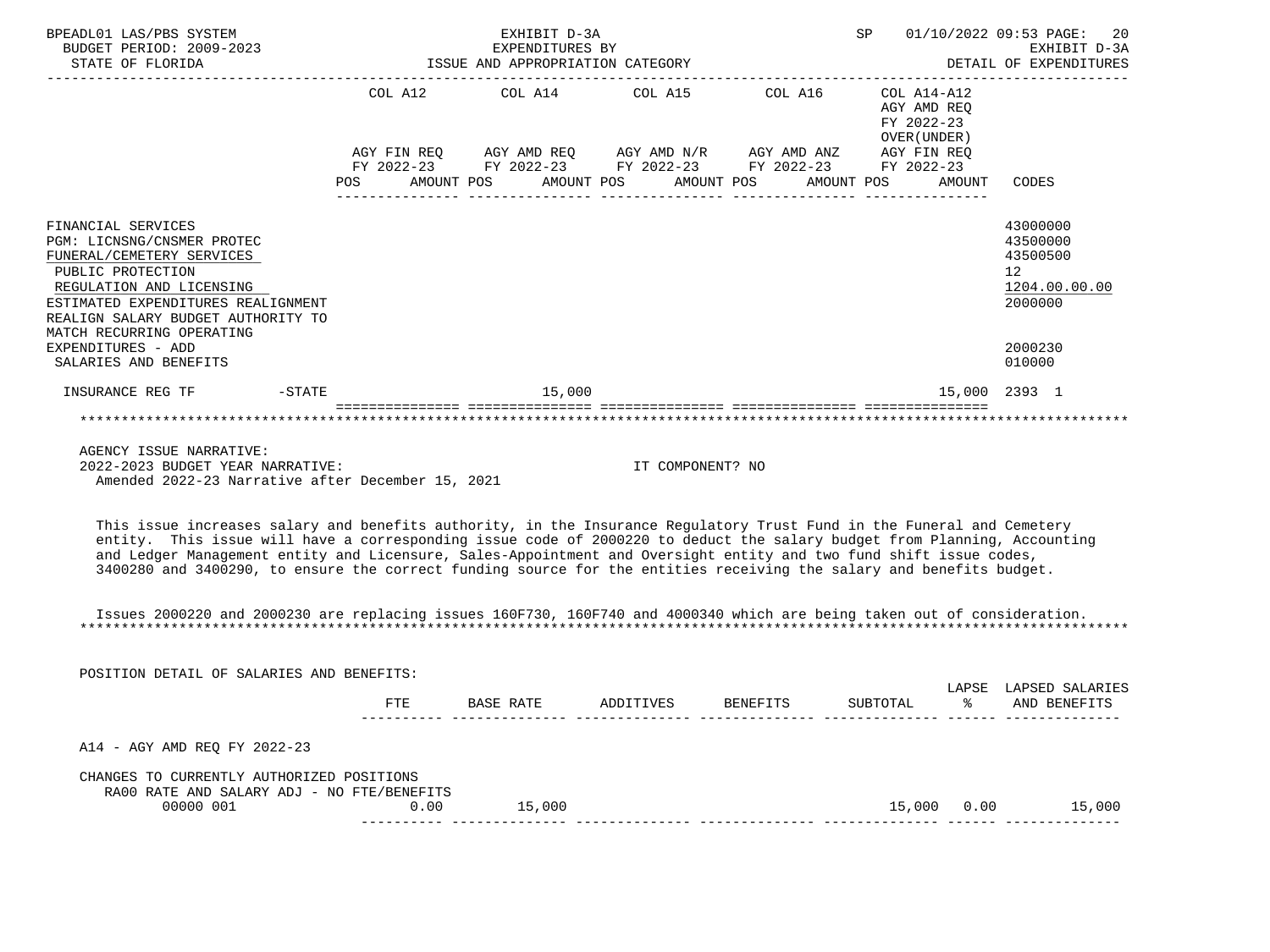| BPEADL01 LAS/PBS SYSTEM<br>BUDGET PERIOD: 2009-2023<br>STATE OF FLORIDA                                                                                                                                                                                       |              | EXHIBIT D-3A<br>EXPENDITURES BY<br>ISSUE AND APPROPRIATION CATEGORY |                  |                                                                                                                        |                                                          | SP 01/10/2022 09:53 PAGE: 21<br>EXHIBIT D-3A<br>DETAIL OF EXPENDITURES                     |
|---------------------------------------------------------------------------------------------------------------------------------------------------------------------------------------------------------------------------------------------------------------|--------------|---------------------------------------------------------------------|------------------|------------------------------------------------------------------------------------------------------------------------|----------------------------------------------------------|--------------------------------------------------------------------------------------------|
|                                                                                                                                                                                                                                                               | COL A12      | COL A14 COL A15                                                     |                  | COL A16                                                                                                                | COL A14-A12<br>AGY AMD REQ<br>FY 2022-23<br>OVER (UNDER) |                                                                                            |
|                                                                                                                                                                                                                                                               |              |                                                                     |                  | FY 2022-23 FY 2022-23 FY 2022-23 FY 2022-23 FY 2022-23<br>POS AMOUNT POS AMOUNT POS AMOUNT POS AMOUNT POS AMOUNT CODES | AGY FIN REQ                                              |                                                                                            |
| FINANCIAL SERVICES<br>PGM: LICNSNG/CNSMER PROTEC<br>FUNERAL/CEMETERY SERVICES<br>PUBLIC PROTECTION<br>REGULATION AND LICENSING<br>ESTIMATED EXPENDITURES REALIGNMENT<br>REALIGN SALARY BUDGET AUTHORITY TO<br>MATCH RECURRING OPERATING<br>EXPENDITURES - ADD |              |                                                                     |                  |                                                                                                                        |                                                          | 43000000<br>43500000<br>43500500<br>12 <sup>°</sup><br>1204.00.00.00<br>2000000<br>2000230 |
| POSITION DETAIL OF SALARIES AND BENEFITS:                                                                                                                                                                                                                     |              |                                                                     |                  |                                                                                                                        |                                                          |                                                                                            |
|                                                                                                                                                                                                                                                               | $_{\rm FTE}$ | BASE RATE                                                           | ADDITIVES        | BENEFITS                                                                                                               | SUBTOTAL                                                 | LAPSE LAPSED SALARIES<br>AND BENEFITS                                                      |
| A14 - AGY AMD REQ FY 2022-23                                                                                                                                                                                                                                  |              |                                                                     |                  |                                                                                                                        |                                                          |                                                                                            |
| CHANGES TO CURRENTLY AUTHORIZED POSITIONS                                                                                                                                                                                                                     |              |                                                                     |                  |                                                                                                                        |                                                          |                                                                                            |
| TOTALS FOR ISSUE BY FUND<br>2393 INSURANCE REG TF                                                                                                                                                                                                             |              |                                                                     |                  |                                                                                                                        |                                                          | 15,000                                                                                     |
|                                                                                                                                                                                                                                                               |              | $0.00$ 15,000                                                       |                  |                                                                                                                        | 15,000                                                   | --------------<br>15,000<br>==============                                                 |
|                                                                                                                                                                                                                                                               |              |                                                                     |                  |                                                                                                                        |                                                          |                                                                                            |
| FUND SHIFT                                                                                                                                                                                                                                                    |              |                                                                     |                  |                                                                                                                        |                                                          | 3400000                                                                                    |
| FUND SHIFT DUE TO SALARY<br>REALIGNMENT - DEDUCT<br>SALARIES AND BENEFITS                                                                                                                                                                                     |              |                                                                     |                  |                                                                                                                        |                                                          | 3400280<br>010000                                                                          |
| INSURANCE REG TF<br>-STATE                                                                                                                                                                                                                                    |              | $15,000-$                                                           |                  |                                                                                                                        |                                                          | 15,000-2393 1                                                                              |
|                                                                                                                                                                                                                                                               |              |                                                                     |                  |                                                                                                                        |                                                          |                                                                                            |
| AGENCY ISSUE NARRATIVE:<br>2022-2023 BUDGET YEAR NARRATIVE:<br>Amended 2022-23 Narrative after December 15, 2021                                                                                                                                              |              |                                                                     | IT COMPONENT? NO |                                                                                                                        |                                                          |                                                                                            |

This issue funds shifts salary and benefits authority from the Insurance Regulatory Trust Fund into the Regulatory Trust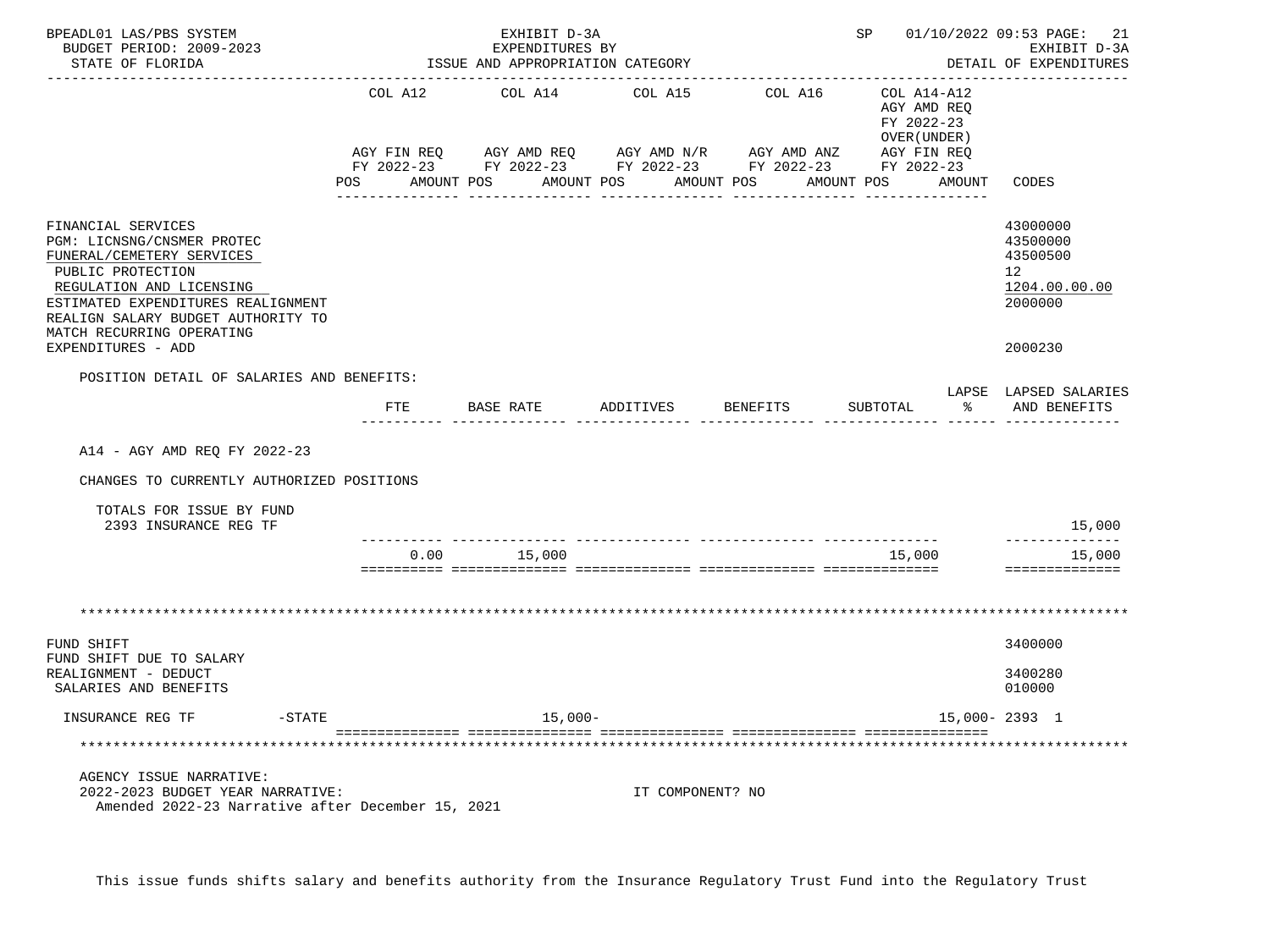| BPEADL01 LAS/PBS SYSTEM<br>BUDGET PERIOD: 2009-2023<br>STATE OF FLORIDA                                                                                                                          |                                                                                                                           | EXHIBIT D-3A<br>EXPENDITURES BY<br>ISSUE AND APPROPRIATION CATEGORY |                                  |                                                                                                                                          | SP 01/10/2022 09:53 PAGE:                                                     | 22<br>EXHIBIT D-3A<br>DETAIL OF EXPENDITURES                                               |
|--------------------------------------------------------------------------------------------------------------------------------------------------------------------------------------------------|---------------------------------------------------------------------------------------------------------------------------|---------------------------------------------------------------------|----------------------------------|------------------------------------------------------------------------------------------------------------------------------------------|-------------------------------------------------------------------------------|--------------------------------------------------------------------------------------------|
|                                                                                                                                                                                                  | COL A12<br>POS FOR THE POST OF THE POST OF THE POST OF THE POST OF THE POST OF THE POST OF THE POST OF THE POST OF THE PO | COL A14                                                             | AMOUNT POS AMOUNT POS AMOUNT POS | COL A15 COL A16<br>AGY FIN REQ AGY AMD REQ AGY AMD N/R AGY AMD ANZ AGY FIN REQ<br>FY 2022-23 FY 2022-23 FY 2022-23 FY 2022-23 FY 2022-23 | COL A14-A12<br>AGY AMD REQ<br>FY 2022-23<br>OVER (UNDER)<br>AMOUNT POS AMOUNT | CODES                                                                                      |
| FINANCIAL SERVICES<br>PGM: LICNSNG/CNSMER PROTEC<br>FUNERAL/CEMETERY SERVICES<br>PUBLIC PROTECTION<br>REGULATION AND LICENSING<br>FUND SHIFT<br>FUND SHIFT DUE TO SALARY<br>REALIGNMENT - DEDUCT |                                                                                                                           |                                                                     |                                  |                                                                                                                                          |                                                                               | 43000000<br>43500000<br>43500500<br>12 <sup>°</sup><br>1204.00.00.00<br>3400000<br>3400280 |
| Fund in the Division of Funeral and Cemetery. Issues 2000220 and 2000230 transfers the budget authority between the<br>impacted budget entities.<br>POSITION DETAIL OF SALARIES AND BENEFITS:    |                                                                                                                           |                                                                     |                                  |                                                                                                                                          |                                                                               | LAPSE LAPSED SALARIES                                                                      |
|                                                                                                                                                                                                  | FTE                                                                                                                       |                                                                     | BASE RATE ADDITIVES BENEFITS     |                                                                                                                                          | SUBTOTAL                                                                      | % AND BENEFITS                                                                             |
| A14 - AGY AMD REQ FY 2022-23                                                                                                                                                                     |                                                                                                                           |                                                                     |                                  |                                                                                                                                          |                                                                               |                                                                                            |
| CHANGES TO CURRENTLY AUTHORIZED POSITIONS<br>RA00 RATE AND SALARY ADJ - NO FTE/BENEFITS<br>00000 001                                                                                             |                                                                                                                           |                                                                     |                                  | $0.00$ 15,000- 15,000- 15,000- 15,000- 15,000- 15,000- 15,000- 15,000- 15,000- 15,000-                                                   |                                                                               |                                                                                            |
| TOTALS FOR ISSUE BY FUND<br>2393 INSURANCE REG TF                                                                                                                                                |                                                                                                                           |                                                                     |                                  |                                                                                                                                          |                                                                               | $15,000-$                                                                                  |
|                                                                                                                                                                                                  |                                                                                                                           | $0.00$ 15,000-                                                      |                                  |                                                                                                                                          | $15,000-$                                                                     | --------------<br>$15,000-$<br>==============                                              |
|                                                                                                                                                                                                  |                                                                                                                           |                                                                     |                                  |                                                                                                                                          |                                                                               |                                                                                            |
| FUND SHIFT DUE TO SALARY<br>REALIGNMENT - ADD<br>SALARIES AND BENEFITS                                                                                                                           |                                                                                                                           |                                                                     |                                  |                                                                                                                                          |                                                                               | 3400290<br>010000                                                                          |
| REGULATORY TRUST FUND<br>$-STATE$                                                                                                                                                                |                                                                                                                           | 15,000                                                              |                                  |                                                                                                                                          | 15,000                                                                        | 2573 1                                                                                     |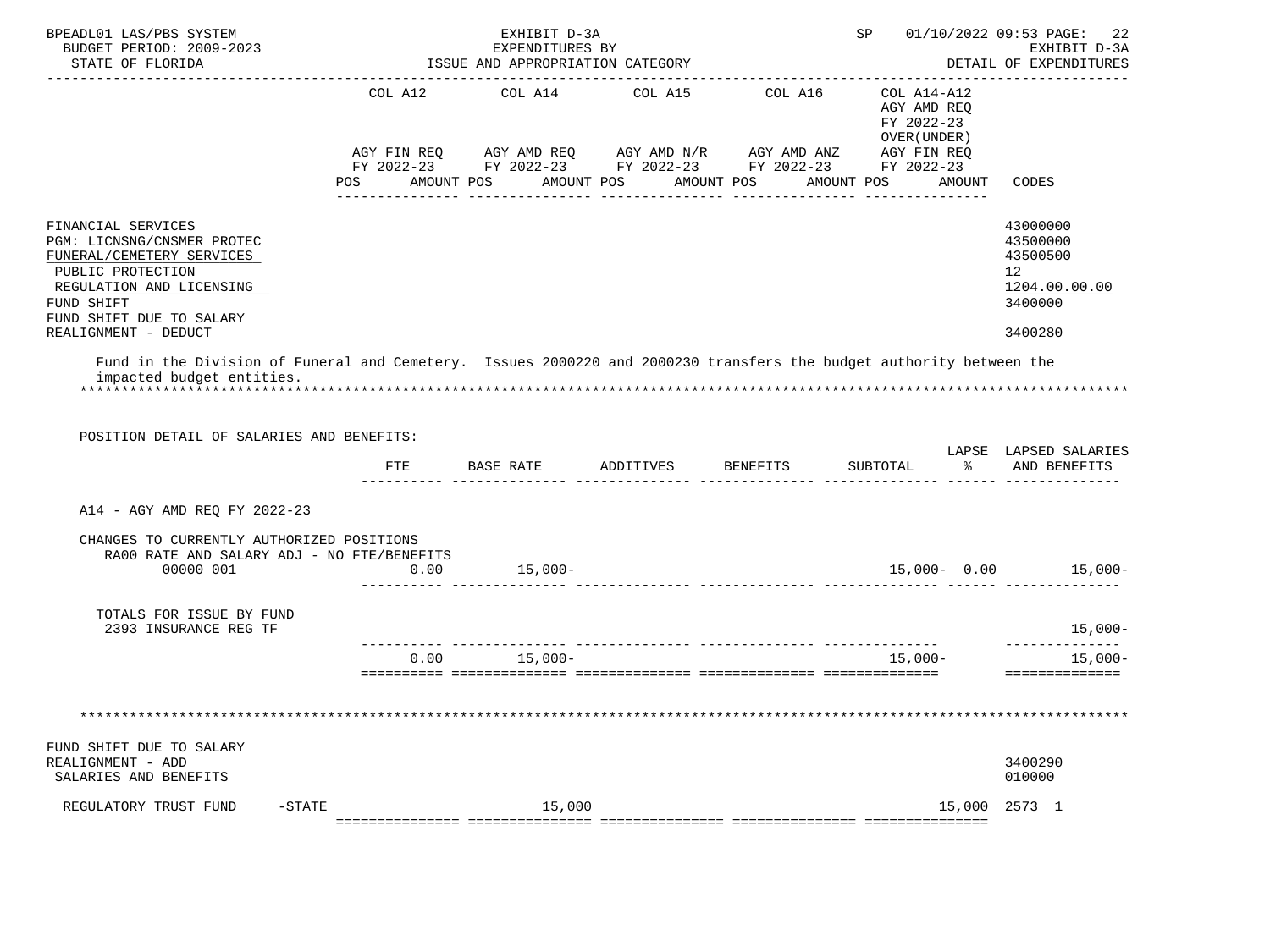| BPEADL01 LAS/PBS SYSTEM                                                                                                                                                                                                                                                                                                                                                                                                                                                                                                                                                                                                    |      | EXHIBIT D-3A                                        |                              |                                                                                                                                                          | SP                                                       |             | 01/10/2022 09:53 PAGE: 23                                          |
|----------------------------------------------------------------------------------------------------------------------------------------------------------------------------------------------------------------------------------------------------------------------------------------------------------------------------------------------------------------------------------------------------------------------------------------------------------------------------------------------------------------------------------------------------------------------------------------------------------------------------|------|-----------------------------------------------------|------------------------------|----------------------------------------------------------------------------------------------------------------------------------------------------------|----------------------------------------------------------|-------------|--------------------------------------------------------------------|
| BUDGET PERIOD: 2009-2023<br>STATE OF FLORIDA                                                                                                                                                                                                                                                                                                                                                                                                                                                                                                                                                                               |      | EXPENDITURES BY<br>ISSUE AND APPROPRIATION CATEGORY |                              |                                                                                                                                                          | EXHIBIT D-3A<br>DETAIL OF EXPENDITURES                   |             |                                                                    |
|                                                                                                                                                                                                                                                                                                                                                                                                                                                                                                                                                                                                                            |      |                                                     |                              | COL A12 COL A14 COL A15 COL A16<br>AGY FIN REQ AGY AMD REQ AGY AMD N/R AGY AMD ANZ AGY FIN REQ<br>FY 2022-23 FY 2022-23 FY 2022-23 FY 2022-23 FY 2022-23 | COL A14-A12<br>AGY AMD REQ<br>FY 2022-23<br>OVER (UNDER) |             |                                                                    |
|                                                                                                                                                                                                                                                                                                                                                                                                                                                                                                                                                                                                                            | POS  | AMOUNT POS                                          | AMOUNT POS AMOUNT POS        |                                                                                                                                                          | AMOUNT POS                                               | AMOUNT      | CODES                                                              |
| FINANCIAL SERVICES<br>PGM: LICNSNG/CNSMER PROTEC<br>FUNERAL/CEMETERY SERVICES<br>PUBLIC PROTECTION<br>REGULATION AND LICENSING<br>FUND SHIFT<br>FUND SHIFT DUE TO SALARY                                                                                                                                                                                                                                                                                                                                                                                                                                                   |      |                                                     |                              |                                                                                                                                                          |                                                          |             | 43000000<br>43500000<br>43500500<br>12<br>1204.00.00.00<br>3400000 |
| REALIGNMENT - ADD                                                                                                                                                                                                                                                                                                                                                                                                                                                                                                                                                                                                          |      |                                                     |                              |                                                                                                                                                          |                                                          |             | 3400290                                                            |
| This issue requests to fund shift salary and benefits authority to the Regulatory Trust fund in the Funeral and Cemetery<br>entity from the Insurance Regulatory Trust Fund. This issue will have a corresponding issue code of 3400280 to ensure the<br>correct funding source for the entities receiving the salary and benefits budget. Issue codes 2000220 and 20000230<br>transferred the budget out of Planning, Accounting and Ledger Management and Agent and Agency Services to add the budget<br>back in Supplemental Retirement and Funeral and Cemetery entities.<br>POSITION DETAIL OF SALARIES AND BENEFITS: |      |                                                     |                              |                                                                                                                                                          |                                                          |             |                                                                    |
|                                                                                                                                                                                                                                                                                                                                                                                                                                                                                                                                                                                                                            | FTE  |                                                     | BASE RATE ADDITIVES BENEFITS |                                                                                                                                                          |                                                          |             | LAPSE LAPSED SALARIES<br>SUBTOTAL % AND BENEFITS                   |
| A14 - AGY AMD REQ FY 2022-23                                                                                                                                                                                                                                                                                                                                                                                                                                                                                                                                                                                               |      |                                                     |                              |                                                                                                                                                          |                                                          |             |                                                                    |
| CHANGES TO CURRENTLY AUTHORIZED POSITIONS<br>RA00 RATE AND SALARY ADJ - NO FTE/BENEFITS<br>00000 001                                                                                                                                                                                                                                                                                                                                                                                                                                                                                                                       | 0.00 | 15,000                                              |                              |                                                                                                                                                          |                                                          | 15,000 0.00 | 15,000                                                             |
| TOTALS FOR ISSUE BY FUND<br>2573 REGULATORY TRUST FUND                                                                                                                                                                                                                                                                                                                                                                                                                                                                                                                                                                     |      |                                                     |                              |                                                                                                                                                          |                                                          |             | 15,000                                                             |
|                                                                                                                                                                                                                                                                                                                                                                                                                                                                                                                                                                                                                            | 0.00 | 15,000                                              |                              |                                                                                                                                                          | 15,000                                                   |             | 15,000<br>==============                                           |
|                                                                                                                                                                                                                                                                                                                                                                                                                                                                                                                                                                                                                            |      |                                                     |                              |                                                                                                                                                          |                                                          |             |                                                                    |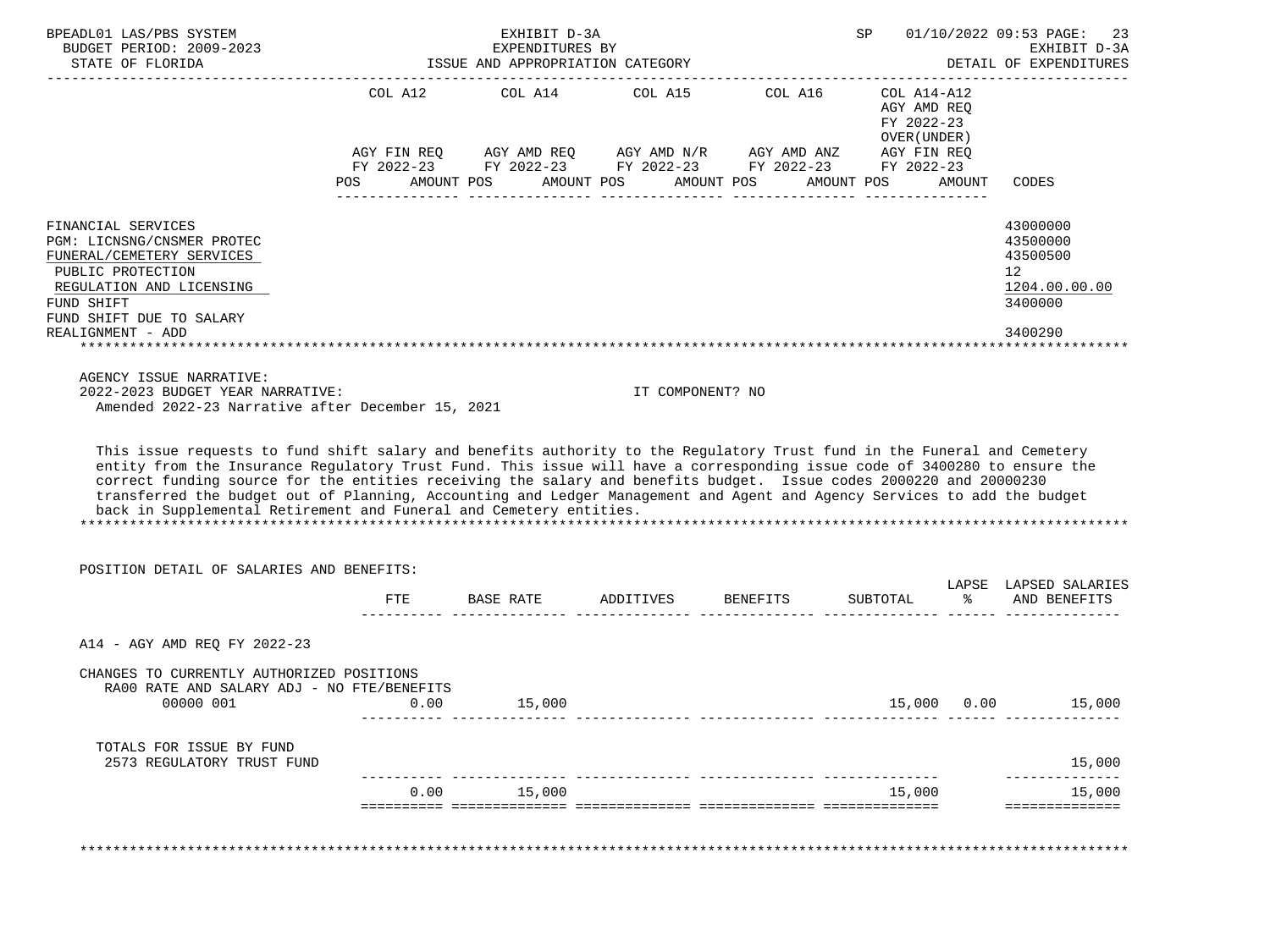| BPEADL01 LAS/PBS SYSTEM<br>BUDGET PERIOD: 2009-2023<br>STATE OF FLORIDA                                                                                                                                                                          | ISSUE AND APPROPRIATION CATEGORY | EXHIBIT D-3A<br>EXPENDITURES BY |                                                                                                                                                                      | SP                                                       | 01/10/2022 09:53 PAGE: 24<br>EXHIBIT D-3A<br>DETAIL OF EXPENDITURES                     |
|--------------------------------------------------------------------------------------------------------------------------------------------------------------------------------------------------------------------------------------------------|----------------------------------|---------------------------------|----------------------------------------------------------------------------------------------------------------------------------------------------------------------|----------------------------------------------------------|-----------------------------------------------------------------------------------------|
|                                                                                                                                                                                                                                                  |                                  |                                 | COL A12 COL A14 COL A15 COL A16                                                                                                                                      | COL A14-A12<br>AGY AMD REO<br>FY 2022-23<br>OVER (UNDER) |                                                                                         |
|                                                                                                                                                                                                                                                  | POS                              |                                 | AGY FIN REQ AGY AMD REQ AGY AMD N/R AGY AMD ANZ AGY FIN REQ<br>FY 2022-23 FY 2022-23 FY 2022-23 FY 2022-23 FY 2022-23<br>AMOUNT POS AMOUNT POS AMOUNT POS AMOUNT POS | AMOUNT                                                   | CODES                                                                                   |
| FINANCIAL SERVICES<br>PGM: LICNSNG/CNSMER PROTEC<br>FUNERAL/CEMETERY SERVICES<br>PUBLIC PROTECTION<br>REGULATION AND LICENSING<br>PROGRAM ISSUES<br>INCREASE SALARIES AND BENEFITS FOR<br>FUNERAL AND CEMETERY SERVICES<br>SALARIES AND BENEFITS |                                  |                                 |                                                                                                                                                                      |                                                          | 43000000<br>43500000<br>43500500<br>12<br>1204.00.00.00<br>4000000<br>4000340<br>010000 |
| REGULATORY TRUST FUND -STATE 15,000                                                                                                                                                                                                              |                                  |                                 |                                                                                                                                                                      | 15,000- 2573 1                                           |                                                                                         |
|                                                                                                                                                                                                                                                  |                                  |                                 |                                                                                                                                                                      |                                                          |                                                                                         |

2022-2023 BUDGET YEAR NARRATIVE: IT COMPONENT? NO

 Reference to Long Range Program Plan: Goal #1) Combat Fraud, Abusive Business Practices, and Excessive Regulation; Goal #3) Promote a Customer-Focused Culture and Strengthen Efficiency.

 The Division of Funeral and Cemetery Services requests an additional 15,000 in salaries and benefit authority. While the Division is currently fully staffed with 25 positions there is little budget remaining through the fiscal year. Increased funding in this category will provide a bit more flexibility to allow the Division to remain fully staffed and to better pay new hires commensurate with experience, allow for annual/sick leave payouts due to unexpected employee separations, provide a small amount of funding to reward exemplary employees through merit pay increase opportunities, and any other unknown needs such as anticipated minimum wage increases.

Amended 2022-23 Narrative after December 15, 2021

This issue is being taken out of consideration and issues 2000220 and 20000230 will replace this issue.

 This issue along with 160F730 and 160F740 are being replaced with the two issues referenced above. \*\*\*\*\*\*\*\*\*\*\*\*\*\*\*\*\*\*\*\*\*\*\*\*\*\*\*\*\*\*\*\*\*\*\*\*\*\*\*\*\*\*\*\*\*\*\*\*\*\*\*\*\*\*\*\*\*\*\*\*\*\*\*\*\*\*\*\*\*\*\*\*\*\*\*\*\*\*\*\*\*\*\*\*\*\*\*\*\*\*\*\*\*\*\*\*\*\*\*\*\*\*\*\*\*\*\*\*\*\*\*\*\*\*\*\*\*\*\*\*\*\*\*\*\*\*\*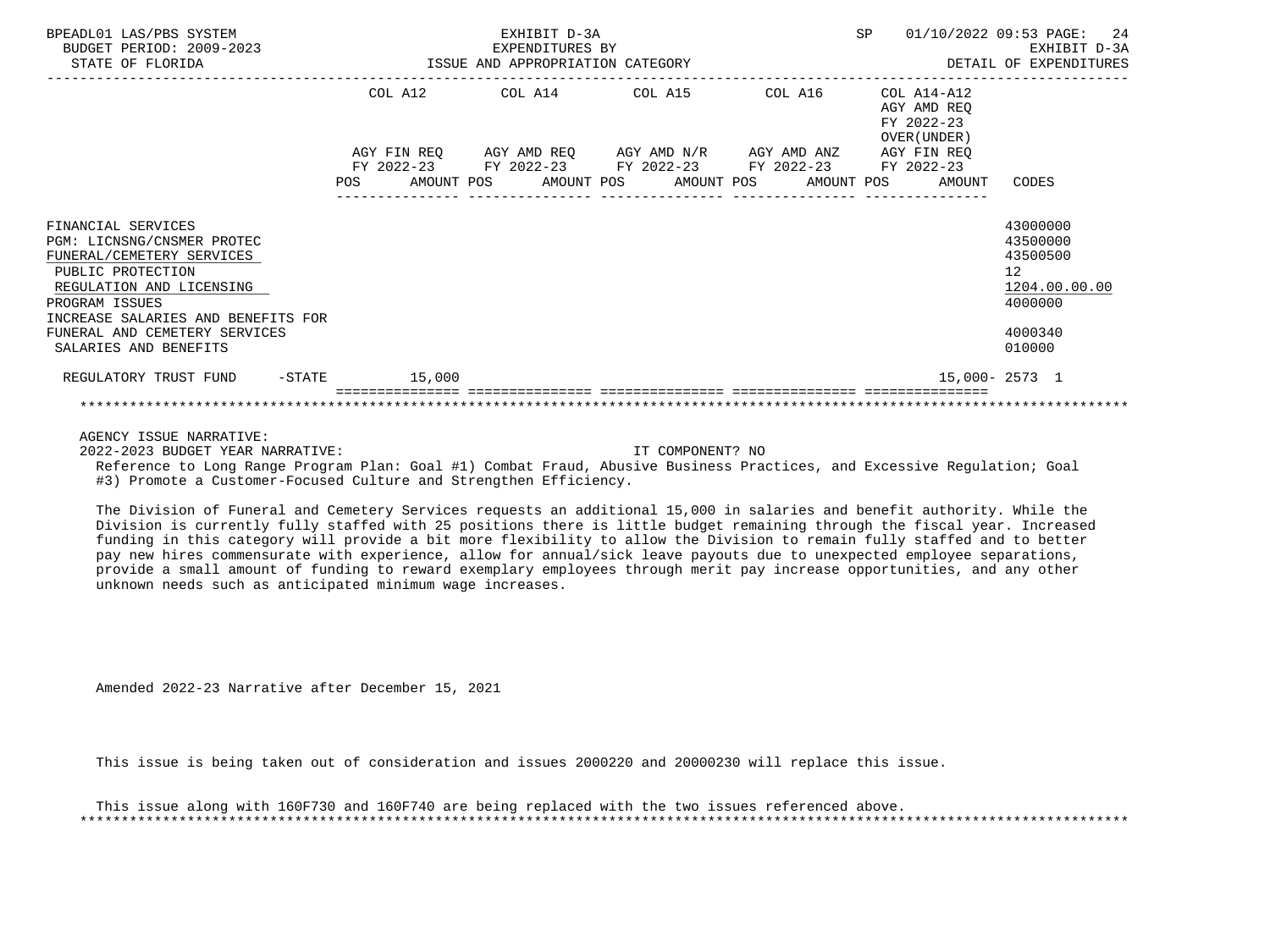| BPEADL01 LAS/PBS SYSTEM<br>BUDGET PERIOD: 2009-2023                                                                                                                                                                     |                                           | EXHIBIT D-3A<br>EXPENDITURES BY                                                                                  |                    |                                                          | SP 01/10/2022 09:53 PAGE: 25<br>EXHIBIT D-3A                                  |
|-------------------------------------------------------------------------------------------------------------------------------------------------------------------------------------------------------------------------|-------------------------------------------|------------------------------------------------------------------------------------------------------------------|--------------------|----------------------------------------------------------|-------------------------------------------------------------------------------|
| STATE OF FLORIDA                                                                                                                                                                                                        |                                           | ISSUE AND APPROPRIATION CATEGORY                                                                                 |                    |                                                          | DETAIL OF EXPENDITURES                                                        |
|                                                                                                                                                                                                                         |                                           | COL A12 COL A14 COL A15 COL A16<br>AGY FIN REQ AGY AMD REQ AGY AMD N/R AGY AMD ANZ AGY FIN REQ                   |                    | COL A14-A12<br>AGY AMD REO<br>FY 2022-23<br>OVER (UNDER) |                                                                               |
|                                                                                                                                                                                                                         |                                           | FY 2022-23 FY 2022-23 FY 2022-23 FY 2022-23 FY 2022-23<br>POS AMOUNT POS AMOUNT POS AMOUNT POS AMOUNT POS AMOUNT |                    |                                                          | CODES                                                                         |
| FINANCIAL SERVICES<br>PGM: LICNSNG/CNSMER PROTEC<br>FUNERAL/CEMETERY SERVICES<br>PUBLIC PROTECTION<br>REGULATION AND LICENSING<br>PROGRAM ISSUES<br>INCREASE SALARIES AND BENEFITS FOR<br>FUNERAL AND CEMETERY SERVICES | POSITION DETAIL OF SALARIES AND BENEFITS: |                                                                                                                  |                    |                                                          | 43000000<br>43500000<br>43500500<br>12<br>1204.00.00.00<br>4000000<br>4000340 |
|                                                                                                                                                                                                                         | FTE                                       | <b>BASE RATE</b>                                                                                                 | ADDITIVES BENEFITS |                                                          | LAPSE LAPSED SALARIES<br>SUBTOTAL % AND BENEFITS                              |
| A12 - AGY FIN REQ FY 2022-23                                                                                                                                                                                            |                                           |                                                                                                                  |                    |                                                          |                                                                               |
| CHANGES TO CURRENTLY AUTHORIZED POSITIONS<br>OTHER SALARY AMOUNT<br>2573 REGULATORY TRUST FUND                                                                                                                          |                                           |                                                                                                                  |                    |                                                          | 15,000                                                                        |
|                                                                                                                                                                                                                         |                                           |                                                                                                                  |                    |                                                          | 15,000                                                                        |
|                                                                                                                                                                                                                         |                                           |                                                                                                                  |                    |                                                          | ==============                                                                |
|                                                                                                                                                                                                                         |                                           |                                                                                                                  |                    |                                                          |                                                                               |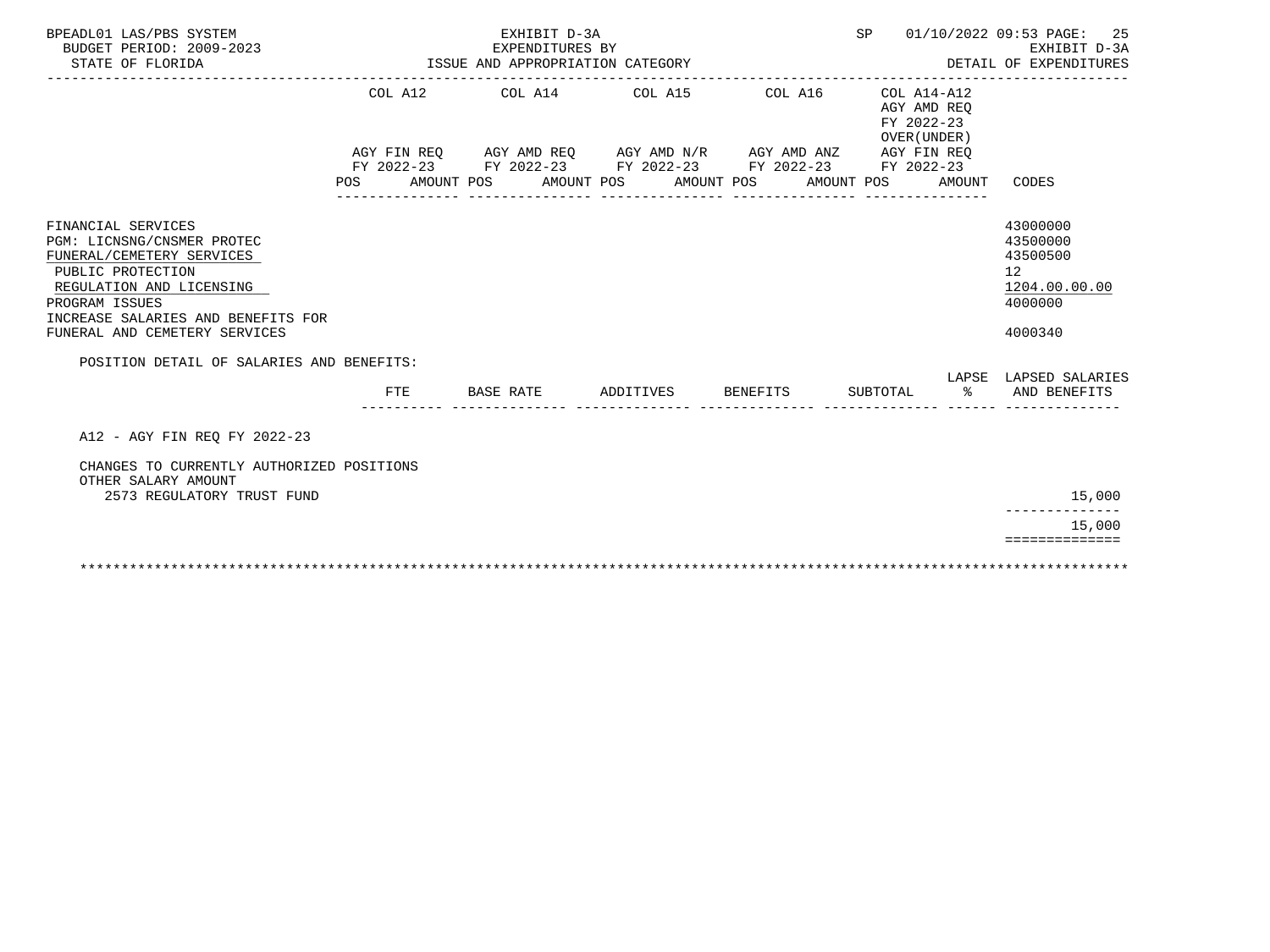| BPEADL01 LAS/PBS SYSTEM<br>BUDGET PERIOD: 2009-2023<br>STATE OF FLORIDA                                                                                                                                              |     |                  | EXHIBIT D-3A<br>EXPENDITURES BY<br>ISSUE AND APPROPRIATION CATEGORY |                                                                                                            |  | SP |                                                          | 01/10/2022 09:53 PAGE: 26<br>EXHIBIT D-3A<br>DETAIL OF EXPENDITURES                     |
|----------------------------------------------------------------------------------------------------------------------------------------------------------------------------------------------------------------------|-----|------------------|---------------------------------------------------------------------|------------------------------------------------------------------------------------------------------------|--|----|----------------------------------------------------------|-----------------------------------------------------------------------------------------|
|                                                                                                                                                                                                                      |     |                  |                                                                     | COL A12 COL A14 COL A15 COL A16                                                                            |  |    | COL A14-A12<br>AGY AMD REO<br>FY 2022-23<br>OVER (UNDER) |                                                                                         |
|                                                                                                                                                                                                                      | POS | FY 2022-23       |                                                                     | AGY FIN REO AGY AMD REO AGY AMD N/R AGY AMD ANZ AGY FIN REO<br>FY 2022-23 FY 2022-23 FY 2022-23 FY 2022-23 |  |    | AMOUNT POS AMOUNT POS AMOUNT POS AMOUNT POS AMOUNT       | CODES                                                                                   |
| FINANCIAL SERVICES<br>PGM: INVEST/FORENSIC SVCS<br>FIRE/ARSON INVESTIGATIONS<br>PUBLIC PROTECTION<br>CONSUMER SAFETY/PROTECTION<br>WORKLOAD<br>LAW ENFORCEMENT RETENTION AND<br>RECRUITMENT<br>SALARIES AND BENEFITS |     |                  |                                                                     |                                                                                                            |  |    |                                                          | 43000000<br>43700000<br>43700100<br>12<br>1205.00.00.00<br>3000000<br>3001A60<br>010000 |
| INSURANCE REG TF                                                                                                                                                                                                     |     | $-STATE$ 200,400 |                                                                     |                                                                                                            |  |    |                                                          | $200,400 - 2393$ 1                                                                      |
|                                                                                                                                                                                                                      |     |                  |                                                                     |                                                                                                            |  |    |                                                          |                                                                                         |

2022-2023 BUDGET YEAR NARRATIVE: IT COMPONENT? NO

Reference to Long Range Program Plan: Goal #1) Combat Fraud, Abusive Business Practices, and Excessive Regulation.

 The Division of Investigative and Forensic Services (DIFS) has been experiencing a significant number of vacancies due to resignations and retirement of personnel during the past 4 years. The departure of tenured employees has created a loss of institutional knowledge and resulted in an average of 4.9 years of experience within the rank of investigators throughout all bureaus. In addition, the Division has been facing an average of 19% vacancy for investigators through the past two years. This vacancy rate has remained constant even after changing entry standards and targeting law enforcement academies for recruitment of newly certified officers. Given the highly specialized nature of the investigations conducted by each of the different bureaus, the loss of experience in conjunction with the inability to attract and retain personnel is a cause for concern.

 DIFS has created a Career Development Plan to provide a means to address the loss of experienced personnel while ensuring that the required specialized skills are built upon and incentivized. The program creates 2 new tiers from the existing Law Enforcement Investigator II position. The additional two tiers, Senior Investigator and Master Investigator, will be working titles used to recognize Law Enforcement Investigator II's that have professional development and increased specialized knowledge.

 The initial implementation would place current experienced personnel into the tier they qualify for given their tenure with the Division. The appropriate financial incentive would not be released until the member completed all applicable requirements. Following the initial implementation, Division investigators would have to meet established requirements to qualify and be appointed to upper tiers.

 Once fully established, the Division would have four tiers of investigators at the following starting salary ranges; Law Enforcement Investigator I - \$44,000.00, Law Enforcement Investigator II - \$46,000.00, Law Enforcement Investigator II - Senior - \$50,600.00, and Law Enforcement Investigator II - Master - \$55,660.00. To avoid pay compression and encourage personnel to seek supervisory positions, the Division will have to also adjust the starting salary ranges for the following designations; Lieutenant - \$61,226.00, Captain - \$73,471.12, Major - \$88,165.44, and Bureau Chief - \$96,981.98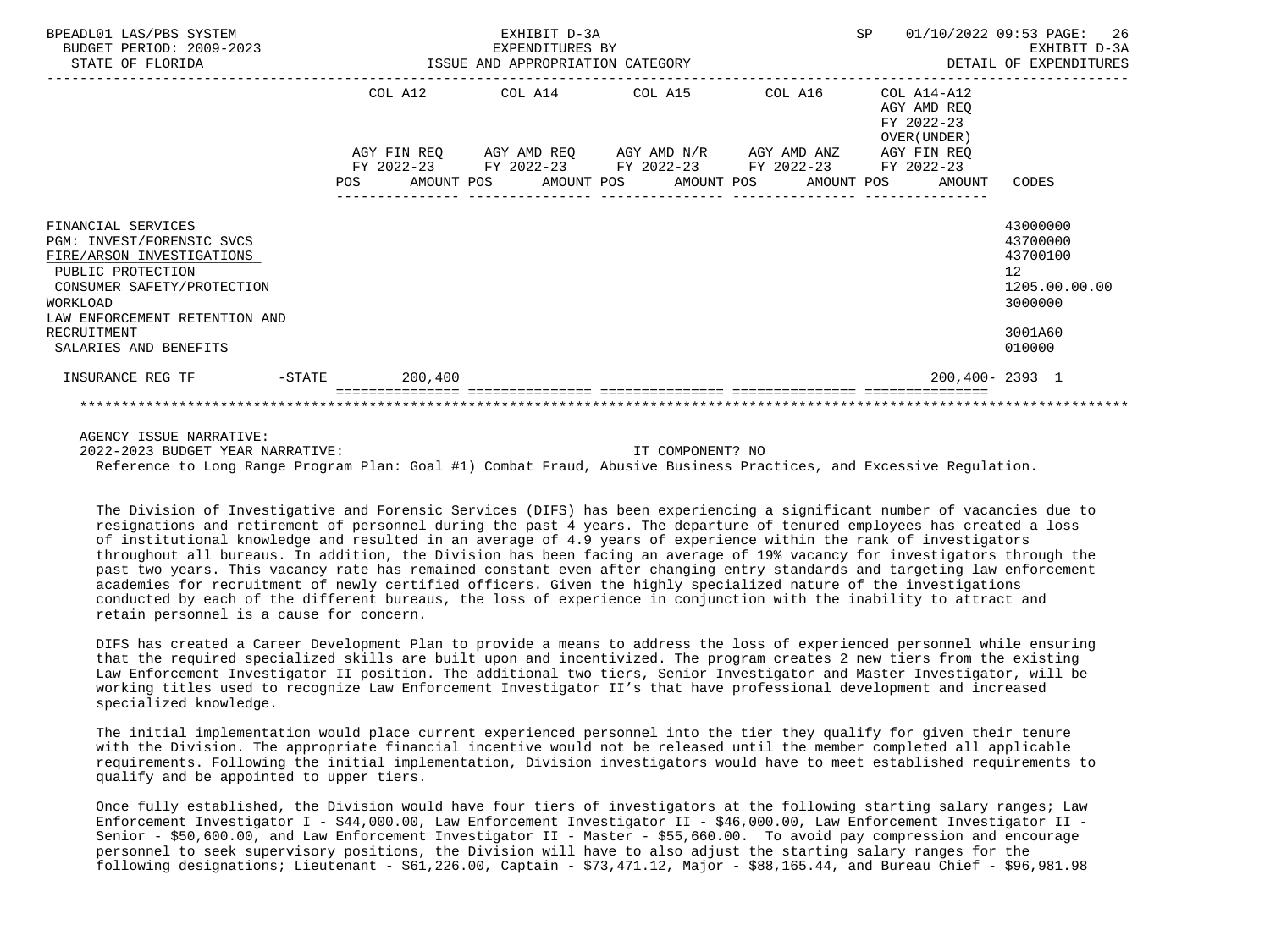| BPEADL01 LAS/PBS SYSTEM<br>BUDGET PERIOD: 2009-2023<br>STATE OF FLORIDA                                                                                                      | ISSUE AND APPROPRIATION CATEGORY | EXHIBIT D-3A<br>EXPENDITURES BY                                                                           |                  | SP                                                                          | 01/10/2022 09:53 PAGE: 27<br>EXHIBIT D-3A<br>DETAIL OF EXPENDITURES             |
|------------------------------------------------------------------------------------------------------------------------------------------------------------------------------|----------------------------------|-----------------------------------------------------------------------------------------------------------|------------------|-----------------------------------------------------------------------------|---------------------------------------------------------------------------------|
|                                                                                                                                                                              | COL A12                          | COL A14 $\phantom{000}$ COL A15 $\phantom{000}$ COL $\phantom{000}$ A14-A12                               |                  | AGY AMD REO<br>FY 2022-23<br>OVER (UNDER)                                   |                                                                                 |
|                                                                                                                                                                              |                                  | AGY FIN REQ AGY AMD REQ AGY AMD N/R AGY AMD ANZ<br>FY 2022-23 FY 2022-23 FY 2022-23 FY 2022-23 FY 2022-23 | ---------------- | AGY FIN REO<br>POS AMOUNT POS AMOUNT POS AMOUNT POS AMOUNT POS AMOUNT CODES |                                                                                 |
| FINANCIAL SERVICES<br>PGM: INVEST/FORENSIC SVCS<br>FIRE/ARSON INVESTIGATIONS<br>PUBLIC PROTECTION<br>CONSUMER SAFETY/PROTECTION<br>WORKLOAD<br>LAW ENFORCEMENT RETENTION AND |                                  |                                                                                                           |                  |                                                                             | 43000000<br>43700000<br>43700100<br>12 <sup>°</sup><br>1205.00.00.00<br>3000000 |
| RECRUITMENT                                                                                                                                                                  |                                  |                                                                                                           |                  |                                                                             | 3001A60                                                                         |

 The cost to the Division to fully implement the Career Development Plan given the current employee pool would be over \$1,200,000. The Division will be able to absorb most of this cost with existing budget but a realignment between budget entities will be needed. An additional \$374,400 in Insurance Regulatory Trust Fund authority is requested to immediately allow for the establishment of the new minimums within DIFS. The Senior Investigator pay raise will be handled with existing budget authority and the Master Investigator tier will be established once officers have met the advanced requirements in later years.

Amended 2022-23 Narrative after December 15, 2021

 The department is asking for this issue to be taken out of consideration. The issue resides in two other budget entities, Insurance Fraud and Office of Fiscal Integrity. Those issues are also being removed from consideration. \*\*\*\*\*\*\*\*\*\*\*\*\*\*\*\*\*\*\*\*\*\*\*\*\*\*\*\*\*\*\*\*\*\*\*\*\*\*\*\*\*\*\*\*\*\*\*\*\*\*\*\*\*\*\*\*\*\*\*\*\*\*\*\*\*\*\*\*\*\*\*\*\*\*\*\*\*\*\*\*\*\*\*\*\*\*\*\*\*\*\*\*\*\*\*\*\*\*\*\*\*\*\*\*\*\*\*\*\*\*\*\*\*\*\*\*\*\*\*\*\*\*\*\*\*\*\*

| POSITION DETAIL OF SALARIES AND BENEFITS:                                               |      |           |           |          |          |             |                                 |
|-----------------------------------------------------------------------------------------|------|-----------|-----------|----------|----------|-------------|---------------------------------|
|                                                                                         | FTE  | BASE RATE | ADDITIVES | BENEFITS | SUBTOTAL | LAPSE<br>°≈ | LAPSED SALARIES<br>AND BENEFITS |
|                                                                                         |      |           |           |          |          |             |                                 |
| A12 - AGY FIN REO FY 2022-23                                                            |      |           |           |          |          |             |                                 |
| CHANGES TO CURRENTLY AUTHORIZED POSITIONS<br>RA00 RATE AND SALARY ADJ - NO FTE/BENEFITS |      |           |           |          |          |             |                                 |
| N1001 001                                                                               | 0.00 | 200,400   |           |          | 200,400  | 0.00        | 200,400                         |
|                                                                                         |      |           |           |          |          |             |                                 |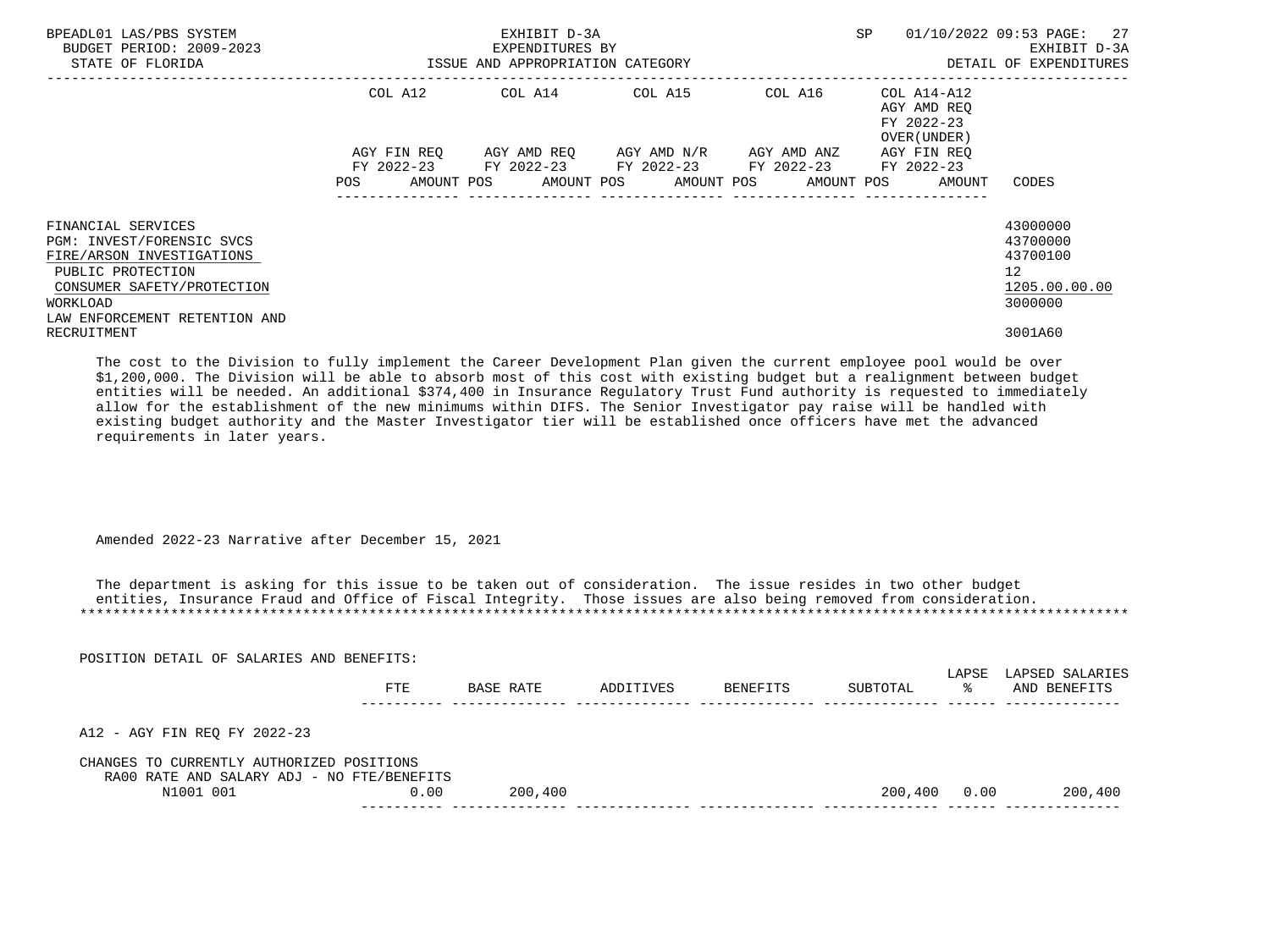| BPEADL01 LAS/PBS SYSTEM<br>BUDGET PERIOD: 2009-2023                                                                                         |     |                                  |           | EXHIBIT D-3A<br>EXPENDITURES BY |                                                                                                                                                                                                          |            |                                                     | SP 01/10/2022 09:53 PAGE: 28<br>EXHIBIT D-3A                                    |
|---------------------------------------------------------------------------------------------------------------------------------------------|-----|----------------------------------|-----------|---------------------------------|----------------------------------------------------------------------------------------------------------------------------------------------------------------------------------------------------------|------------|-----------------------------------------------------|---------------------------------------------------------------------------------|
| STATE OF FLORIDA                                                                                                                            |     | ISSUE AND APPROPRIATION CATEGORY |           |                                 |                                                                                                                                                                                                          |            |                                                     | DETAIL OF EXPENDITURES                                                          |
|                                                                                                                                             | POS |                                  |           |                                 | COL A12 COL A14 COL A15 COL A16 COL A14-A12<br>AGY FIN REQ AGY AMD REQ AGY AMD N/R AGY AMD ANZ AGY FIN REQ<br>FY 2022-23 FY 2022-23 FY 2022-23 FY 2022-23 FY 2022-23<br>AMOUNT POS AMOUNT POS AMOUNT POS | AMOUNT POS | AGY AMD REO<br>FY 2022-23<br>OVER (UNDER)<br>AMOUNT | CODES                                                                           |
|                                                                                                                                             |     |                                  |           |                                 |                                                                                                                                                                                                          |            |                                                     |                                                                                 |
| FINANCIAL SERVICES<br>PGM: INVEST/FORENSIC SVCS<br>FIRE/ARSON INVESTIGATIONS<br>PUBLIC PROTECTION<br>CONSUMER SAFETY/PROTECTION<br>WORKLOAD |     |                                  |           |                                 |                                                                                                                                                                                                          |            |                                                     | 43000000<br>43700000<br>43700100<br>12 <sup>°</sup><br>1205.00.00.00<br>3000000 |
| LAW ENFORCEMENT RETENTION AND<br>RECRUITMENT                                                                                                |     |                                  |           |                                 |                                                                                                                                                                                                          |            |                                                     | 3001A60                                                                         |
| POSITION DETAIL OF SALARIES AND BENEFITS:                                                                                                   |     |                                  |           |                                 |                                                                                                                                                                                                          |            |                                                     |                                                                                 |
|                                                                                                                                             |     | FTE                              | BASE RATE |                                 | ADDITIVES BENEFITS                                                                                                                                                                                       |            |                                                     | LAPSE LAPSED SALARIES<br>SUBTOTAL % AND BENEFITS                                |
| A12 - AGY FIN REO FY 2022-23                                                                                                                |     |                                  |           |                                 |                                                                                                                                                                                                          |            |                                                     |                                                                                 |
| CHANGES TO CURRENTLY AUTHORIZED POSITIONS                                                                                                   |     |                                  |           |                                 |                                                                                                                                                                                                          |            |                                                     |                                                                                 |
| TOTALS FOR ISSUE BY FUND<br>2393 INSURANCE REG TF                                                                                           |     |                                  |           |                                 |                                                                                                                                                                                                          |            |                                                     | 200,400                                                                         |
|                                                                                                                                             |     | 0.00                             |           | 200,400                         |                                                                                                                                                                                                          |            | 200,400                                             | -------------<br>200,400                                                        |
|                                                                                                                                             |     |                                  |           |                                 |                                                                                                                                                                                                          |            |                                                     | ==============                                                                  |
|                                                                                                                                             |     |                                  |           |                                 |                                                                                                                                                                                                          |            |                                                     |                                                                                 |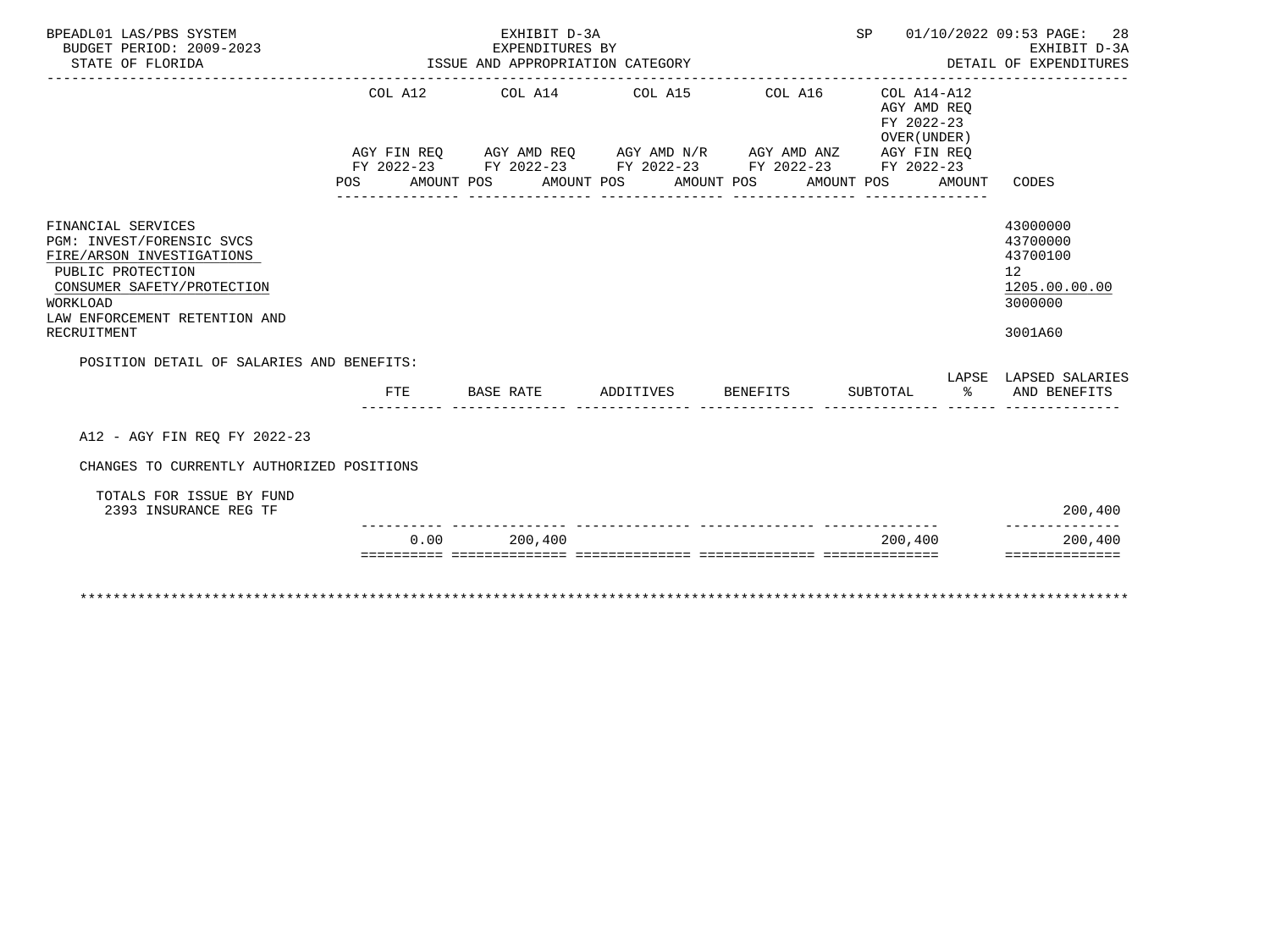| BPEADL01 LAS/PBS SYSTEM<br>BUDGET PERIOD: 2009-2023<br>STATE OF FLORIDA                                                                                                                                           |     |         | EXHIBIT D-3A<br>EXPENDITURES BY<br>ISSUE AND APPROPRIATION CATEGORY |                                                                                            |         | SP                                                       | 01/10/2022 09:53 PAGE: 29<br>EXHIBIT D-3A<br>DETAIL OF EXPENDITURES                     |
|-------------------------------------------------------------------------------------------------------------------------------------------------------------------------------------------------------------------|-----|---------|---------------------------------------------------------------------|--------------------------------------------------------------------------------------------|---------|----------------------------------------------------------|-----------------------------------------------------------------------------------------|
|                                                                                                                                                                                                                   |     |         |                                                                     | COL A12 COL A14 COL A15                                                                    | COL A16 | COL A14-A12<br>AGY AMD REO<br>FY 2022-23<br>OVER (UNDER) |                                                                                         |
|                                                                                                                                                                                                                   |     |         |                                                                     | AGY FIN REQ AGY AMD REQ AGY AMD N/R AGY AMD ANZ AGY FIN REQ                                |         |                                                          |                                                                                         |
|                                                                                                                                                                                                                   | POS |         |                                                                     | FY 2022-23 FY 2022-23 FY 2022-23 FY 2022-23<br>AMOUNT POS AMOUNT POS AMOUNT POS AMOUNT POS |         | FY 2022-23<br>AMOUNT                                     | CODES                                                                                   |
| FINANCIAL SERVICES<br>PGM: INVEST/FORENSIC SVCS<br>INSURANCE FRAUD<br>PUBLIC PROTECTION<br>CONSUMER SAFETY/PROTECTION<br><b>WORKLOAD</b><br>LAW ENFORCEMENT RETENTION AND<br>RECRUITMENT<br>SALARIES AND BENEFITS |     |         |                                                                     |                                                                                            |         |                                                          | 43000000<br>43700000<br>43700300<br>12<br>1205.00.00.00<br>3000000<br>3001A60<br>010000 |
| INSURANCE REG TF<br>$-STATE$                                                                                                                                                                                      |     | 164,000 |                                                                     |                                                                                            |         | 164,000-2393 1                                           |                                                                                         |
|                                                                                                                                                                                                                   |     |         |                                                                     |                                                                                            |         |                                                          |                                                                                         |

2022-2023 BUDGET YEAR NARRATIVE: IT COMPONENT? NO

Reference to Long Range Program Plan: Goal #1) Combat Fraud, Abusive Business Practices, and Excessive Regulation.

 The Division of Investigative and Forensic Services (DIFS) has been experiencing a significant number of vacancies due to resignations and retirement of personnel during the past 4 years. The departure of tenured employees has created a loss of institutional knowledge and resulted in an average of 4.9 years of experience within the rank of investigators throughout all bureaus. In addition, the Division has been facing an average of 19% vacancy for investigators through the past two years. This vacancy rate has remained constant even after changing entry standards and targeting law enforcement academies for recruitment of newly certified officers. Given the highly specialized nature of the investigations conducted by each of the different bureaus, the loss of experience in conjunction with the inability to attract and retain personnel is a cause for concern.

 DIFS has created a Career Development Plan to provide a means to address the loss of experienced personnel while ensuring that the required specialized skills are built upon and incentivized. The program creates 2 new tiers from the existing Law Enforcement Investigator II position. The additional two tiers, Senior Investigator and Master Investigator, will be working titles used to recognize Law Enforcement Investigator II's that have professional development and increased specialized knowledge.

 The initial implementation would place current experienced personnel into the tier they qualify for given their tenure with the Division. The appropriate financial incentive would not be released until the member completed all applicable requirements. Following the initial implementation, Division investigators would have to meet established requirements to qualify and be appointed to upper tiers.

 Once fully established, the Division would have four tiers of investigators at the following starting salary ranges; Law Enforcement Investigator I - \$44,000.00, Law Enforcement Investigator II - \$46,000.00, Law Enforcement Investigator II - Senior - \$50,600.00, and Law Enforcement Investigator II - Master - \$55,660.00. To avoid pay compression and encourage personnel to seek supervisory positions, the Division will have to also adjust the starting salary ranges for the following designations; Lieutenant - \$61,226.00, Captain - \$73,471.12, Major - \$88,165.44, and Bureau Chief - \$96,981.98

The cost to the Division to fully implement the Career Development Plan given the current employee pool would be over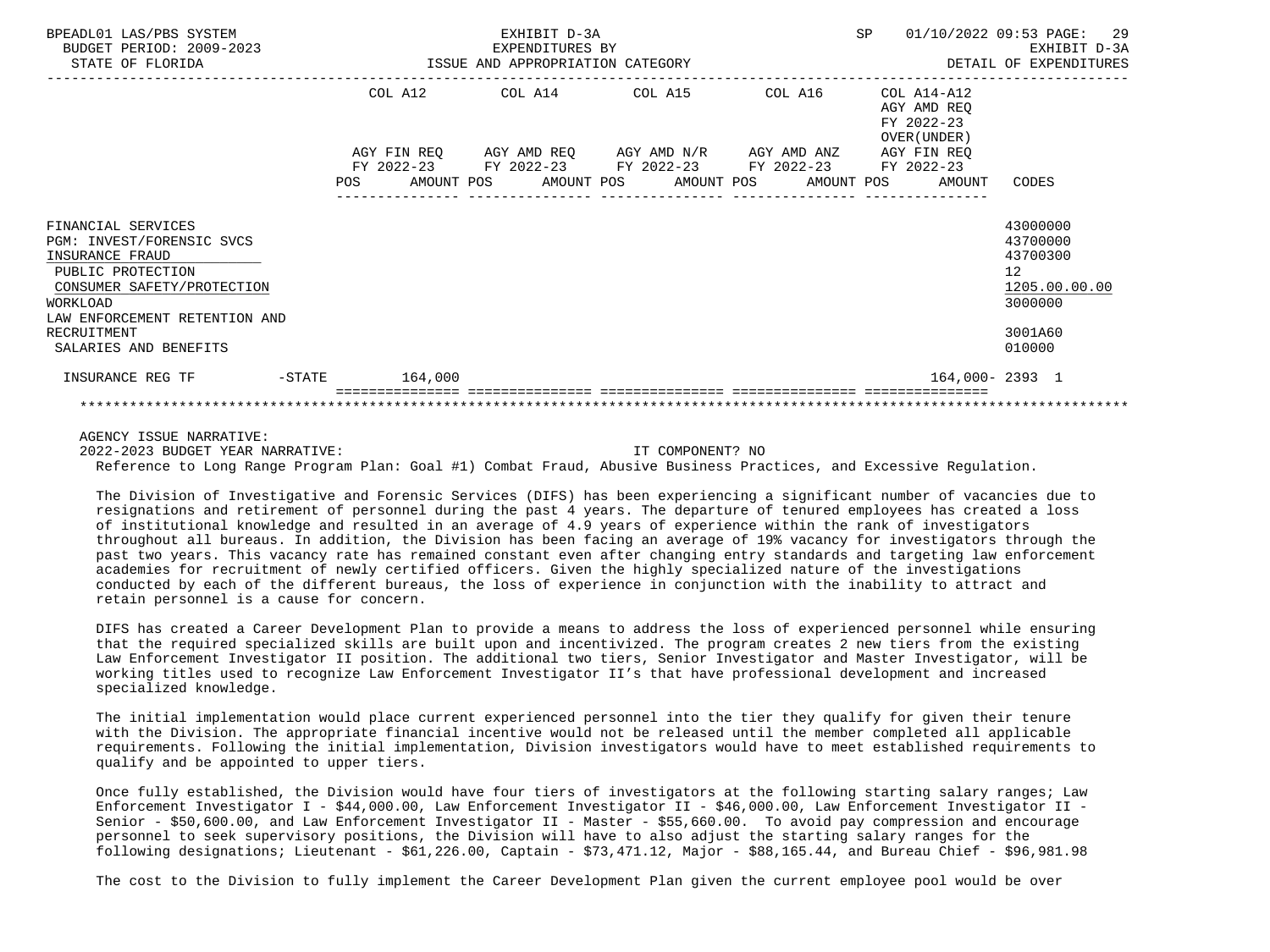| BPEADL01 LAS/PBS SYSTEM<br>BUDGET PERIOD: 2009-2023<br>STATE OF FLORIDA                                                                                            | ISSUE AND APPROPRIATION CATEGORY | EXHIBIT D-3A<br>EXPENDITURES BY             |                                               |                                        | SP                                                                              | 01/10/2022 09:53 PAGE: 30<br>EXHIBIT D-3A<br>DETAIL OF EXPENDITURES             |
|--------------------------------------------------------------------------------------------------------------------------------------------------------------------|----------------------------------|---------------------------------------------|-----------------------------------------------|----------------------------------------|---------------------------------------------------------------------------------|---------------------------------------------------------------------------------|
|                                                                                                                                                                    | COL A12                          | COL A14 COL A15                             |                                               | COL A16                                | COL A14-A12<br>AGY AMD REO<br>FY 2022-23<br>OVER (UNDER )                       |                                                                                 |
|                                                                                                                                                                    | AGY FIN REO<br><b>POS</b>        | FY 2022-23 FY 2022-23 FY 2022-23 FY 2022-23 | AGY AMD REO      AGY AMD N/R      AGY AMD ANZ | ______________________________________ | AGY FIN REO<br>FY 2022-23<br>AMOUNT POS AMOUNT POS AMOUNT POS AMOUNT POS AMOUNT | CODES                                                                           |
| FINANCIAL SERVICES<br>PGM: INVEST/FORENSIC SVCS<br>INSURANCE FRAUD<br>PUBLIC PROTECTION<br>CONSUMER SAFETY/PROTECTION<br>WORKLOAD<br>LAW ENFORCEMENT RETENTION AND |                                  |                                             |                                               |                                        |                                                                                 | 43000000<br>43700000<br>43700300<br>12 <sup>°</sup><br>1205.00.00.00<br>3000000 |
| RECRUITMENT                                                                                                                                                        |                                  |                                             |                                               |                                        |                                                                                 | 3001A60                                                                         |

 \$1,200,000. The Division will be able to absorb most of this cost with existing budget but a realignment between budget entities will be needed. An additional \$374,400 in Insurance Regulatory Trust Fund authority is requested to immediately allow for the establishment of the new minimums within DIFS. The Senior Investigator pay raise will be handled with existing budget authority and the Master Investigator tier will be established once officers have met the advanced requirements in later years.

Amended 2022-23 Narrative after December 15, 2021

 The department is asking for this issue to be taken out of consideration. The issue resides in two other budget entities, Fire and Arson Investigations and Office of Fiscal Integrity. Those issues are also being removed from consideration.<br>\*\*\*\*\*\*\*\*\*\*\*\*\*\*\*\*\*\*\*\*\*\*\*\*\*\*\* \*\*\*\*\*\*\*\*\*\*\*\*\*\*\*\*\*\*\*\*\*\*\*\*\*\*\*\*\*\*\*\*\*\*\*\*\*\*\*\*\*\*\*\*\*\*\*\*\*\*\*\*\*\*\*\*\*\*\*\*\*\*\*\*\*\*\*\*\*\*\*\*\*\*\*\*\*\*\*\*\*\*\*\*\*\*\*\*\*\*\*\*\*\*\*\*\*\*\*\*\*\*\*\*\*\*\*\*\*\*\*\*\*\*\*\*\*\*\*\*\*\*\*\*\*\*\*

| POSITION DETAIL OF SALARIES AND BENEFITS:                                               |      |           |           |          |          |             |                                 |
|-----------------------------------------------------------------------------------------|------|-----------|-----------|----------|----------|-------------|---------------------------------|
|                                                                                         | FTE  | BASE RATE | ADDITIVES | BENEFITS | SUBTOTAL | LAPSE<br>°≈ | LAPSED SALARIES<br>AND BENEFITS |
| A12 - AGY FIN REQ FY 2022-23                                                            |      |           |           |          |          |             |                                 |
| CHANGES TO CURRENTLY AUTHORIZED POSITIONS<br>RA00 RATE AND SALARY ADJ - NO FTE/BENEFITS |      |           |           |          |          |             |                                 |
| N1002 001                                                                               | 0.00 | 164,000   |           |          | 164,000  | 0.00        | 164,000                         |
|                                                                                         |      |           |           |          |          |             |                                 |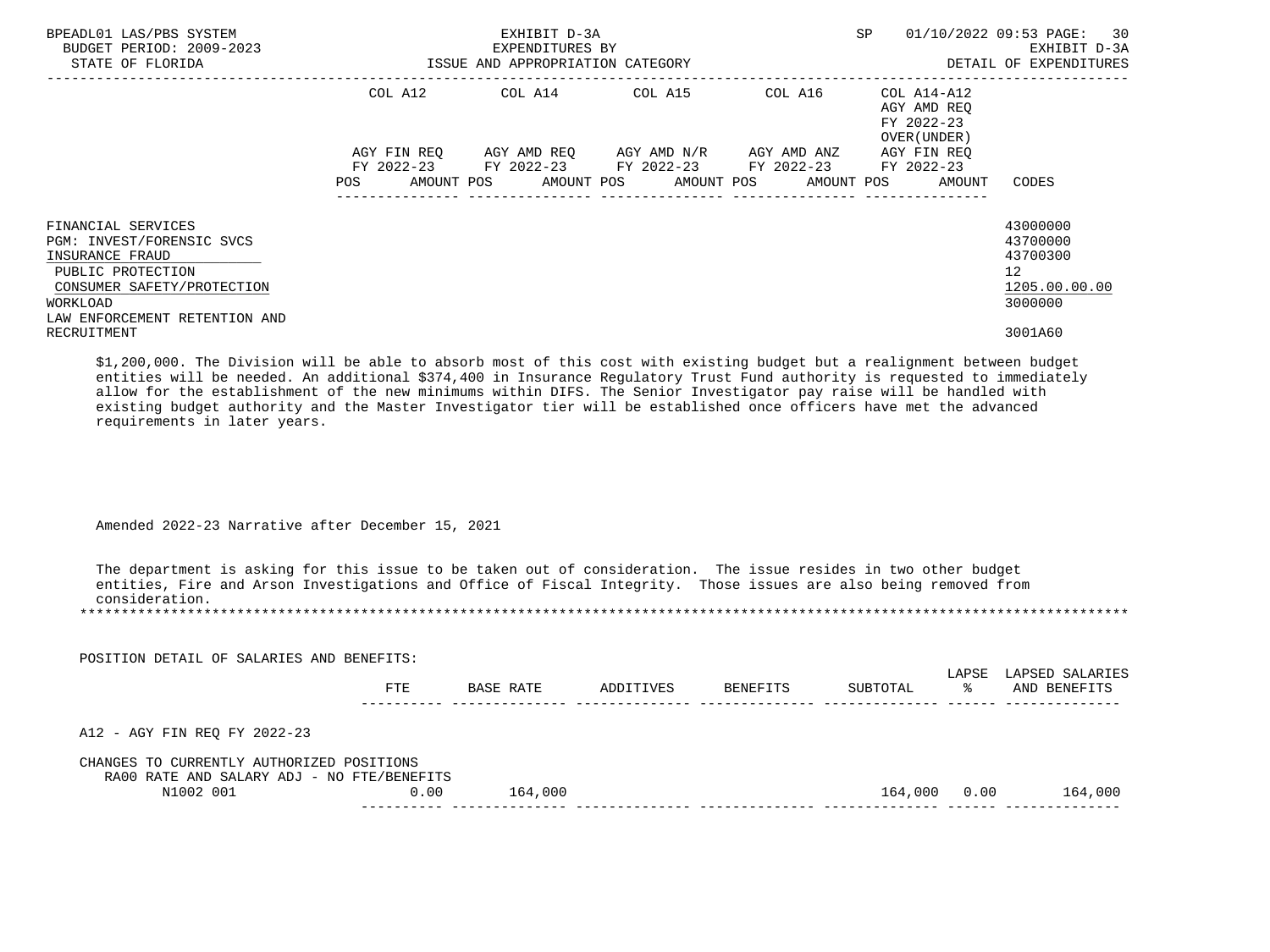| BPEADL01 LAS/PBS SYSTEM<br>BUDGET PERIOD: 2009-2023<br>STATE OF FLORIDA                                                                                                           |            | EXHIBIT D-3A<br>EXPENDITURES BY<br>ISSUE AND APPROPRIATION CATEGORY                                                                                                               |                       | SP 01/10/2022 09:53 PAGE: 31                                       | EXHIBIT D-3A<br>DETAIL OF EXPENDITURES                                                     |
|-----------------------------------------------------------------------------------------------------------------------------------------------------------------------------------|------------|-----------------------------------------------------------------------------------------------------------------------------------------------------------------------------------|-----------------------|--------------------------------------------------------------------|--------------------------------------------------------------------------------------------|
|                                                                                                                                                                                   | POS        | COL A12 COL A14 COL A15 COL A16<br>AGY FIN REQ AGY AMD REQ AGY AMD N/R AGY AMD ANZ AGY FIN REQ<br>FY 2022-23 FY 2022-23 FY 2022-23 FY 2022-23 FY 2022-23<br>AMOUNT POS AMOUNT POS | AMOUNT POS AMOUNT POS | COL A14-A12<br>AGY AMD REO<br>FY 2022-23<br>OVER (UNDER)<br>AMOUNT | CODES                                                                                      |
| FINANCIAL SERVICES<br>PGM: INVEST/FORENSIC SVCS<br>INSURANCE FRAUD<br>PUBLIC PROTECTION<br>CONSUMER SAFETY/PROTECTION<br>WORKLOAD<br>LAW ENFORCEMENT RETENTION AND<br>RECRUITMENT |            |                                                                                                                                                                                   |                       |                                                                    | 43000000<br>43700000<br>43700300<br>12 <sup>°</sup><br>1205.00.00.00<br>3000000<br>3001A60 |
| POSITION DETAIL OF SALARIES AND BENEFITS:                                                                                                                                         | <b>FTE</b> | BASE RATE            ADDITIVES           BENEFITS            SUBTOTAL                        AND  BENEFITS                                                                        |                       |                                                                    | LAPSE LAPSED SALARIES                                                                      |
| A12 - AGY FIN REO FY 2022-23                                                                                                                                                      |            |                                                                                                                                                                                   |                       |                                                                    |                                                                                            |
| CHANGES TO CURRENTLY AUTHORIZED POSITIONS<br>TOTALS FOR ISSUE BY FUND<br>2393 INSURANCE REG TF                                                                                    |            |                                                                                                                                                                                   |                       |                                                                    | 164,000                                                                                    |
|                                                                                                                                                                                   | 0.00       | 164,000<br><u>sisisisisi soosaasaasisi oosaasaasisis oosaasaasisis oosaasaasisisi</u>                                                                                             |                       | 164,000                                                            | 164,000<br>==============                                                                  |
|                                                                                                                                                                                   |            |                                                                                                                                                                                   |                       |                                                                    |                                                                                            |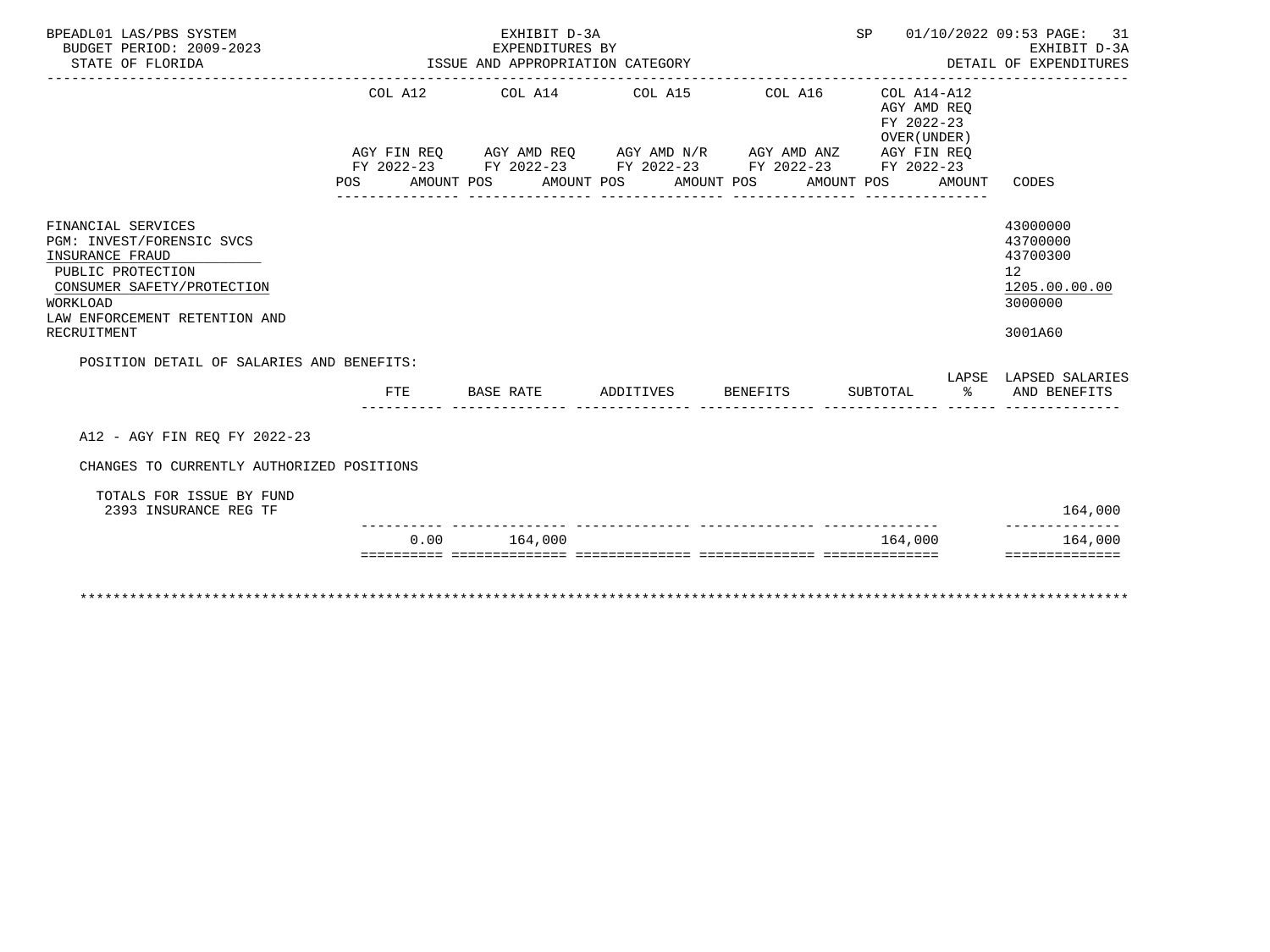| BPEADL01 LAS/PBS SYSTEM<br>BUDGET PERIOD: 2009-2023<br>STATE OF FLORIDA                                                                                                                                     |           |            |            | EXHIBIT D-3A<br>EXPENDITURES BY<br>ISSUE AND APPROPRIATION CATEGORY |            |            |                                                                                                              | SP |                                                          | 01/10/2022 09:53 PAGE: 32<br>EXHIBIT D-3A<br>DETAIL OF EXPENDITURES                     |  |
|-------------------------------------------------------------------------------------------------------------------------------------------------------------------------------------------------------------|-----------|------------|------------|---------------------------------------------------------------------|------------|------------|--------------------------------------------------------------------------------------------------------------|----|----------------------------------------------------------|-----------------------------------------------------------------------------------------|--|
|                                                                                                                                                                                                             |           | COL A12    |            | COL A14 COL A15                                                     |            |            | COL A16                                                                                                      |    | COL A14-A12<br>AGY AMD REO<br>FY 2022-23<br>OVER (UNDER) |                                                                                         |  |
|                                                                                                                                                                                                             |           | <b>POS</b> | AMOUNT POS |                                                                     | AMOUNT POS | AMOUNT POS | AGY FIN REQ AGY AMD REQ AGY AMD N/R AGY AMD ANZ<br>FY 2022-23 FY 2022-23 FY 2022-23 FY 2022-23<br>AMOUNT POS |    | AGY FIN REO<br>FY 2022-23<br>AMOUNT                      | CODES                                                                                   |  |
| FINANCIAL SERVICES<br>PGM: INVEST/FORENSIC SVCS<br>FISCAL INTEGRITY<br>PUBLIC PROTECTION<br>CONSUMER SAFETY/PROTECTION<br>WORKLOAD<br>LAW ENFORCEMENT RETENTION AND<br>RECRUITMENT<br>SALARIES AND BENEFITS |           |            |            |                                                                     |            |            |                                                                                                              |    |                                                          | 43000000<br>43700000<br>43700400<br>12<br>1205.00.00.00<br>3000000<br>3001A60<br>010000 |  |
| INSURANCE REG TF                                                                                                                                                                                            | $-$ STATE |            | 10,000     |                                                                     |            |            |                                                                                                              |    |                                                          | $10,000 - 2393$ 1                                                                       |  |
|                                                                                                                                                                                                             |           |            |            |                                                                     |            |            |                                                                                                              |    |                                                          |                                                                                         |  |

2022-2023 BUDGET YEAR NARRATIVE: IT COMPONENT? NO

Reference to Long Range Program Plan: Goal #1) Combat Fraud, Abusive Business Practices, and Excessive Regulation.

 The Division of Investigative and Forensic Services (DIFS) has been experiencing a significant number of vacancies due to resignations and retirement of personnel during the past 4 years. The departure of tenured employees has created a loss of institutional knowledge and resulted in an average of 4.9 years of experience within the rank of investigators throughout all bureaus. In addition, the Division has been facing an average of 19% vacancy for investigators through the past two years. This vacancy rate has remained constant even after changing entry standards and targeting law enforcement academies for recruitment of newly certified officers. Given the highly specialized nature of the investigations conducted by each of the different bureaus, the loss of experience in conjunction with the inability to attract and retain personnel is a cause for concern.

 DIFS has created a Career Development Plan to provide a means to address the loss of experienced personnel while ensuring that the required specialized skills are built upon and incentivized. The program creates 2 new tiers from the existing Law Enforcement Investigator II position. The additional two tiers, Senior Investigator and Master Investigator, will be working titles used to recognize Law Enforcement Investigator II's that have professional development and increased specialized knowledge.

 The initial implementation would place current experienced personnel into the tier they qualify for given their tenure with the Division. The appropriate financial incentive would not be released until the member completed all applicable requirements. Following the initial implementation, Division investigators would have to meet established requirements to qualify and be appointed to upper tiers.

 Once fully established, the Division would have four tiers of investigators at the following starting salary ranges; Law Enforcement Investigator I - \$44,000.00, Law Enforcement Investigator II - \$46,000.00, Law Enforcement Investigator II - Senior - \$50,600.00, and Law Enforcement Investigator II - Master - \$55,660.00. To avoid pay compression and encourage personnel to seek supervisory positions, the Division will have to also adjust the starting salary ranges for the following designations; Lieutenant - \$61,226.00, Captain - \$73,471.12, Major - \$88,165.44, and Bureau Chief - \$96,981.98

The cost to the Division to fully implement the Career Development Plan given the current employee pool would be over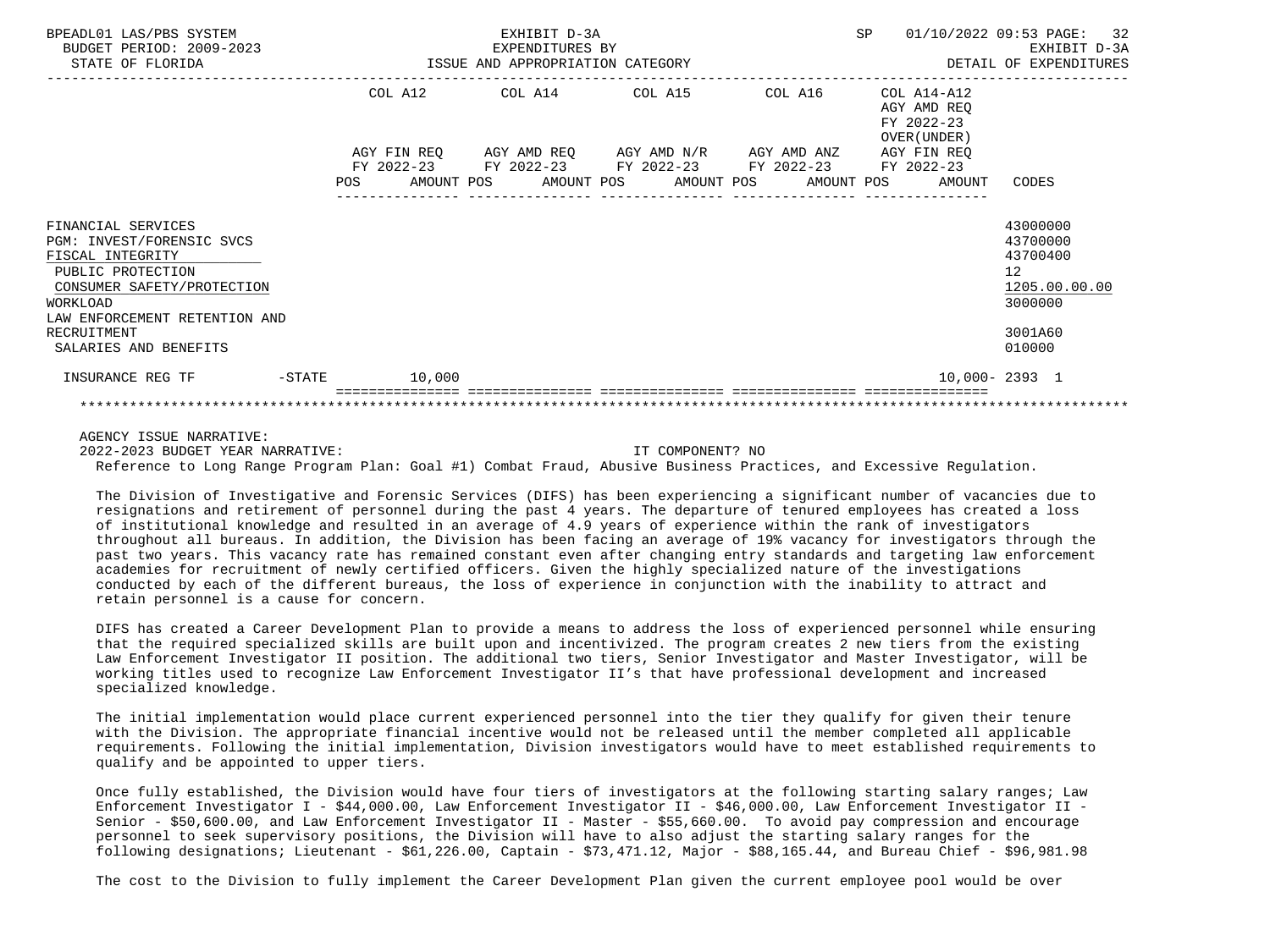| BPEADL01 LAS/PBS SYSTEM<br>BUDGET PERIOD: 2009-2023<br>STATE OF FLORIDA                                                                                             | ISSUE AND APPROPRIATION CATEGORY | EXHIBIT D-3A<br>EXPENDITURES BY                                                                           |                                   | SP                                                                    | 01/10/2022 09:53 PAGE: 33<br>EXHIBIT D-3A<br>DETAIL OF EXPENDITURES             |
|---------------------------------------------------------------------------------------------------------------------------------------------------------------------|----------------------------------|-----------------------------------------------------------------------------------------------------------|-----------------------------------|-----------------------------------------------------------------------|---------------------------------------------------------------------------------|
|                                                                                                                                                                     | COL A12                          | COL A14 COL A15                                                                                           |                                   | COL A16 COL A14-A12<br>AGY AMD REO<br>FY 2022-23<br>OVER (UNDER)      |                                                                                 |
|                                                                                                                                                                     |                                  | AGY FIN REQ AGY AMD REQ AGY AMD N/R AGY AMD ANZ<br>FY 2022-23 FY 2022-23 FY 2022-23 FY 2022-23 FY 2022-23 | ---------------- ---------------- | AGY FIN REO<br>POS AMOUNT POS AMOUNT POS AMOUNT POS AMOUNT POS AMOUNT | CODES                                                                           |
| FINANCIAL SERVICES<br>PGM: INVEST/FORENSIC SVCS<br>FISCAL INTEGRITY<br>PUBLIC PROTECTION<br>CONSUMER SAFETY/PROTECTION<br>WORKLOAD<br>LAW ENFORCEMENT RETENTION AND |                                  |                                                                                                           |                                   |                                                                       | 43000000<br>43700000<br>43700400<br>12 <sup>°</sup><br>1205.00.00.00<br>3000000 |
| RECRUITMENT                                                                                                                                                         |                                  |                                                                                                           |                                   |                                                                       | 3001A60                                                                         |

 \$1,200,000. The Division will be able to absorb most of this cost with existing budget but a realignment between budget entities will be needed. An additional \$374,400 in Insurance Regulatory Trust Fund authority is requested to immediately allow for the establishment of the new minimums within DIFS. The Senior Investigator pay raise will be handled with existing budget authority and the Master Investigator tier will be established once officers have met the advanced requirements in later years.

Amended 2022-23 Narrative after December 15, 2021

POSITION DETAIL OF SALARIES AND BENEFITS:

 The department is asking for this issue to be taken out of consideration. The issue resides in two other budget entities, Fire and Arson Investigations and Insurance Fraud. Those issues are also being removed from consideration. \*\*\*\*\*\*\*\*\*\*\*\*\*\*\*\*\*\*\*\*\*\*\*\*\*\*\*\*\*\*\*\*\*\*\*\*\*\*\*\*\*\*\*\*\*\*\*\*\*\*\*\*\*\*\*\*\*\*\*\*\*\*\*\*\*\*\*\*\*\*\*\*\*\*\*\*\*\*\*\*\*\*\*\*\*\*\*\*\*\*\*\*\*\*\*\*\*\*\*\*\*\*\*\*\*\*\*\*\*\*\*\*\*\*\*\*\*\*\*\*\*\*\*\*\*\*\*

| POSITION DETAIL OF SALARIES AND BENEFITS:                                               |      |           |           |          |          | LAPSE | LAPSED SALARIES |
|-----------------------------------------------------------------------------------------|------|-----------|-----------|----------|----------|-------|-----------------|
|                                                                                         | FTE  | BASE RATE | ADDITIVES | BENEFITS | SUBTOTAL | °≈    | AND BENEFITS    |
| A12 - AGY FIN REO FY 2022-23                                                            |      |           |           |          |          |       |                 |
| CHANGES TO CURRENTLY AUTHORIZED POSITIONS<br>RA00 RATE AND SALARY ADJ - NO FTE/BENEFITS |      |           |           |          |          |       |                 |
| N1003 001                                                                               | 0.00 | 10,000    |           |          | 10,000   | 0.00  | 10,000          |
|                                                                                         |      |           |           |          |          |       |                 |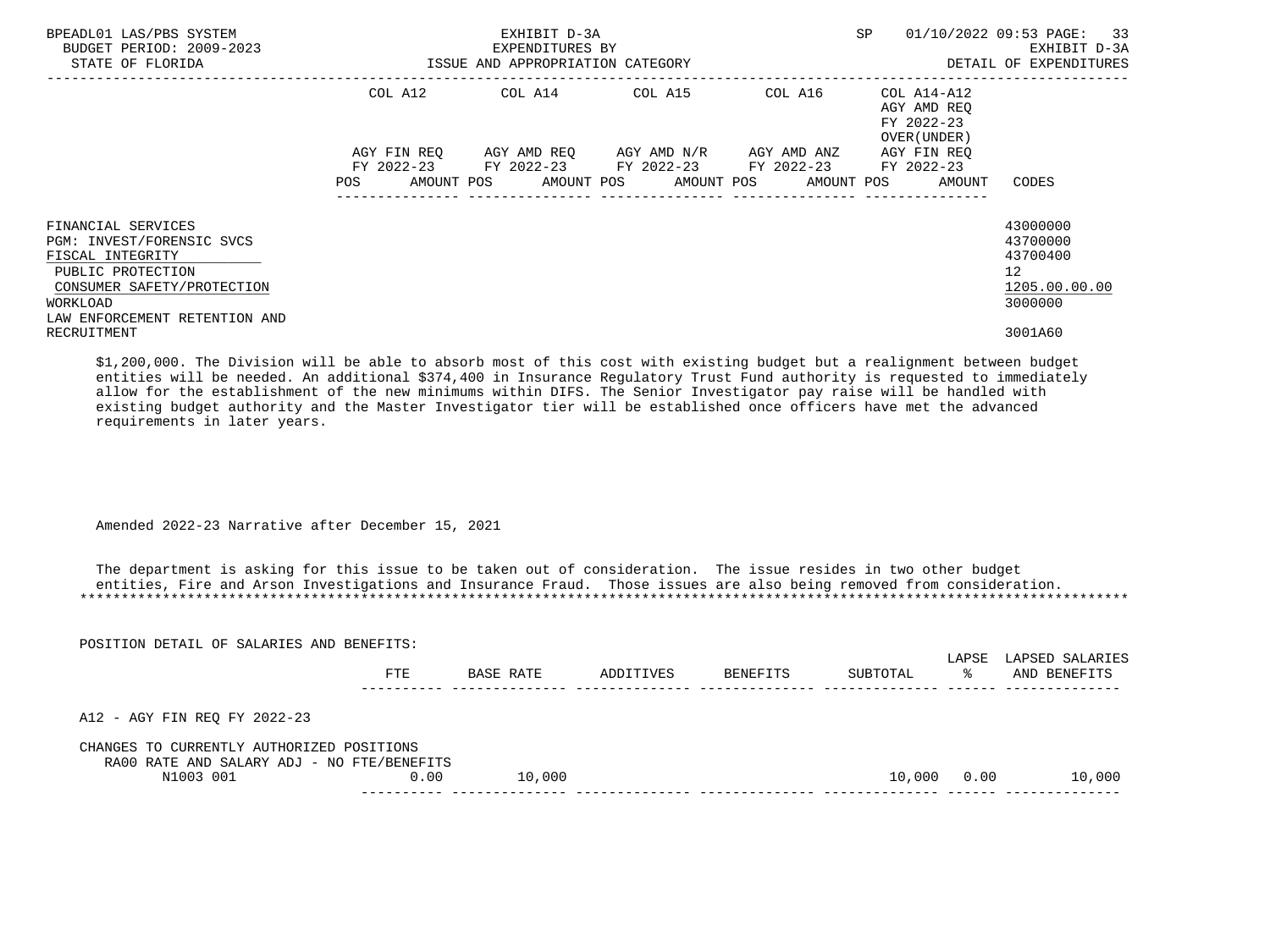| BPEADL01 LAS/PBS SYSTEM<br>BUDGET PERIOD: 2009-2023<br>STATE OF FLORIDA                                                                                                            |      | EXHIBIT D-3A<br>EXPENDITURES BY<br>ISSUE AND APPROPRIATION CATEGORY |                    |                                                                                                                                                                                   | SP 01/10/2022 09:53 PAGE: 34                                       | EXHIBIT D-3A<br>DETAIL OF EXPENDITURES                                        |
|------------------------------------------------------------------------------------------------------------------------------------------------------------------------------------|------|---------------------------------------------------------------------|--------------------|-----------------------------------------------------------------------------------------------------------------------------------------------------------------------------------|--------------------------------------------------------------------|-------------------------------------------------------------------------------|
|                                                                                                                                                                                    | POS  | AMOUNT POS AMOUNT POS                                               |                    | COL A12 COL A14 COL A15 COL A16<br>AGY FIN REQ AGY AMD REQ AGY AMD N/R AGY AMD ANZ AGY FIN REQ<br>FY 2022-23 FY 2022-23 FY 2022-23 FY 2022-23 FY 2022-23<br>AMOUNT POS AMOUNT POS | COL A14-A12<br>AGY AMD REO<br>FY 2022-23<br>OVER (UNDER)<br>AMOUNT | CODES                                                                         |
| FINANCIAL SERVICES<br>PGM: INVEST/FORENSIC SVCS<br>FISCAL INTEGRITY<br>PUBLIC PROTECTION<br>CONSUMER SAFETY/PROTECTION<br>WORKLOAD<br>LAW ENFORCEMENT RETENTION AND<br>RECRUITMENT |      |                                                                     |                    |                                                                                                                                                                                   |                                                                    | 43000000<br>43700000<br>43700400<br>12<br>1205.00.00.00<br>3000000<br>3001A60 |
| POSITION DETAIL OF SALARIES AND BENEFITS:                                                                                                                                          | FTE  | BASE RATE                                                           | ADDITIVES BENEFITS |                                                                                                                                                                                   | SUBTOTAL                                                           | LAPSE LAPSED SALARIES<br>% AND BENEFITS                                       |
| A12 - AGY FIN REO FY 2022-23                                                                                                                                                       |      |                                                                     |                    |                                                                                                                                                                                   |                                                                    |                                                                               |
| CHANGES TO CURRENTLY AUTHORIZED POSITIONS<br>TOTALS FOR ISSUE BY FUND<br>2393 INSURANCE REG TF                                                                                     |      |                                                                     |                    |                                                                                                                                                                                   |                                                                    | 10,000<br>--------------                                                      |
|                                                                                                                                                                                    | 0.00 | 10,000                                                              |                    |                                                                                                                                                                                   | 10,000                                                             | 10,000<br>==============                                                      |
|                                                                                                                                                                                    |      |                                                                     |                    |                                                                                                                                                                                   |                                                                    |                                                                               |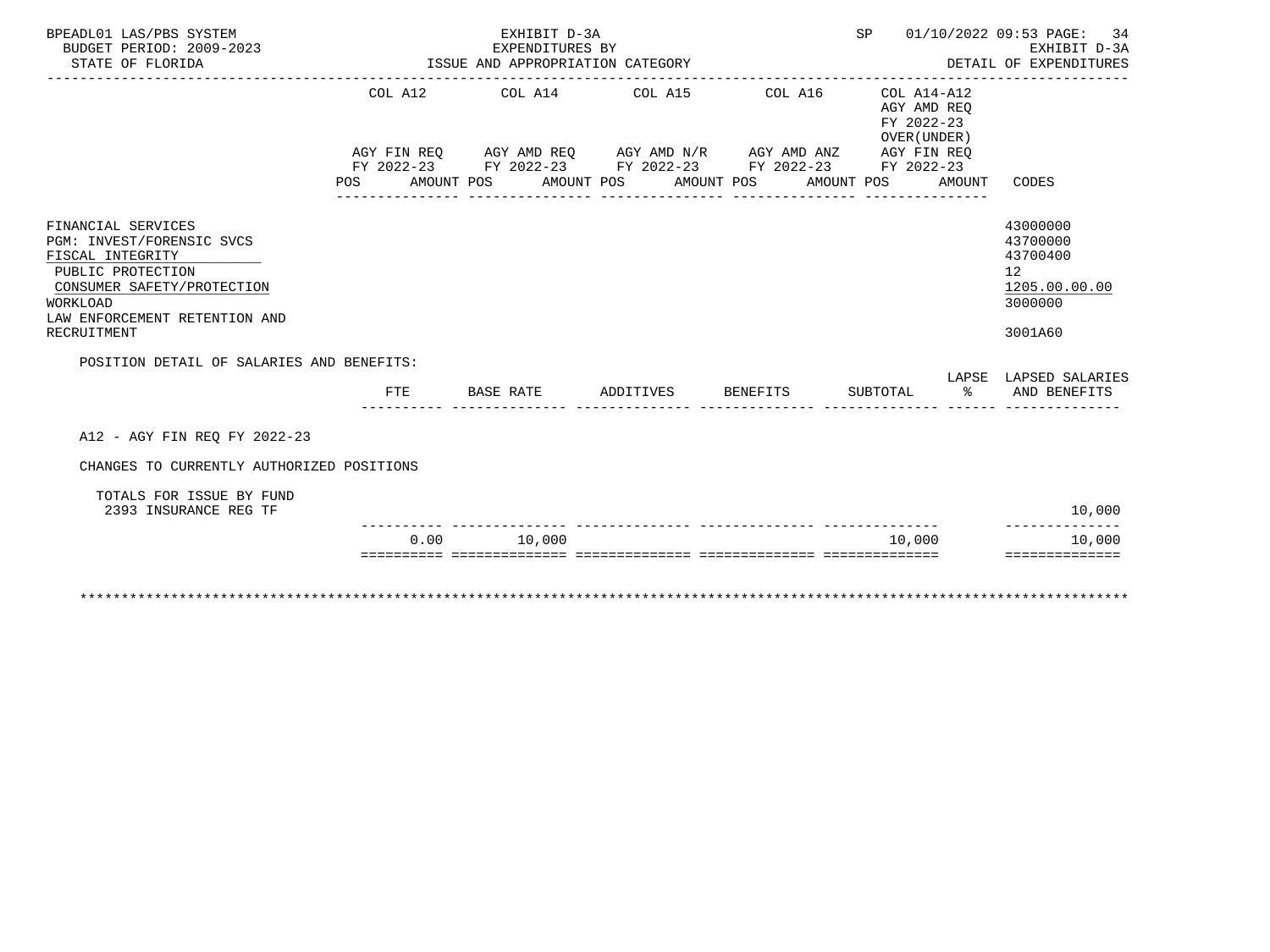\*\*\*\*\*\*\*\*\*\*\*\*\*\*\*\*\*\*\*\*\*\*\*\*\*\*\*\*\*\*\*\*\*\*\*\*\*\*\*\*\*\*\*\*\*\*\*\*\*\*\*\*\*\*\*\*\*\*\*\*\*\*\*\*\*\*\*\*\*\*\*\*\*\*\*\*\*\*\*\*\*\*\*\*\*\*\*\*\*\*\*\*\*\*\*\*\*\*\*\*\*\*\*\*\*\*\*\*\*\*\*\*\*\*\*\*\*\*\*\*\*\*\*\*\*\*\*\*\*\*\* \* BPEADL01 STATISTICAL INFORMATION 01/10/2022 09:53:30 \* \* BUDGET PERIOD: 2009-2023 EXHIBIT A, D AND D-3A LIST REQUEST SDF 43 SP \* \* COMPILE DATE: 09/16/2015 2010 2020 2020 COMPILE TIME: 09:40:41 \*\*\*\*\*\*\*\*\*\*\*\*\*\*\*\*\*\*\*\*\*\*\*\*\*\*\*\*\*\*\*\*\*\*\*\*\*\*\*\*\*\*\*\*\*\*\*\*\*\*\*\*\*\*\*\*\*\*\*\*\*\*\*\*\*\*\*\*\*\*\*\*\*\*\*\*\*\*\*\*\*\*\*\*\*\*\*\*\*\*\*\*\*\*\*\*\*\*\*\*\*\*\*\*\*\*\*\*\*\*\*\*\*\*\*\*\*\*\*\*\*\*\*\*\*\*\*\*\*\*\* SAVE INITIALS: SAVE DEPARTMENT: 07 SAVE ID: ED3R \* ------------------------------------------------------------------------------------------------------------------------------- \* SELECT CODES AND ACCUMULATION LEVELS WHERE ALLOWED. WHEN NO CODE IS SELECTED, ALL CODES WILL BE REPORTED. ITEMIZATION OF EXPENDITURE:  $\overline{10E}$  accumulation level: 0 (1=OPER/FCO, 2=IOE, 0=MERGED) MERGE GROUPS (Y/N): Y BUDGET ENTITY OR GROUP/ACCUMULATION LEVEL (DEP, DIV, BUR, SUB, LBE, MRG):  $*$  1-7: LBE  $*$  $*$  8-14:  $*$  $*$  15-21:  $*$  $*$  22-27: \* \* EXCLUDE: 43900 \*  $\star$   $\star$  \* PROGRAM COMPONENT/ACCUMULATION LEVEL (1, 2, 3, 4 OR 5 FOR 2, 4, 6, 8 OR 10 DIGITS, 6=MERGE POLICY, 0=MERGED): \*  $\star$  5  $\star$  $\star$   $\star$ APPROPRIATION CATEGORY OR GROUP/ACCUMULATION LEVEL (1=MAJOR, 2=MINOR, 0=MERGED):  $\star$  2  $\star$  $\star$   $\star$ FUND GROUPS SET: OR FUND: THE SOURCE IDENTIFIER: MERGE FSI (Y/N): N  $FCO (Y/N): Y$  FTE  $(Y/N): Y$  SALARY RATE  $(Y/N): Y$  \* ------------------------------------------------------------------------------------------------------------------------------- \* ISSUE CODE OR GROUP/ACCUMULATION LEVEL (1, 2 OR 3 FOR 1, 3 OR 7 CHARACTERS, 0=MERGED):  $\star$  3  $\star$  $\star$   $\star$  \* REPORT OPTION: 1 COLUMN SELECTION: A12 A14 A15 A16 A14-A12 CODES \* \* 1=EAD REPORT \* 2=SCHEDULE IV/IT ISSUES REPORT COLUMNS WITH CALCULATION DIFFERENCE ONLY (Y/N): Y THAT EXCEED: 3=STATEWIDE ISSUES 4=SCHEDULE VIIIA ISSUES SCHEDULE VIIIA ISSUES SPREADSHEET (Y/N): N \* \* \* LEVELS OF TOTALS: (N=NO TOTAL, L=LINE TOTAL, T=BY FUND TYPE, D=BY DETAIL FUND, B=BY DETAIL FUND AND FUND TYPE, \* G=FUND GROUP LINE TOTALS, E=BY DETAIL FUND AND FUND GROUP) \* RUN: N ITEM OF EXP: N GROUP: N DEPARTMENT: N DIVISION: N BUREAU: N \* \* SUB-BUREAU: N LBE: T POLICY AREA: N PROG COMP: T D3A SUM ISSUE: N D3A DETAIL ISSUE: L \* MAJOR APP CAT: N MINOR APP CAT: D \* \* APPROPRIATION CATEGORY TITLES: S (S=SHORT, L=LONG) REPORT SEQUENCE: DEPT/BUDGET ENTITY: N A=ALPHABETICAL PROGRAM COMPONENT: N N=NUMERICAL \* ------------------------------------------------------------------------------------------------------------------------------- \* DEPARTMENT NARRATIVE SET:<br>BUDGET ENTITY NARRATIVE SET: PROGRAM COMPONENT NARRATIVE (Y/N): N \* \* \* ISSUE/ACTIVITY NARRATIVE SET: A1 PRIORITY ISSUE NARRATIVE SET (1-9): \*  $\star$   $\star$  \* INCLUDE POSITION DATA (Y/N): Y \* \* \* INCLUDE COLUMN CODES  $(Y/N): Y$  \* \* \* OUTPUT FORMAT: L PAGE BREAKS: LBE PRC \* \* L=LANDSCAPE (IOE, GRP, DEP, DIV, REPORT HEADING: EXHIBIT D-3A \* \* P=PORTRAIT BUR, SUB, LBE, PRC, EXPENDITURES BY \* SIS, ISC) THE SUBSECTED SERVICE AND APPROPRIATION CATEGORY \* ------------------------------------------------------------------------------------------------------------------------------- \*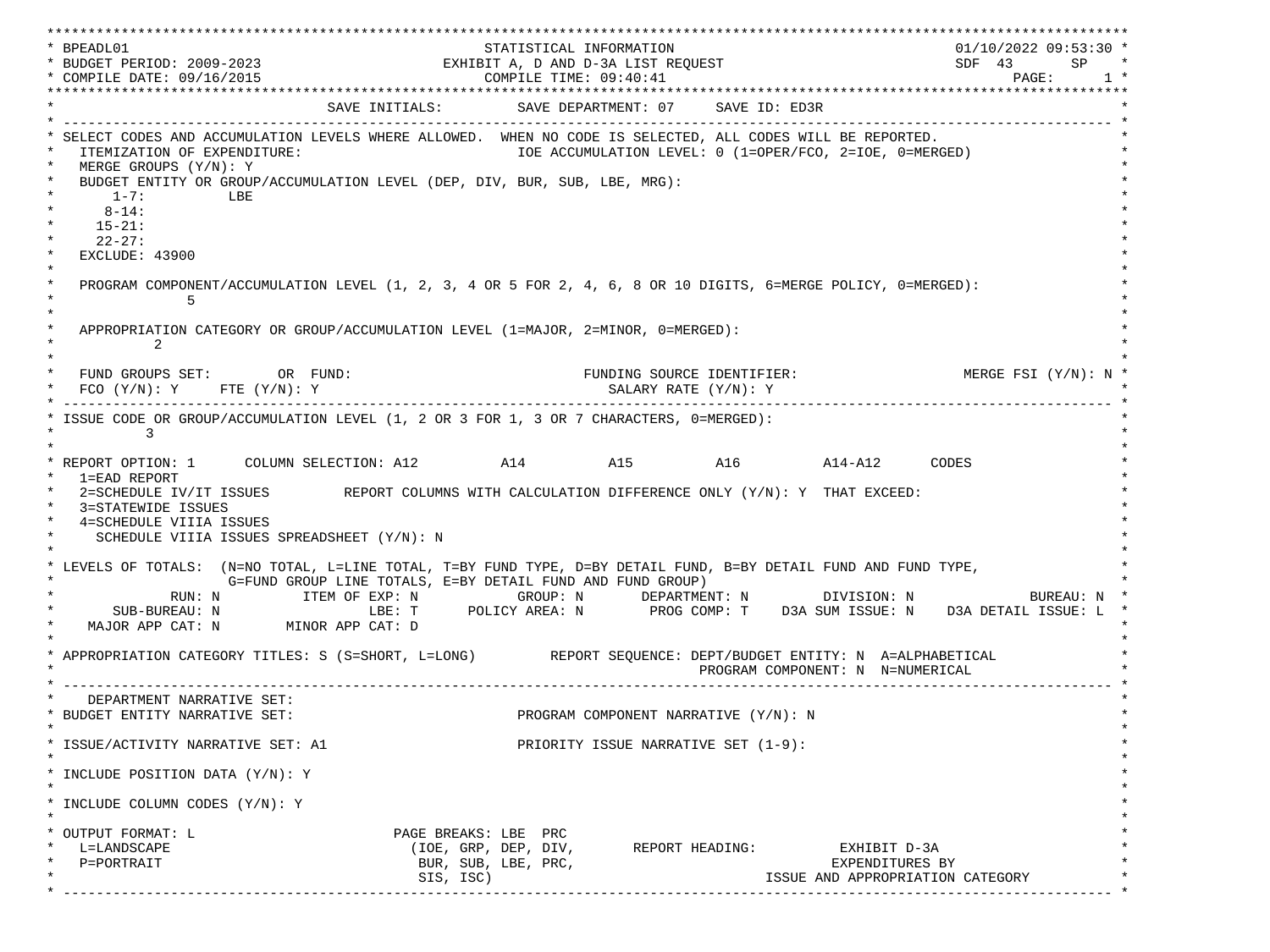| * BPEADL01                      |              | STATISTICAL INFORMATION            |          | $01/10/2022$ 09:53:30 * |    |         |
|---------------------------------|--------------|------------------------------------|----------|-------------------------|----|---------|
| * BUDGET PERIOD: 2009-2023      |              | EXHIBIT A, D AND D-3A LIST REOUEST | $SDF$ 43 |                         | SP | $\star$ |
| * COMPILE DATE: 09/16/2015      |              | COMPILE TIME: 09:40:41             |          | PAGE:                   |    | $2 *$   |
|                                 |              |                                    |          |                         |    |         |
|                                 |              |                                    |          |                         |    |         |
| * TOTAL RECORDS READ FROM SORT: | 565          |                                    |          |                         |    |         |
| * TOTAL RECORDS READ FROM CARD: | 43           |                                    |          |                         |    |         |
| * TOTAL PAF RECORDS READ:       | 11           |                                    |          |                         |    |         |
| * TOTAL OAF RECORDS READ:       |              |                                    |          |                         |    |         |
| * TOTAL IEF RECORDS READ:       | 0            |                                    |          |                         |    |         |
| * TOTAL BGF RECORDS READ:       | $\Omega$     |                                    |          |                         |    |         |
| * TOTAL BEF RECORDS READ:       | 59           |                                    |          |                         |    |         |
| * TOTAL PCF RECORDS READ:       | 50           |                                    |          |                         |    |         |
| * TOTAL ICF RECORDS READ:       | 274          |                                    |          |                         |    |         |
| * TOTAL INF RECORDS READ:       | 483          |                                    |          |                         |    |         |
| * TOTAL ACF RECORDS READ:       | 69           |                                    |          |                         |    |         |
| * TOTAL FCF RECORDS READ:       |              |                                    |          |                         |    |         |
| * TOTAL FSF RECORDS READ:       | 10           |                                    |          |                         |    |         |
| * TOTAL PCN RECORDS READ:       | $\Omega$     |                                    |          |                         |    |         |
| * TOTAL BEN RECORDS READ:       | <sup>n</sup> |                                    |          |                         |    |         |
| * TOTAL DPC RECORDS READ:       | 22           |                                    |          |                         |    |         |
| * TOTAL RECORDS IN ERROR:       | $\Omega$     |                                    |          |                         |    |         |
|                                 |              |                                    |          |                         |    |         |
|                                 |              |                                    |          |                         |    |         |
|                                 |              |                                    |          |                         |    |         |
| $\star$                         |              |                                    |          |                         |    |         |
| * BUDGET ENTITIES SELECTED:     |              |                                    |          |                         |    |         |
| $1 - 9:43$<br>$\star$           |              |                                    |          |                         |    |         |
| $10 - 18:$<br>$\star$           |              |                                    |          |                         |    |         |
| $\star$<br>$19-27:$             |              |                                    |          |                         |    |         |
|                                 |              |                                    |          |                         |    |         |
|                                 |              |                                    |          |                         |    |         |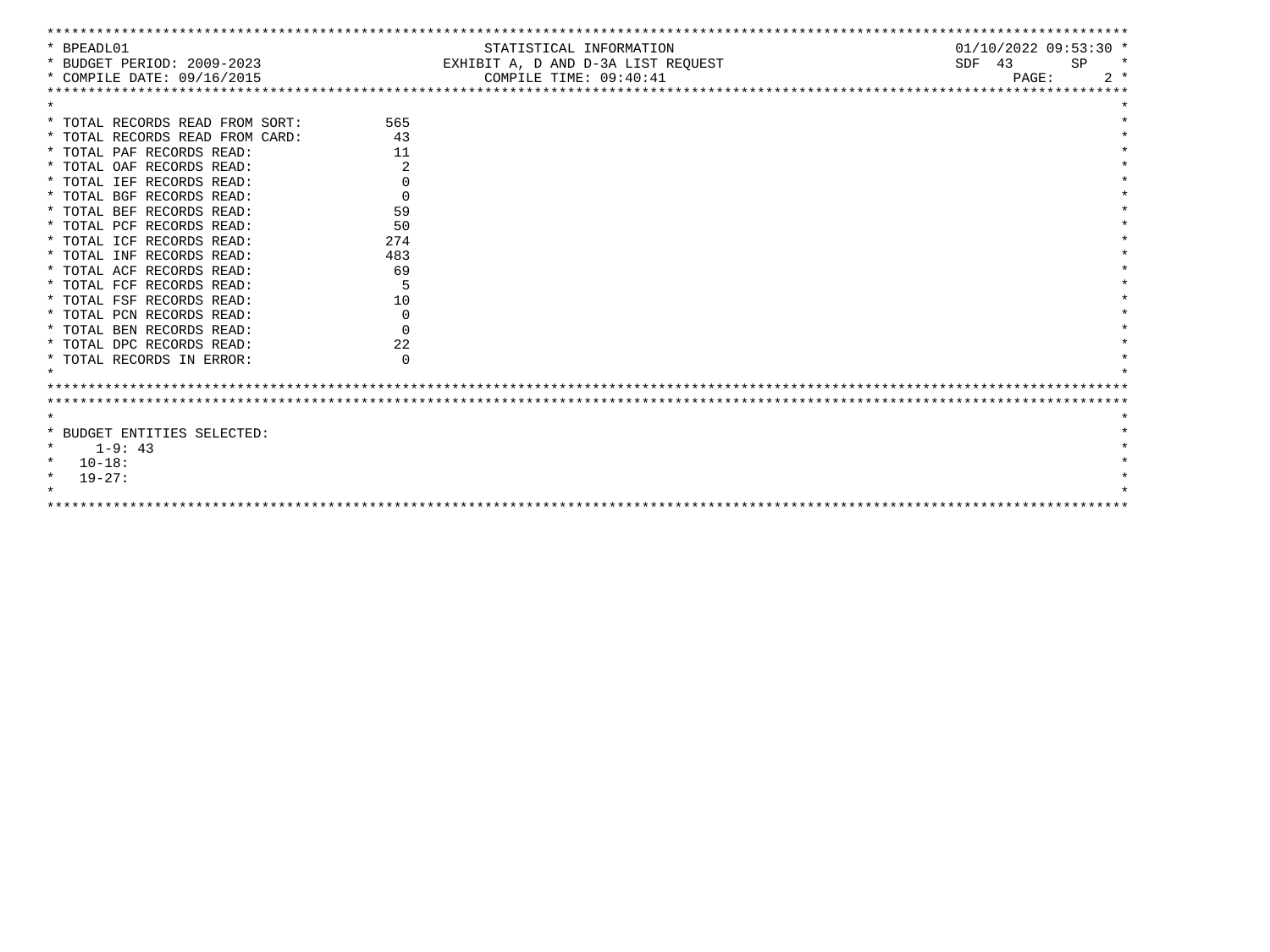| 01/10/2022 09:57 PAGE: |               | EXHIBIT D-3A                     |                |                | BPEADL01 LAS/PBS SYSTEM  |
|------------------------|---------------|----------------------------------|----------------|----------------|--------------------------|
| ERROR REPORT           |               | EXPENDITURES BY                  |                |                | BUDGET PERIOD: 2009-2023 |
|                        |               | ISSUE AND APPROPRIATION CATEGORY |                |                | STATE OF FLORIDA         |
|                        | ERROR MESSAGE | CODE                             | COLUMN NUMBERS | D3A ISSUE CODE | BUDGET ENTITY            |

-----------------------------------------------------------------------------------------------------------------------------------

THERE WERE 0 ERRORS DETECTED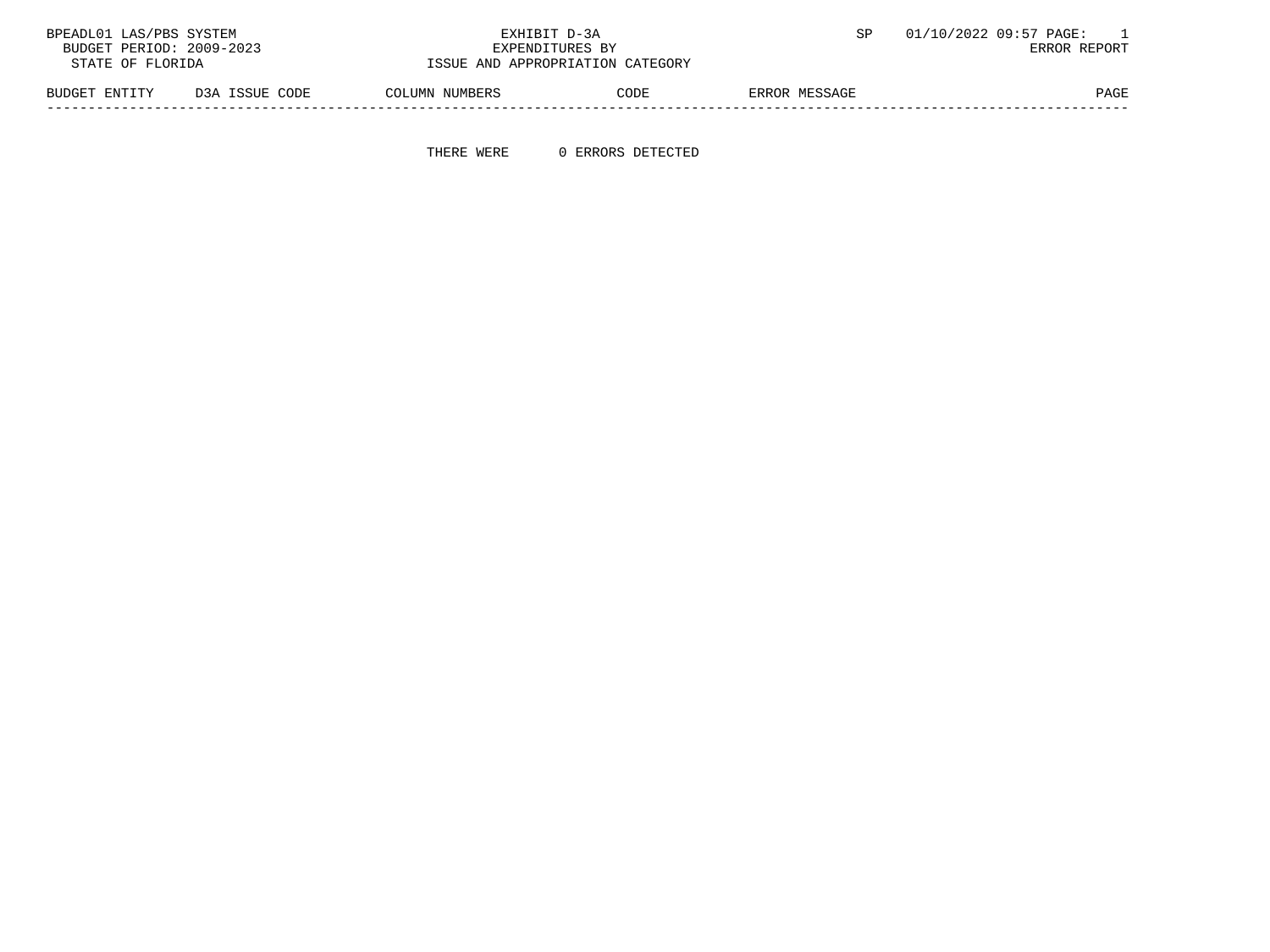| STATE OF FLORIDA                                                                                                                                                                                                                                                                                                               |         | EXHIBIT D-3A<br>EXPENDITURES BY<br>ISSUE AND APPROPRIATION CATEGORY                                                                          |                                          |          | SP<br>------------------- |                                                                                          | 01/10/2022 09:57 PAGE:<br>1                                                             |
|--------------------------------------------------------------------------------------------------------------------------------------------------------------------------------------------------------------------------------------------------------------------------------------------------------------------------------|---------|----------------------------------------------------------------------------------------------------------------------------------------------|------------------------------------------|----------|---------------------------|------------------------------------------------------------------------------------------|-----------------------------------------------------------------------------------------|
|                                                                                                                                                                                                                                                                                                                                | POS     | COL A12 COL A14<br>AGY FIN REQ AGY AMD REQ AGY AMD $N/R$ AGY AMD ANZ<br>FY 2022-23 FY 2022-23 FY 2022-23 FY 2022-23 FY 2022-23<br>AMOUNT POS | COL A15 COL A16<br>AMOUNT POS AMOUNT POS |          | AMOUNT POS                | COL A14-A12<br>AGY AMD REO<br>FY 2022-23<br>OVER (UNDER)<br>AGY FIN REQ<br><b>AMOUNT</b> | CODES                                                                                   |
| FINANCIAL SERVICES<br>PRG: CHIEF FIN OFFICER/ADM<br>LEGAL SERVICES<br>GOV OPERATIONS/SUPPORT<br>EXEC LEADERSHIP/SUPPRT SVC<br>PROGRAM REDUCTIONS<br>VACANT POSITION REDUCTIONS<br>SALARIES AND BENEFITS                                                                                                                        |         | $2.00 -$                                                                                                                                     |                                          |          | $2.00-$                   |                                                                                          | 43000000<br>43010000<br>43010200<br>16<br>1602.00.00.00<br>33V0000<br>33V1620<br>010000 |
|                                                                                                                                                                                                                                                                                                                                |         |                                                                                                                                              |                                          |          |                           |                                                                                          |                                                                                         |
| 2022-2023 BUDGET YEAR NARRATIVE:<br>Amended 2022-23 Narrative after December 15, 2021                                                                                                                                                                                                                                          |         |                                                                                                                                              | IT COMPONENT? NO                         |          |                           |                                                                                          |                                                                                         |
| This issue reduces 26.00 vacant positions throughout the department without budget or rate reductions. The FTE are being<br>reduced in the following entities: Legal 2, Office of Information Technology 8, FLAIR 5, Accounting and Auditing 1,<br>State Fire Marshal Compliance and Enforcement 1 and Workers Compensation 9. |         |                                                                                                                                              |                                          |          |                           |                                                                                          |                                                                                         |
| POSITION DETAIL OF SALARIES AND BENEFITS:                                                                                                                                                                                                                                                                                      |         |                                                                                                                                              |                                          |          |                           |                                                                                          |                                                                                         |
|                                                                                                                                                                                                                                                                                                                                | FTE     | BASE RATE                                                                                                                                    | ADDITIVES                                | BENEFITS | SUBTOTAL                  | ిన                                                                                       | LAPSE LAPSED SALARIES<br>AND BENEFITS                                                   |
| A14 - AGY AMD REQ FY 2022-23                                                                                                                                                                                                                                                                                                   |         |                                                                                                                                              |                                          |          |                           |                                                                                          |                                                                                         |
| CHANGES TO CURRENTLY AUTHORIZED POSITIONS<br>P101 PROPOSED CLASS CODE<br>00000 001                                                                                                                                                                                                                                             | $2.00-$ |                                                                                                                                              |                                          |          |                           | 0.00                                                                                     |                                                                                         |
| TOTALS FOR ISSUE BY FUND                                                                                                                                                                                                                                                                                                       |         |                                                                                                                                              |                                          |          |                           |                                                                                          |                                                                                         |
|                                                                                                                                                                                                                                                                                                                                | $2.00-$ |                                                                                                                                              |                                          |          |                           |                                                                                          |                                                                                         |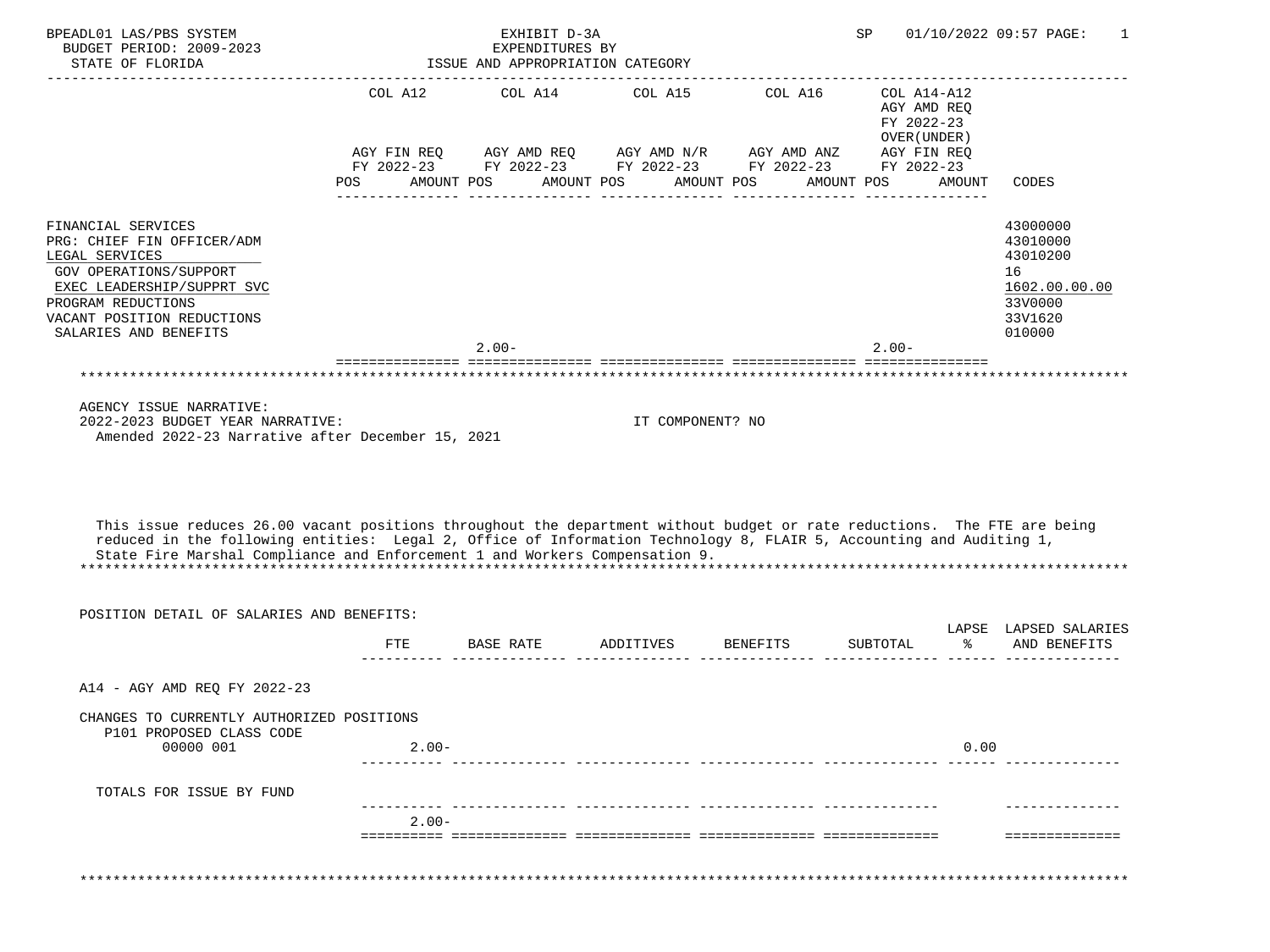| BPEADL01 LAS/PBS SYSTEM<br>BUDGET PERIOD: 2009-2023<br>STATE OF FLORIDA                                                                                                                                                                                                                                                                                                                                                 |          | EXHIBIT D-3A<br>EXPENDITURES BY<br>ISSUE AND APPROPRIATION CATEGORY                                                                          |                                          | ------------------                  | SP         |                                                                                   | 01/10/2022 09:57 PAGE:<br>2                                                             |
|-------------------------------------------------------------------------------------------------------------------------------------------------------------------------------------------------------------------------------------------------------------------------------------------------------------------------------------------------------------------------------------------------------------------------|----------|----------------------------------------------------------------------------------------------------------------------------------------------|------------------------------------------|-------------------------------------|------------|-----------------------------------------------------------------------------------|-----------------------------------------------------------------------------------------|
|                                                                                                                                                                                                                                                                                                                                                                                                                         | POS      | COL A12 COL A14<br>AGY FIN REQ AGY AMD REQ AGY AMD $N/R$ AGY AMD ANZ<br>FY 2022-23 FY 2022-23 FY 2022-23 FY 2022-23 FY 2022-23<br>AMOUNT POS | COL A15 COL A16<br>AMOUNT POS AMOUNT POS |                                     | AMOUNT POS | COL A14-A12<br>AGY AMD REO<br>FY 2022-23<br>OVER (UNDER)<br>AGY FIN REQ<br>AMOUNT | CODES                                                                                   |
| FINANCIAL SERVICES<br>PRG: CHIEF FIN OFFICER/ADM<br>INFORMATION TECHNOLOGY<br>GOV OPERATIONS/SUPPORT<br>INFORMATION TECHNOLOGY<br>PROGRAM REDUCTIONS<br>VACANT POSITION REDUCTIONS<br>SALARIES AND BENEFITS                                                                                                                                                                                                             |          | $8.00 -$                                                                                                                                     |                                          |                                     | $8.00 -$   |                                                                                   | 43000000<br>43010000<br>43010300<br>16<br>1603.00.00.00<br>33V0000<br>33V1620<br>010000 |
|                                                                                                                                                                                                                                                                                                                                                                                                                         |          |                                                                                                                                              |                                          |                                     |            |                                                                                   |                                                                                         |
| AGENCY ISSUE NARRATIVE:                                                                                                                                                                                                                                                                                                                                                                                                 |          |                                                                                                                                              |                                          |                                     |            |                                                                                   |                                                                                         |
| 2022-2023 BUDGET YEAR NARRATIVE:<br>Amended 2022-23 Narrative after December 15, 2021<br>This issue reduces 26.00 vacant positions throughout the department without budget or rate reductions. The FTE are being<br>reduced in the following entities: Legal 2, Office of Information Technology 8, FLAIR 5, Accounting and Auditing 1,<br>State Fire Marshal Compliance and Enforcement 1 and Workers Compensation 9. |          |                                                                                                                                              | IT COMPONENT? YES                        |                                     |            |                                                                                   |                                                                                         |
| POSITION DETAIL OF SALARIES AND BENEFITS:                                                                                                                                                                                                                                                                                                                                                                               |          |                                                                                                                                              |                                          |                                     |            |                                                                                   |                                                                                         |
|                                                                                                                                                                                                                                                                                                                                                                                                                         | FTE      | BASE RATE                                                                                                                                    | ADDITIVES                                | BENEFITS                            | SUBTOTAL   | ిన                                                                                | LAPSE LAPSED SALARIES<br>AND BENEFITS                                                   |
| A14 - AGY AMD REQ FY 2022-23                                                                                                                                                                                                                                                                                                                                                                                            |          |                                                                                                                                              |                                          | <u> ------ -------------- -----</u> |            |                                                                                   |                                                                                         |
| CHANGES TO CURRENTLY AUTHORIZED POSITIONS<br>P101 PROPOSED CLASS CODE<br>00000 001                                                                                                                                                                                                                                                                                                                                      | $8.00 -$ |                                                                                                                                              |                                          |                                     |            | 0.00                                                                              |                                                                                         |
| TOTALS FOR ISSUE BY FUND                                                                                                                                                                                                                                                                                                                                                                                                |          |                                                                                                                                              |                                          |                                     |            |                                                                                   |                                                                                         |
|                                                                                                                                                                                                                                                                                                                                                                                                                         | $8.00 -$ |                                                                                                                                              |                                          |                                     |            |                                                                                   |                                                                                         |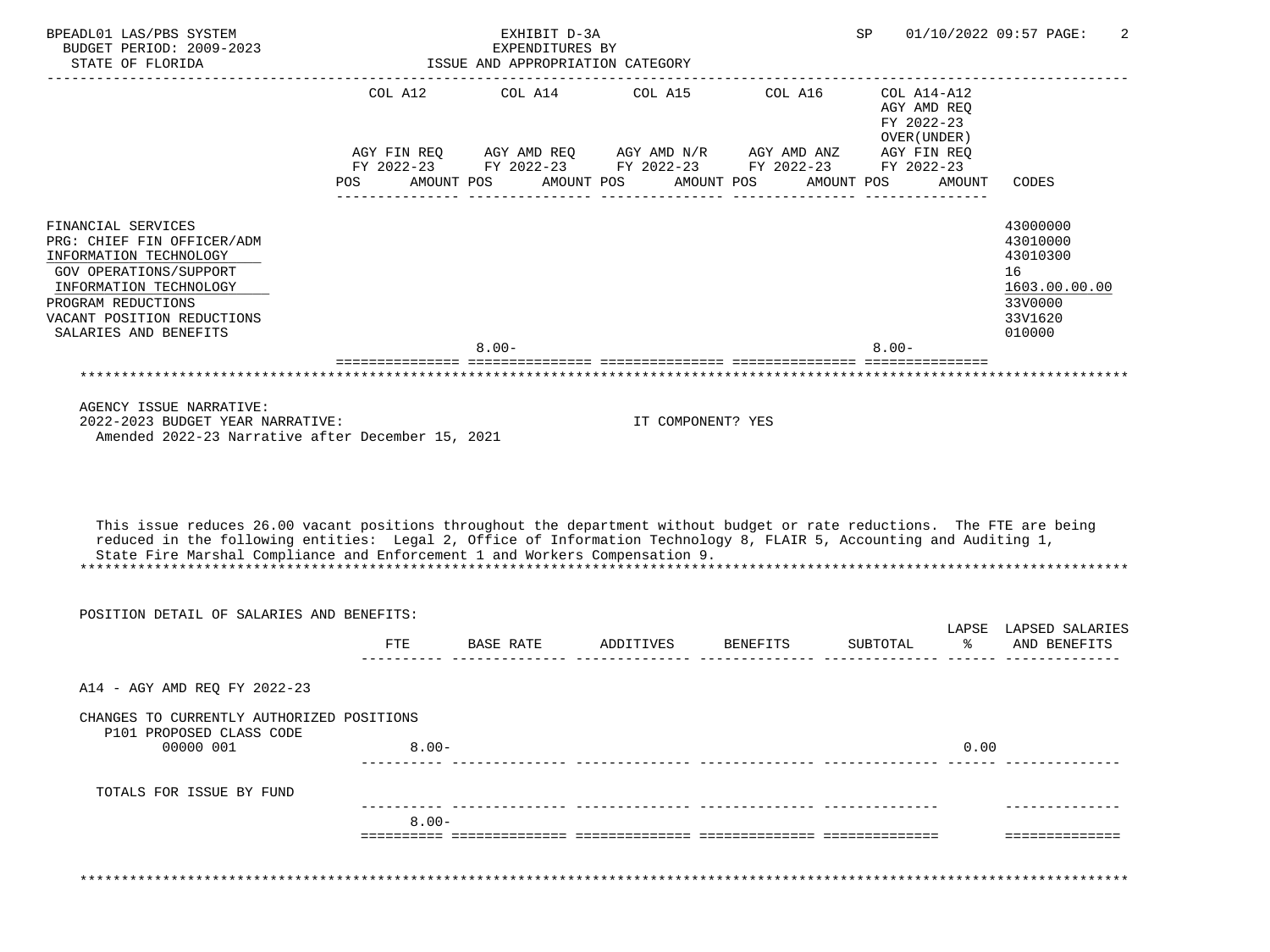| BPEADL01 LAS/PBS SYSTEM<br>BUDGET PERIOD: 2009-2023<br>STATE OF FLORIDA                                                                                                                                                                                                                                                                                                                                                 |          | EXHIBIT D-3A<br>EXPENDITURES BY<br>ISSUE AND APPROPRIATION CATEGORY                                                                          |                                          | ------------------ | SP         |                                                                                   | 01/10/2022 09:57 PAGE:<br>3                                                             |
|-------------------------------------------------------------------------------------------------------------------------------------------------------------------------------------------------------------------------------------------------------------------------------------------------------------------------------------------------------------------------------------------------------------------------|----------|----------------------------------------------------------------------------------------------------------------------------------------------|------------------------------------------|--------------------|------------|-----------------------------------------------------------------------------------|-----------------------------------------------------------------------------------------|
|                                                                                                                                                                                                                                                                                                                                                                                                                         | POS      | COL A12 COL A14<br>AGY FIN REQ AGY AMD REQ AGY AMD $N/R$ AGY AMD ANZ<br>FY 2022-23 FY 2022-23 FY 2022-23 FY 2022-23 FY 2022-23<br>AMOUNT POS | COL A15 COL A16<br>AMOUNT POS AMOUNT POS |                    | AMOUNT POS | COL A14-A12<br>AGY AMD REO<br>FY 2022-23<br>OVER (UNDER)<br>AGY FIN REQ<br>AMOUNT | CODES                                                                                   |
| FINANCIAL SERVICES<br>PRG: CHIEF FIN OFFICER/ADM<br>INFO TECHNOLOGY - FLAIR<br><b>GOV OPERATIONS/SUPPORT</b><br>INFORMATION TECHNOLOGY<br>PROGRAM REDUCTIONS<br>VACANT POSITION REDUCTIONS<br>SALARIES AND BENEFITS                                                                                                                                                                                                     |          | $5.00 -$                                                                                                                                     |                                          |                    | $5.00 -$   |                                                                                   | 43000000<br>43010000<br>43010500<br>16<br>1603.00.00.00<br>33V0000<br>33V1620<br>010000 |
|                                                                                                                                                                                                                                                                                                                                                                                                                         |          |                                                                                                                                              |                                          |                    |            |                                                                                   |                                                                                         |
| AGENCY ISSUE NARRATIVE:                                                                                                                                                                                                                                                                                                                                                                                                 |          |                                                                                                                                              |                                          |                    |            |                                                                                   |                                                                                         |
| 2022-2023 BUDGET YEAR NARRATIVE:<br>Amended 2022-23 Narrative after December 15, 2021<br>This issue reduces 26.00 vacant positions throughout the department without budget or rate reductions. The FTE are being<br>reduced in the following entities: Legal 2, Office of Information Technology 8, FLAIR 5, Accounting and Auditing 1,<br>State Fire Marshal Compliance and Enforcement 1 and Workers Compensation 9. |          |                                                                                                                                              | IT COMPONENT? YES                        |                    |            |                                                                                   |                                                                                         |
| POSITION DETAIL OF SALARIES AND BENEFITS:                                                                                                                                                                                                                                                                                                                                                                               |          |                                                                                                                                              |                                          |                    |            |                                                                                   |                                                                                         |
|                                                                                                                                                                                                                                                                                                                                                                                                                         | FTE      | BASE RATE                                                                                                                                    | ADDITIVES                                | BENEFITS           | SUBTOTAL   | ిన                                                                                | LAPSE LAPSED SALARIES<br>AND BENEFITS                                                   |
| A14 - AGY AMD REQ FY 2022-23                                                                                                                                                                                                                                                                                                                                                                                            |          |                                                                                                                                              |                                          |                    |            |                                                                                   |                                                                                         |
| CHANGES TO CURRENTLY AUTHORIZED POSITIONS<br>P101 PROPOSED CLASS CODE<br>00000 001                                                                                                                                                                                                                                                                                                                                      | $5.00 -$ |                                                                                                                                              |                                          |                    |            | 0.00                                                                              |                                                                                         |
| TOTALS FOR ISSUE BY FUND                                                                                                                                                                                                                                                                                                                                                                                                |          |                                                                                                                                              |                                          |                    |            |                                                                                   |                                                                                         |
|                                                                                                                                                                                                                                                                                                                                                                                                                         | $5.00 -$ |                                                                                                                                              |                                          |                    |            |                                                                                   |                                                                                         |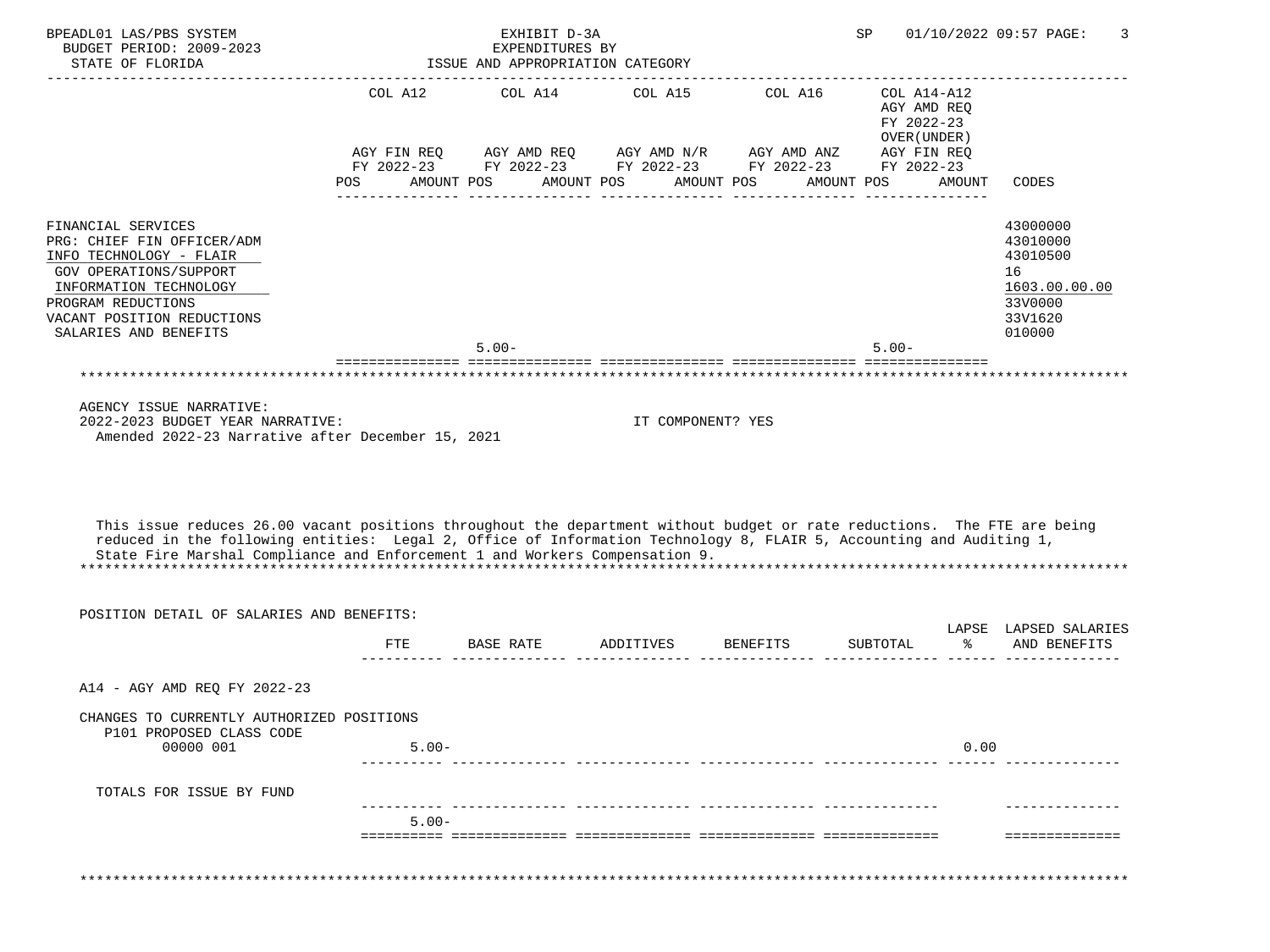| BPEADL01 LAS/PBS SYSTEM<br>BUDGET PERIOD: 2009-2023<br>STATE OF FLORIDA                                                                                                                                                                                                                                                                                                                                                 |          | EXHIBIT D-3A<br>EXPENDITURES BY<br>ISSUE AND APPROPRIATION CATEGORY                                                                                          |                       | ---------------------          | SP         |                                                                                   | 01/10/2022 09:57 PAGE:<br>4                                                             |
|-------------------------------------------------------------------------------------------------------------------------------------------------------------------------------------------------------------------------------------------------------------------------------------------------------------------------------------------------------------------------------------------------------------------------|----------|--------------------------------------------------------------------------------------------------------------------------------------------------------------|-----------------------|--------------------------------|------------|-----------------------------------------------------------------------------------|-----------------------------------------------------------------------------------------|
|                                                                                                                                                                                                                                                                                                                                                                                                                         | POS      | COL A12 COL A14 COL A15 COL A16<br>AGY FIN REQ AGY AMD REQ AGY AMD $N/R$ AGY AMD ANZ<br>FY 2022-23 FY 2022-23 FY 2022-23 FY 2022-23 FY 2022-23<br>AMOUNT POS | AMOUNT POS AMOUNT POS |                                | AMOUNT POS | COL A14-A12<br>AGY AMD REO<br>FY 2022-23<br>OVER (UNDER)<br>AGY FIN REQ<br>AMOUNT | CODES                                                                                   |
| FINANCIAL SERVICES<br>PGM: FIN ACCT/PUBLIC FUNDS<br>ST FINAN INFO/ST AGY ACCTG<br><b>GOV OPERATIONS/SUPPORT</b><br>GOVERNMENTAL OPERATIONS<br>PROGRAM REDUCTIONS<br>VACANT POSITION REDUCTIONS<br>SALARIES AND BENEFITS                                                                                                                                                                                                 |          | $1.00 -$                                                                                                                                                     |                       |                                | $1.00 -$   |                                                                                   | 43000000<br>43200000<br>43200100<br>16<br>1601.00.00.00<br>33V0000<br>33V1620<br>010000 |
|                                                                                                                                                                                                                                                                                                                                                                                                                         |          |                                                                                                                                                              |                       |                                |            |                                                                                   |                                                                                         |
| AGENCY ISSUE NARRATIVE:                                                                                                                                                                                                                                                                                                                                                                                                 |          |                                                                                                                                                              |                       |                                |            |                                                                                   |                                                                                         |
| 2022-2023 BUDGET YEAR NARRATIVE:<br>Amended 2022-23 Narrative after December 15, 2021<br>This issue reduces 26.00 vacant positions throughout the department without budget or rate reductions. The FTE are being<br>reduced in the following entities: Legal 2, Office of Information Technology 8, FLAIR 5, Accounting and Auditing 1,<br>State Fire Marshal Compliance and Enforcement 1 and Workers Compensation 9. |          |                                                                                                                                                              | IT COMPONENT? NO      |                                |            |                                                                                   |                                                                                         |
| POSITION DETAIL OF SALARIES AND BENEFITS:                                                                                                                                                                                                                                                                                                                                                                               |          |                                                                                                                                                              |                       |                                |            |                                                                                   |                                                                                         |
|                                                                                                                                                                                                                                                                                                                                                                                                                         | FTE      | BASE RATE                                                                                                                                                    | ADDITIVES             | BENEFITS                       | SUBTOTAL   | ిన                                                                                | LAPSE LAPSED SALARIES<br>AND BENEFITS                                                   |
| A14 - AGY AMD REO FY 2022-23                                                                                                                                                                                                                                                                                                                                                                                            |          |                                                                                                                                                              |                       | ________ _______________ _____ |            |                                                                                   |                                                                                         |
| CHANGES TO CURRENTLY AUTHORIZED POSITIONS<br>P101 PROPOSED CLASS CODE<br>00000 001                                                                                                                                                                                                                                                                                                                                      | $1.00 -$ |                                                                                                                                                              |                       |                                |            | 0.00                                                                              |                                                                                         |
| TOTALS FOR ISSUE BY FUND                                                                                                                                                                                                                                                                                                                                                                                                |          |                                                                                                                                                              |                       |                                |            |                                                                                   |                                                                                         |
|                                                                                                                                                                                                                                                                                                                                                                                                                         | $1.00 -$ |                                                                                                                                                              |                       |                                |            |                                                                                   |                                                                                         |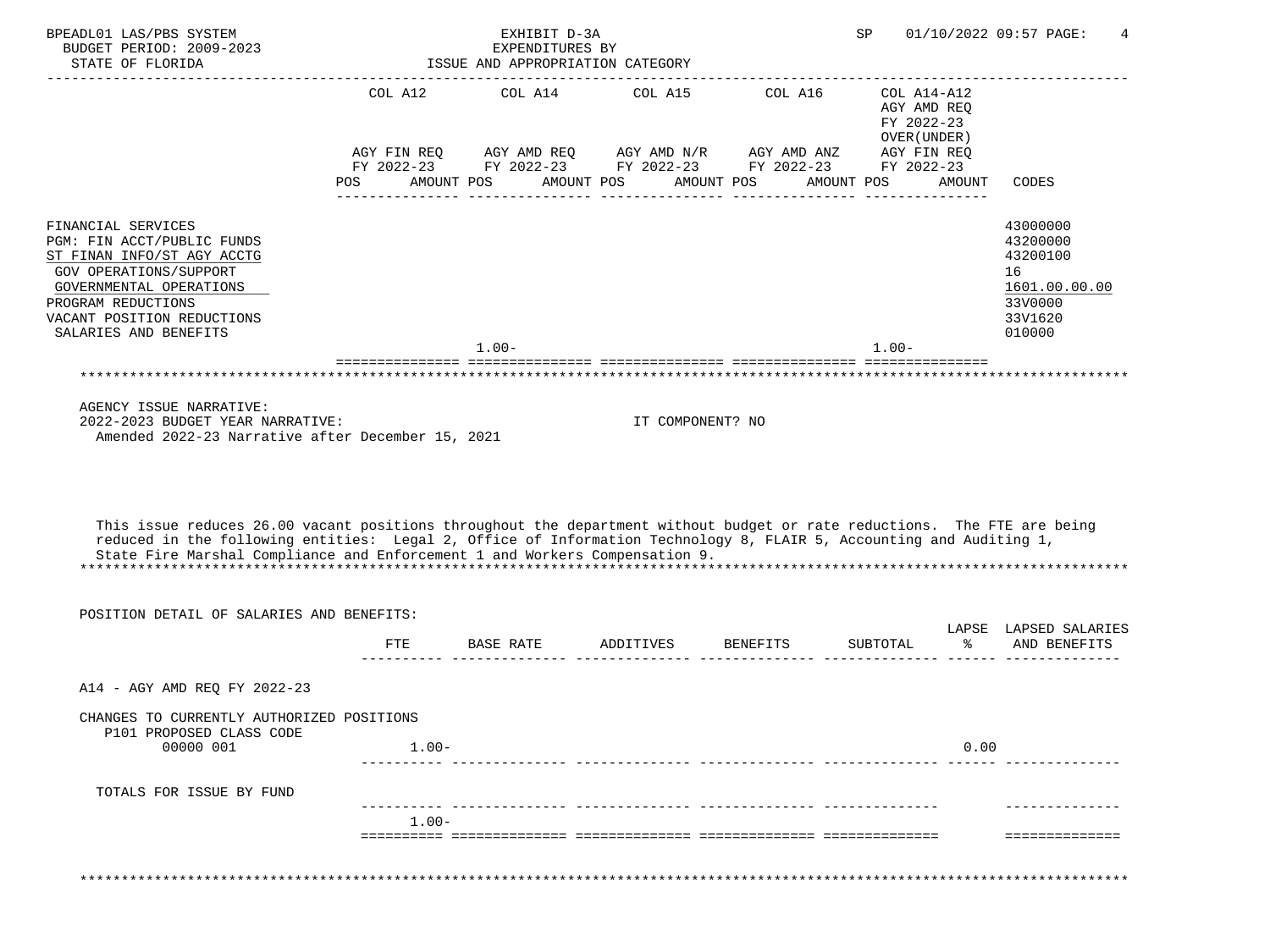| STATE OF FLORIDA                                                                                                                                                                                   |                       | EXHIBIT D-3A<br>EXPENDITURES BY<br>ISSUE AND APPROPRIATION CATEGORY                                                                  |                       |                       | SP                       |                                                                     | 01/10/2022 09:57 PAGE:<br>5                                                                          |
|----------------------------------------------------------------------------------------------------------------------------------------------------------------------------------------------------|-----------------------|--------------------------------------------------------------------------------------------------------------------------------------|-----------------------|-----------------------|--------------------------|---------------------------------------------------------------------|------------------------------------------------------------------------------------------------------|
|                                                                                                                                                                                                    | COL A12<br><b>POS</b> | COL A14<br>AGY FIN REQ AGY AMD REQ AGY AMD $N/R$ AGY AMD ANZ<br>FY 2022-23 FY 2022-23 FY 2022-23 FY 2022-23 FY 2022-23<br>AMOUNT POS | COL A15<br>AMOUNT POS | COL A16<br>AMOUNT POS | FY 2022-23<br>AMOUNT POS | COL A14-A12<br>AGY AMD REQ<br>OVER (UNDER)<br>AGY FIN REQ<br>AMOUNT | CODES                                                                                                |
| FINANCIAL SERVICES<br>PROGRAM: FIRE MARSHAL<br>COMPLIANCE & ENFORCEMENT<br>PUBLIC PROTECTION<br>LAW ENFORCEMENT<br>PROGRAM REDUCTIONS<br>VACANT POSITION REDUCTIONS<br>SALARIES AND BENEFITS       |                       | $1.00 -$                                                                                                                             |                       |                       | $1.00 -$                 |                                                                     | 43000000<br>43300000<br>43300200<br>12 <sup>°</sup><br>1202.00.00.00<br>33V0000<br>33V1620<br>010000 |
| ***********************************                                                                                                                                                                |                       |                                                                                                                                      |                       |                       |                          |                                                                     |                                                                                                      |
| AGENCY ISSUE NARRATIVE:<br>2022-2023 BUDGET YEAR NARRATIVE:<br>Amended 2022-23 Narrative after December 15, 2021                                                                                   |                       |                                                                                                                                      | IT COMPONENT? NO      |                       |                          |                                                                     |                                                                                                      |
| This issue reduces 26.00 vacant positions throughout the department without budget or rate reductions. The FTE are being                                                                           |                       |                                                                                                                                      |                       |                       |                          |                                                                     |                                                                                                      |
| reduced in the following entities: Legal 2, Office of Information Technology 8, FLAIR 5, Accounting and Auditing 1,<br>State Fire Marshal Compliance and Enforcement 1 and Workers Compensation 9. |                       |                                                                                                                                      |                       |                       |                          |                                                                     |                                                                                                      |
| POSITION DETAIL OF SALARIES AND BENEFITS:                                                                                                                                                          |                       |                                                                                                                                      |                       |                       |                          |                                                                     |                                                                                                      |
|                                                                                                                                                                                                    | <b>FTE</b>            | BASE RATE                                                                                                                            | ADDITIVES             | <b>BENEFITS</b>       | SUBTOTAL                 | $\approx$                                                           | LAPSE LAPSED SALARIES<br>AND BENEFITS                                                                |
| A14 - AGY AMD REO FY 2022-23                                                                                                                                                                       |                       |                                                                                                                                      |                       |                       |                          |                                                                     |                                                                                                      |
| CHANGES TO CURRENTLY AUTHORIZED POSITIONS<br>P101 PROPOSED CLASS CODE<br>00000 001                                                                                                                 | $1.00 -$              |                                                                                                                                      |                       |                       |                          | 0.00                                                                |                                                                                                      |
| TOTALS FOR ISSUE BY FUND                                                                                                                                                                           |                       |                                                                                                                                      |                       |                       |                          |                                                                     |                                                                                                      |
|                                                                                                                                                                                                    | $1.00 -$              |                                                                                                                                      |                       |                       |                          |                                                                     |                                                                                                      |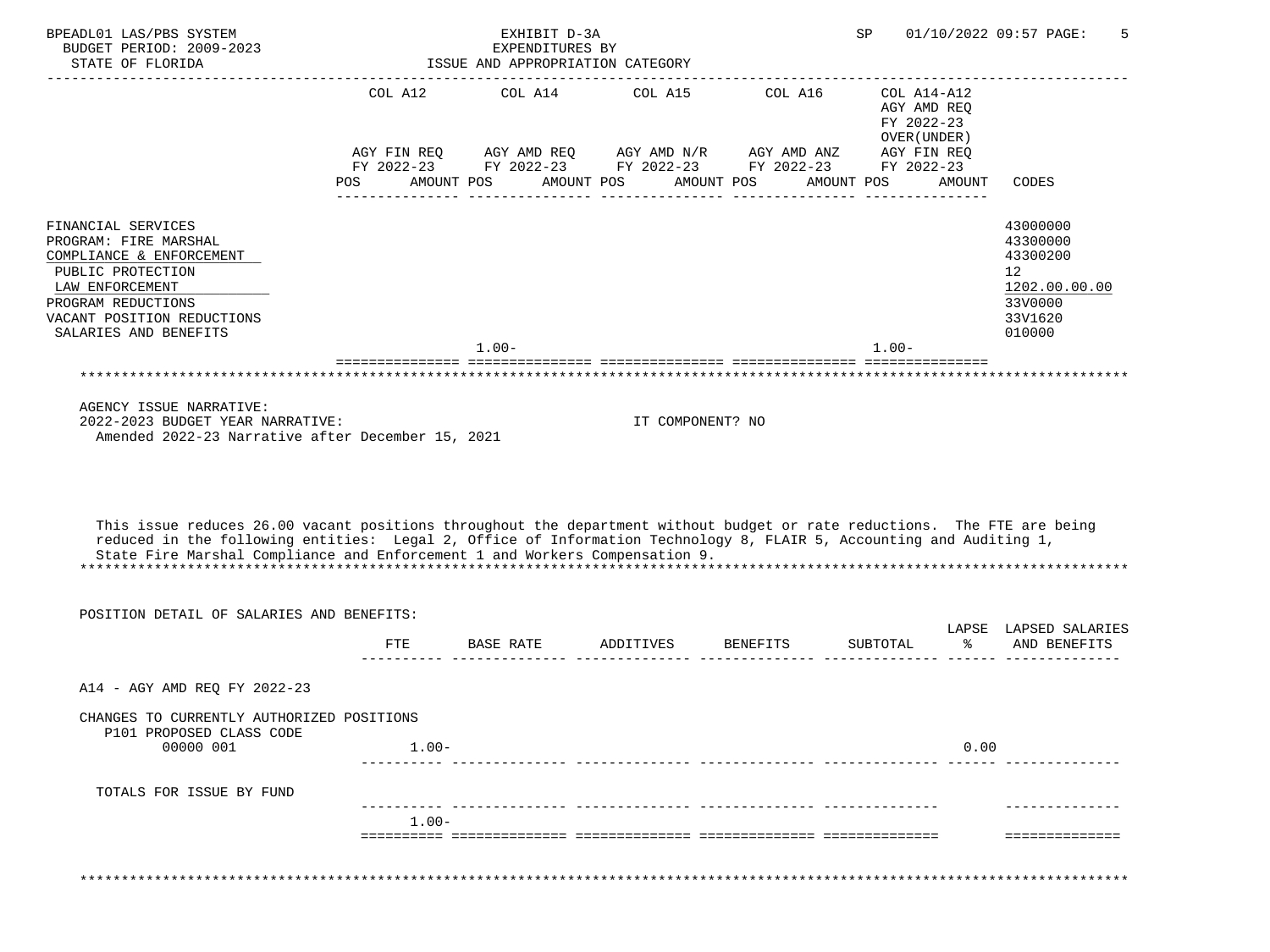|                                                                                                                                                                                                                                                                                                                                                                                                                                                    |          | COL A12 COL A14                                                                                                           |                       | COL A15 COL A16 | ------------------<br>COL A14-A12                                      |        |                                                                                         |
|----------------------------------------------------------------------------------------------------------------------------------------------------------------------------------------------------------------------------------------------------------------------------------------------------------------------------------------------------------------------------------------------------------------------------------------------------|----------|---------------------------------------------------------------------------------------------------------------------------|-----------------------|-----------------|------------------------------------------------------------------------|--------|-----------------------------------------------------------------------------------------|
|                                                                                                                                                                                                                                                                                                                                                                                                                                                    | POS      | AGY FIN REQ AGY AMD REQ AGY AMD $N/R$ AGY AMD ANZ<br>FY 2022-23 FY 2022-23 FY 2022-23 FY 2022-23 FY 2022-23<br>AMOUNT POS | AMOUNT POS AMOUNT POS |                 | AGY AMD REO<br>FY 2022-23<br>OVER (UNDER)<br>AGY FIN REQ<br>AMOUNT POS | AMOUNT | CODES                                                                                   |
| FINANCIAL SERVICES<br>PGM: WORKERS' COMPENSATION<br>WORKERS' COMPENSATION<br>ECONOMIC OPPORTUNITIES<br>WORKERS' COMPENSATION<br>PROGRAM REDUCTIONS<br>VACANT POSITION REDUCTIONS<br>SALARIES AND BENEFITS                                                                                                                                                                                                                                          |          | $9.00 -$                                                                                                                  |                       |                 | $9.00 -$                                                               |        | 43000000<br>43600000<br>43600100<br>11<br>1102.02.00.00<br>33V0000<br>33V1620<br>010000 |
|                                                                                                                                                                                                                                                                                                                                                                                                                                                    |          |                                                                                                                           |                       |                 |                                                                        |        |                                                                                         |
| AGENCY ISSUE NARRATIVE:<br>2022-2023 BUDGET YEAR NARRATIVE:<br>Amended 2022-23 Narrative after December 15, 2021<br>This issue reduces 26.00 vacant positions throughout the department without budget or rate reductions. The FTE are being<br>reduced in the following entities: Legal 2, Office of Information Technology 8, FLAIR 5, Accounting and Auditing 1,<br>State Fire Marshal Compliance and Enforcement 1 and Workers Compensation 9. |          |                                                                                                                           | IT COMPONENT? NO      |                 |                                                                        |        |                                                                                         |
| POSITION DETAIL OF SALARIES AND BENEFITS:                                                                                                                                                                                                                                                                                                                                                                                                          |          |                                                                                                                           |                       |                 |                                                                        |        |                                                                                         |
|                                                                                                                                                                                                                                                                                                                                                                                                                                                    | FTE      | BASE RATE                                                                                                                 | ADDITIVES             | BENEFITS        | SUBTOTAL<br><u> ------ -------------- -----</u>                        | ిన     | LAPSE LAPSED SALARIES<br>AND BENEFITS                                                   |
| A14 - AGY AMD REQ FY 2022-23                                                                                                                                                                                                                                                                                                                                                                                                                       |          |                                                                                                                           |                       |                 |                                                                        |        |                                                                                         |
| CHANGES TO CURRENTLY AUTHORIZED POSITIONS<br>P101 PROPOSED CLASS CODE<br>00000 001                                                                                                                                                                                                                                                                                                                                                                 | $9.00 -$ |                                                                                                                           |                       |                 |                                                                        | 0.00   |                                                                                         |
|                                                                                                                                                                                                                                                                                                                                                                                                                                                    |          |                                                                                                                           |                       |                 |                                                                        |        |                                                                                         |
| TOTALS FOR ISSUE BY FUND                                                                                                                                                                                                                                                                                                                                                                                                                           |          |                                                                                                                           |                       |                 |                                                                        |        |                                                                                         |
|                                                                                                                                                                                                                                                                                                                                                                                                                                                    | $9.00 -$ |                                                                                                                           |                       |                 |                                                                        |        |                                                                                         |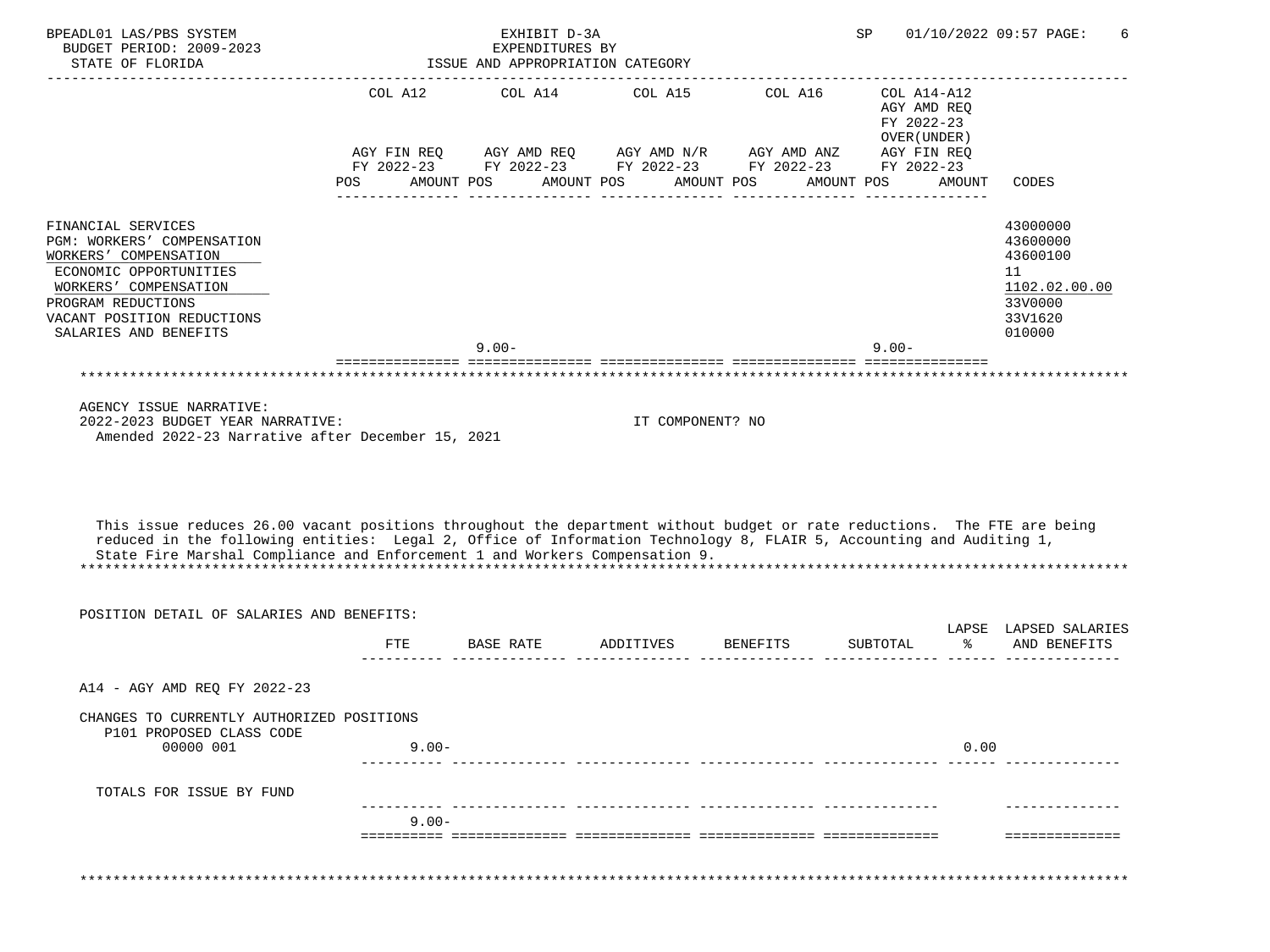| BPEADL01 LAS/PBS SYSTEM<br>BUDGET PERIOD: 2009-2023<br>STATE OF FLORIDA |                        | EXHIBIT D-3A<br>EXPENDITURES BY<br>ISSUE AND APPROPRIATION CATEGORY |                                                                  |                                                        | SP                                                                      | 7<br>01/10/2022 09:57 PAGE: |
|-------------------------------------------------------------------------|------------------------|---------------------------------------------------------------------|------------------------------------------------------------------|--------------------------------------------------------|-------------------------------------------------------------------------|-----------------------------|
|                                                                         | COL A12<br>AGY FIN REO |                                                                     | COL A14 COL A15<br>AGY AMD REO      AGY AMD N/R      AGY AMD ANZ | COL A16                                                | COL A14-A12<br>AGY AMD REO<br>FY 2022-23<br>OVER (UNDER)<br>AGY FIN REO |                             |
|                                                                         |                        |                                                                     |                                                                  | FY 2022-23 FY 2022-23 FY 2022-23 FY 2022-23 FY 2022-23 |                                                                         |                             |
|                                                                         |                        |                                                                     |                                                                  |                                                        | POS AMOUNT POS AMOUNT POS AMOUNT POS AMOUNT POS AMOUNT                  | CODES                       |
| FINANCIAL SERVICES                                                      |                        |                                                                     |                                                                  |                                                        |                                                                         | 43000000                    |
| TOTAL: FINANCIAL SERVICES<br>BY FUND TYPE                               |                        |                                                                     |                                                                  |                                                        |                                                                         | 43000000                    |
|                                                                         |                        | $26.00 -$                                                           |                                                                  |                                                        | 26.00-                                                                  |                             |
|                                                                         |                        |                                                                     |                                                                  |                                                        |                                                                         |                             |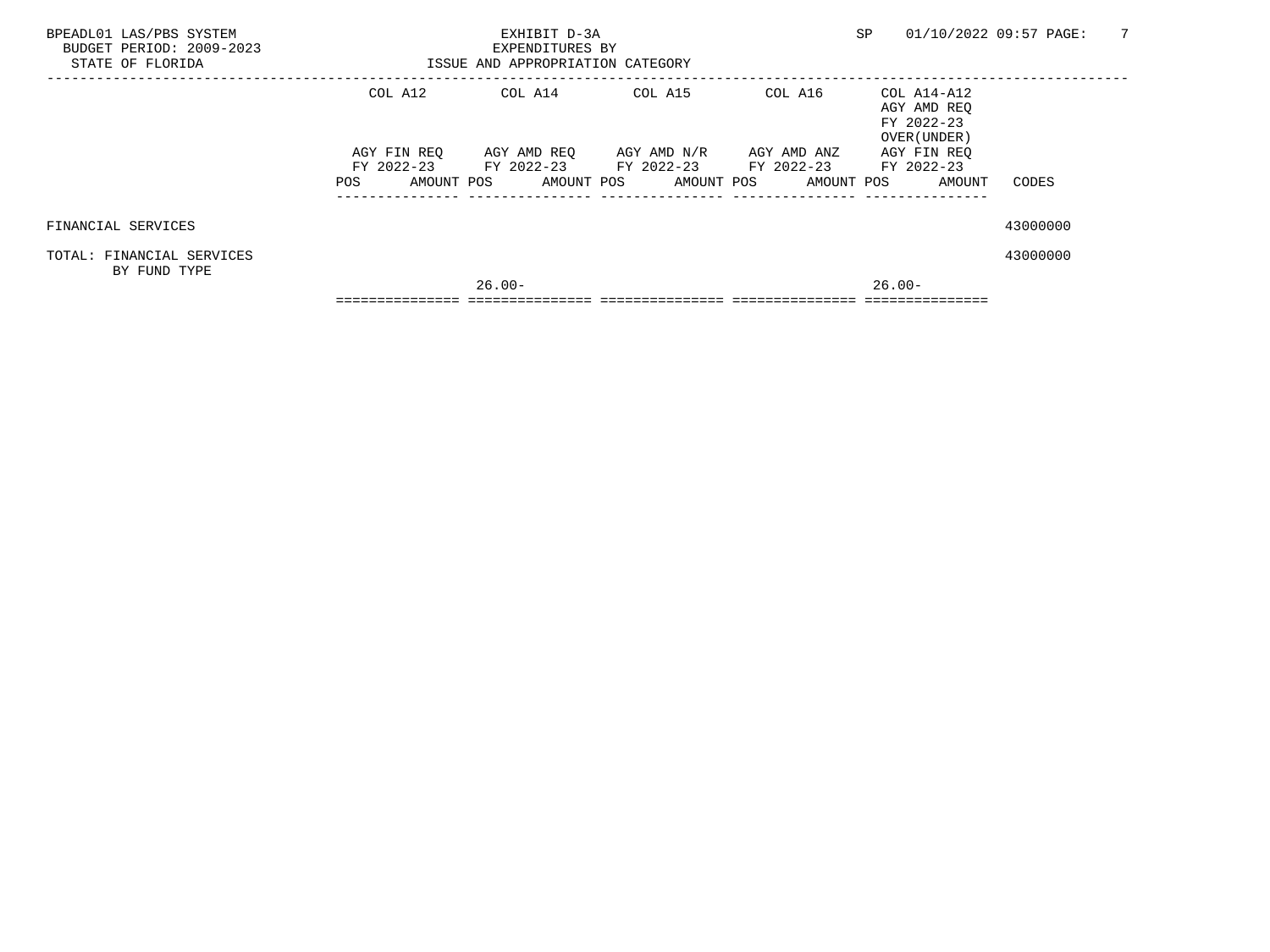\*\*\*\*\*\*\*\*\*\*\*\*\*\*\*\*\*\*\*\*\*\*\*\*\*\*\*\*\*\*\*\*\*\*\*\*\*\*\*\*\*\*\*\*\*\*\*\*\*\*\*\*\*\*\*\*\*\*\*\*\*\*\*\*\*\*\*\*\*\*\*\*\*\*\*\*\*\*\*\*\*\*\*\*\*\*\*\*\*\*\*\*\*\*\*\*\*\*\*\*\*\*\*\*\*\*\*\*\*\*\*\*\*\*\*\*\*\*\*\*\*\*\*\*\*\*\*\*\*\*\* \* BPEADL01 STATISTICAL INFORMATION 01/10/2022 09:57:59 \* \* BUDGET PERIOD: 2009-2023 EXHIBIT A, D AND D-3A LIST REQUEST SDF 43 SP \* \* COMPILE DATE: 09/16/2015 2010 2020 2020 COMPILE TIME: 09:40:41 \*\*\*\*\*\*\*\*\*\*\*\*\*\*\*\*\*\*\*\*\*\*\*\*\*\*\*\*\*\*\*\*\*\*\*\*\*\*\*\*\*\*\*\*\*\*\*\*\*\*\*\*\*\*\*\*\*\*\*\*\*\*\*\*\*\*\*\*\*\*\*\*\*\*\*\*\*\*\*\*\*\*\*\*\*\*\*\*\*\*\*\*\*\*\*\*\*\*\*\*\*\*\*\*\*\*\*\*\*\*\*\*\*\*\*\*\*\*\*\*\*\*\*\*\*\*\*\*\*\*\* SAVE INITIALS: SDF SAVE DEPARTMENT: 43 SAVE ID: LAST \* ------------------------------------------------------------------------------------------------------------------------------- \* SELECT CODES AND ACCUMULATION LEVELS WHERE ALLOWED. WHEN NO CODE IS SELECTED, ALL CODES WILL BE REPORTED. ITEMIZATION OF EXPENDITURE:  $\overline{10E}$  accumulation level: 0 (1=OPER/FCO, 2=IOE, 0=MERGED)  $MERGE$  GROUPS  $(Y/N): Y$ BUDGET ENTITY OR GROUP/ACCUMULATION LEVEL (DEP, DIV, BUR, SUB, LBE, MRG):  $*$  1-7: LBE  $*$  $*$  8-14:  $*$  $*$  15-21:  $*$  $*$  22-27: \* \* EXCLUDE: 43900 \*  $\star$   $\star$  \* PROGRAM COMPONENT/ACCUMULATION LEVEL (1, 2, 3, 4 OR 5 FOR 2, 4, 6, 8 OR 10 DIGITS, 6=MERGE POLICY, 0=MERGED): \*  $\star$  5  $\star$  $\star$   $\star$ APPROPRIATION CATEGORY OR GROUP/ACCUMULATION LEVEL (1=MAJOR, 2=MINOR, 0=MERGED):  $\star$  2  $\star$  $\star$   $\star$ FUND GROUPS SET: OR FUND: THE SOURCE IDENTIFIER: MERGE FSI (Y/N): N  $FCO$  (Y/N): Y  $FTE$  (Y/N): Y  $SALARY$  RATE (Y/N): Y \* ------------------------------------------------------------------------------------------------------------------------------- \* \* ISSUE CODE OR GROUP/ACCUMULATION LEVEL (1, 2 OR 3 FOR 1, 3 OR 7 CHARACTERS, 0=MERGED): \* \* 33V1620 3 \*  $\star$   $\star$  \* REPORT OPTION: 1 COLUMN SELECTION: A12 A14 A15 A16 A14-A12 CODES \* \* 1=EAD REPORT \* 2=SCHEDULE IV/IT ISSUES REPORT COLUMNS WITH CALCULATION DIFFERENCE ONLY (Y/N): N THAT EXCEED: 3=STATEWIDE ISSUES 4=SCHEDULE VIIIA ISSUES SCHEDULE VIIIA ISSUES SPREADSHEET (Y/N): N \* \* \* LEVELS OF TOTALS: (N=NO TOTAL, L=LINE TOTAL, T=BY FUND TYPE, D=BY DETAIL FUND, B=BY DETAIL FUND AND FUND TYPE, \* G=FUND GROUP LINE TOTALS, E=BY DETAIL FUND AND FUND GROUP) \* RUN: N ITEM OF EXP: N GROUP: N DEPARTMENT: T DIVISION: N BUREAU: N \* \* SUB-BUREAU: N LBE: T POLICY AREA: N PROG COMP: T D3A SUM ISSUE: N D3A DETAIL ISSUE: L \* MAJOR APP CAT: N MINOR APP CAT: D \* \* APPROPRIATION CATEGORY TITLES: S (S=SHORT, L=LONG) REPORT SEQUENCE: DEPT/BUDGET ENTITY: N A=ALPHABETICAL PROGRAM COMPONENT: N N=NUMERICAL \* ------------------------------------------------------------------------------------------------------------------------------- \* DEPARTMENT NARRATIVE SET:<br>BUDGET ENTITY NARRATIVE SET: PROGRAM COMPONENT NARRATIVE (Y/N): N \* \* \* ISSUE/ACTIVITY NARRATIVE SET: A1 PRIORITY ISSUE NARRATIVE SET (1-9): \*  $\star$   $\star$  \* INCLUDE POSITION DATA (Y/N): Y \* \* \* INCLUDE COLUMN CODES  $(Y/N): Y$  \* \* \* OUTPUT FORMAT: L PAGE BREAKS: LBE PRC \* \* L=LANDSCAPE (IOE, GRP, DEP, DIV, REPORT HEADING: EXHIBIT D-3A \* \* P=PORTRAIT BUR, SUB, LBE, PRC, EXPENDITURES BY \* SIS, ISC) ISSUE AND APPROPRIATION CATEGORY \* ------------------------------------------------------------------------------------------------------------------------------- \*